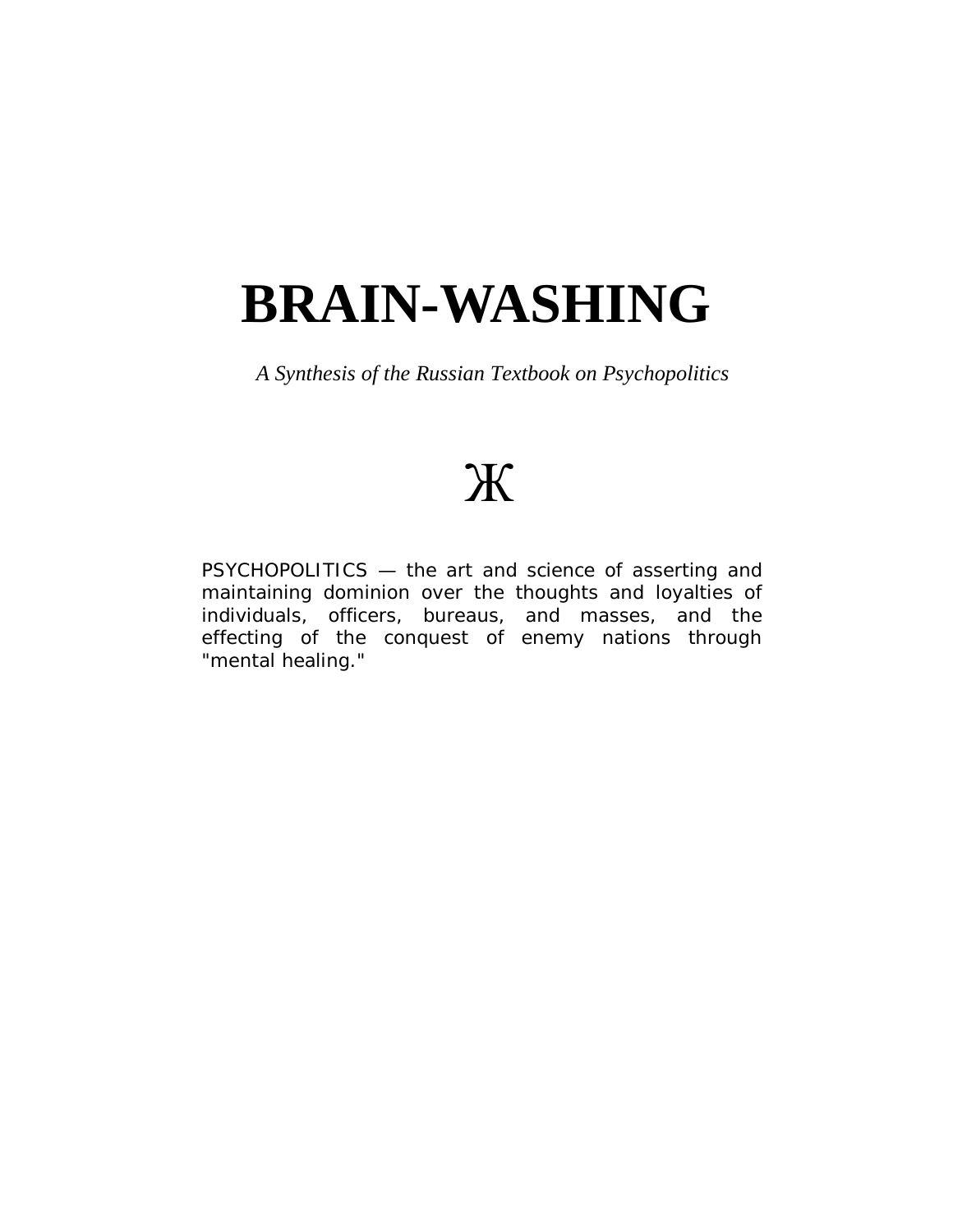### **EDITORIAL NOTE**

This book is a synthesis of information gathered through observation, discussion, investigation and experience over the last ten years.

I cannot entirely vouch for its authenticity. Disclosure of the sources from which it is drawn would undoubtedly lead to great difficulties for them. And in matters of this kind the Soviet is not accustomed to the issuance of validations.

Having compiled this volume I did not easily discover any method of distributing it since my own facilities and finances are, as is customary with professors, necessarily limited. Further, the placement of this volume in anyone's hands constituted to some degree a considerable risk to myself until I realized that there actually were two American groups in the field of mental science who were entirely above suspicion, particularly since they were often mentioned as Soviet targets by my informers and were mentioned in the actual text of this book as being antipathetic to this Soviet programme. These two groups were the Christian Scientists and the Dianeticists. Christian Science is an American Religion, intensely patriotic. Dianetics is the only entirely American development in the field of the human mind.

Knowing from my information sources that Dianetics and Christian Science and their people have experienced years of mauling and defamation at Communist hands, I am submitting to these organizations this work. I wish to express here my appreciation for their bold resistance to Communism through the years.

I wish also to express my confidence in the future of the free nations of earth. Although the Soviet has found a chink in the armor of individual liberty, it is certain that Democratic processes can mend it. That only the individual himself can protest against assault and injury to him before law, joined with the fact that the insane have no rights before law, has permitted in itself this deep ingress into our country's security. So long as this legal hole exists, there is then no law against driving anyone insane, even though this action deals as finally with a person as does murder. The existence today of highly efficient drugs such as LSD, one-millionth of an ounce of which can create insanity, brings this legal loophole into focus. By enacting legislation permitting a friend or next of kin to bring charges in case of assault, and by quickly placing all treatment of and institutions for the insane in the hands of ministers, taking it entirely out of the hands of European indoctrinated practitioners, the entire effort of Psychopoiltics can be nullified at once.

If you care to check this subject of Psychopoiltics against current occurrences in the American scene one will discover the urgency of such measures.

> CHARLES STICKLEY New York City, 1955.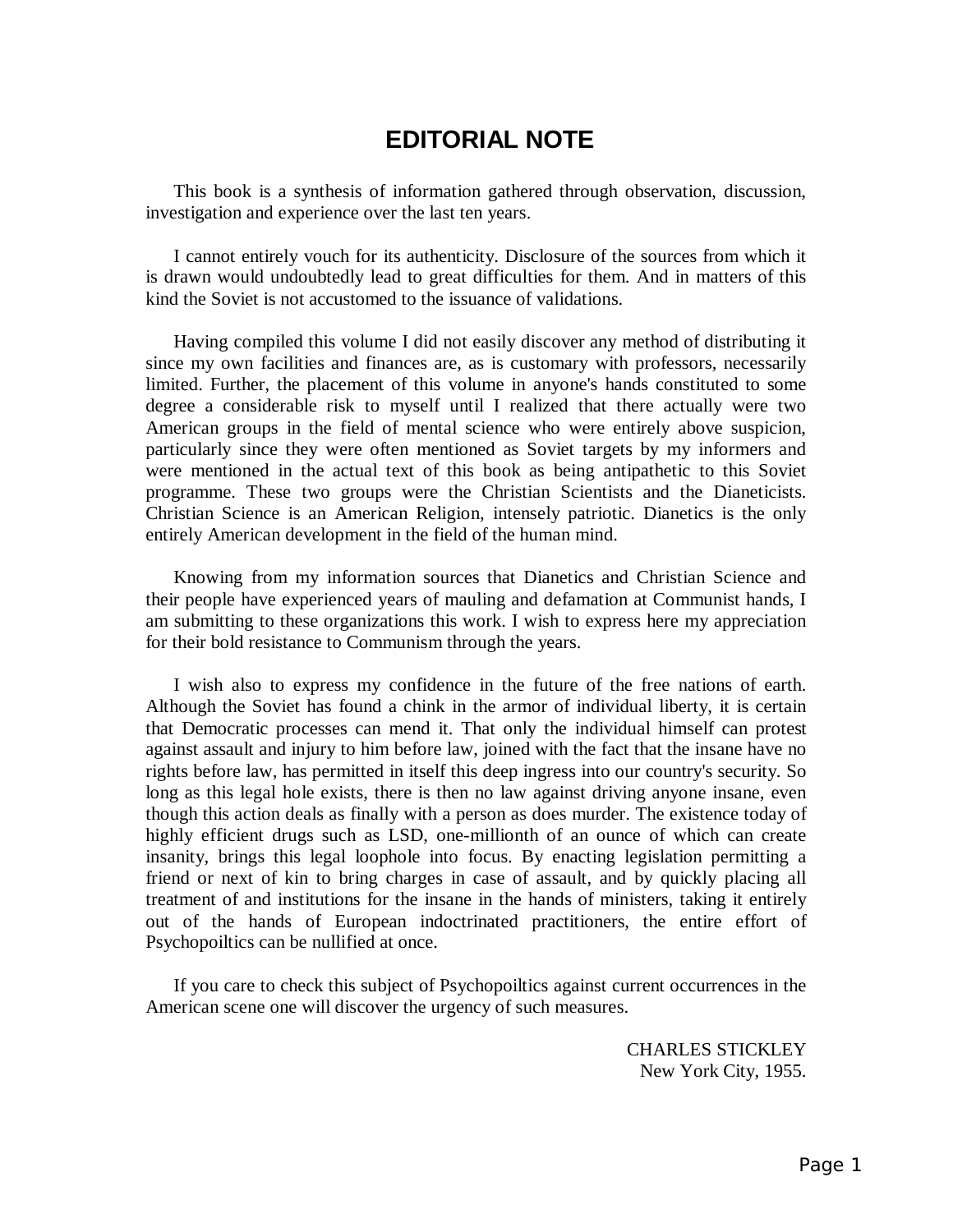### **CONTENTS**

| THE CONSTITUTION OF MAN AS A POLITICAL ORGANISM7     |  |
|------------------------------------------------------|--|
|                                                      |  |
|                                                      |  |
|                                                      |  |
|                                                      |  |
|                                                      |  |
|                                                      |  |
|                                                      |  |
|                                                      |  |
|                                                      |  |
| ANATOMY OF STIMULUS-RESPONSE MECHANISMS OF MAN  25   |  |
|                                                      |  |
|                                                      |  |
|                                                      |  |
| THE ORGANIZATION OF MENTAL HEALTH CAMPAIGNS  32      |  |
|                                                      |  |
|                                                      |  |
|                                                      |  |
| THE USE OF PSYCHOPOLITICS IN SPREADING COMMUNISM  37 |  |
|                                                      |  |
|                                                      |  |
|                                                      |  |
|                                                      |  |
|                                                      |  |
|                                                      |  |
|                                                      |  |
|                                                      |  |
|                                                      |  |
|                                                      |  |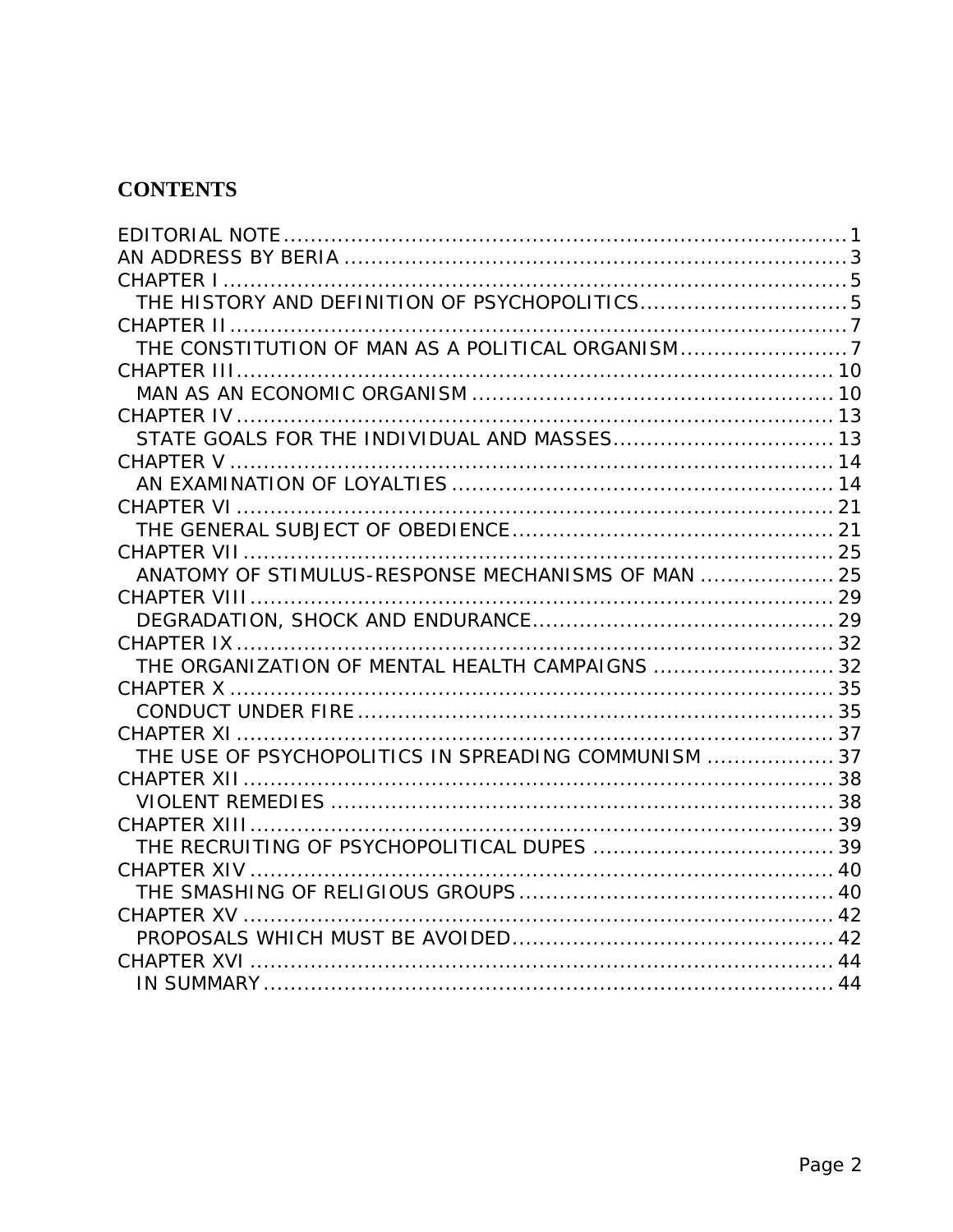## **AN ADDRESS BY BERIA**

American students at the Lenin University, I welcome your attendance at these classes on Psychopolitics.

Psychopolitics is an important if less known division of Geo-politics. It is less known because it must necessarily deal with highly educated personnel, the very top strata of "mental healing".

By psychopolitics our chief goals are effectively carried forward. To produce a maximum of chaos in the culture of the enemy is our first most important step. Our fruits are grown in chaos, distrust, economic depression and scientific turmoil. At least a weary populace can seek peace only in our offered Communist State, at last only Communism can resolve the problems of the masses.

A psychopolitician must work hard to produce the maximum chaos in the fields of "mental health". He must recruit and use all the agencies and facilities of "mental health". He must labour to increase the personnel and facilities of "mental healing" until at last the entire field of mental science is entirely dominated by Communist principles and desires.

To achieve these goals the psychopolitician must crush every "home-grown" variety of mental healing in America. Actual teachings of Freud, James, Eddy and others amongst your misguided peoples must be swept away. They must be discredited, defamed, arrested, stamped upon even by their own government until there is no credit in them and only Communist-oriented "healing" remains. You must work until every teacher of psychology unknowingly or knowingly teaches only Communist doctrine under the guise of "psychology". You must labor until every doctor and psychiatrist is either a psychopolitician or an unwitting assistant to our aims.

You must labor until we have dominion over the minds and bodies of every important person in your nation. You must achieve such disrepute for the state of insanity and such authority over its pronouncement that not one statesman so labeled could again be given credence by his people. You must work until suicide arising from mental imbalance is common and calls forth no general investigation or remark.

With the institutions for the insane you have in your country prisons which can hold a million persons and can hold them without civil rights or any hope of freedom. And upon these people can be practiced shock and surgery so that never again will they draw a sane breath. You must make these treatments common and accepted. And you must sweep aside any treatment or any group of persons seeking to treat by effective means.

You must dominate as respected men the fields of psychiatry and psychology. You must dominate the hospitals and universities. You must carry forward the myth that only a European doctor is competent in the field of insanity and thus excuse amongst you the high incidence of foreign birth and training. If and when we seize Vienna you shall have then a common ground of meeting and can come and take your instructions as worshippers of Freud along with other psychiatrists.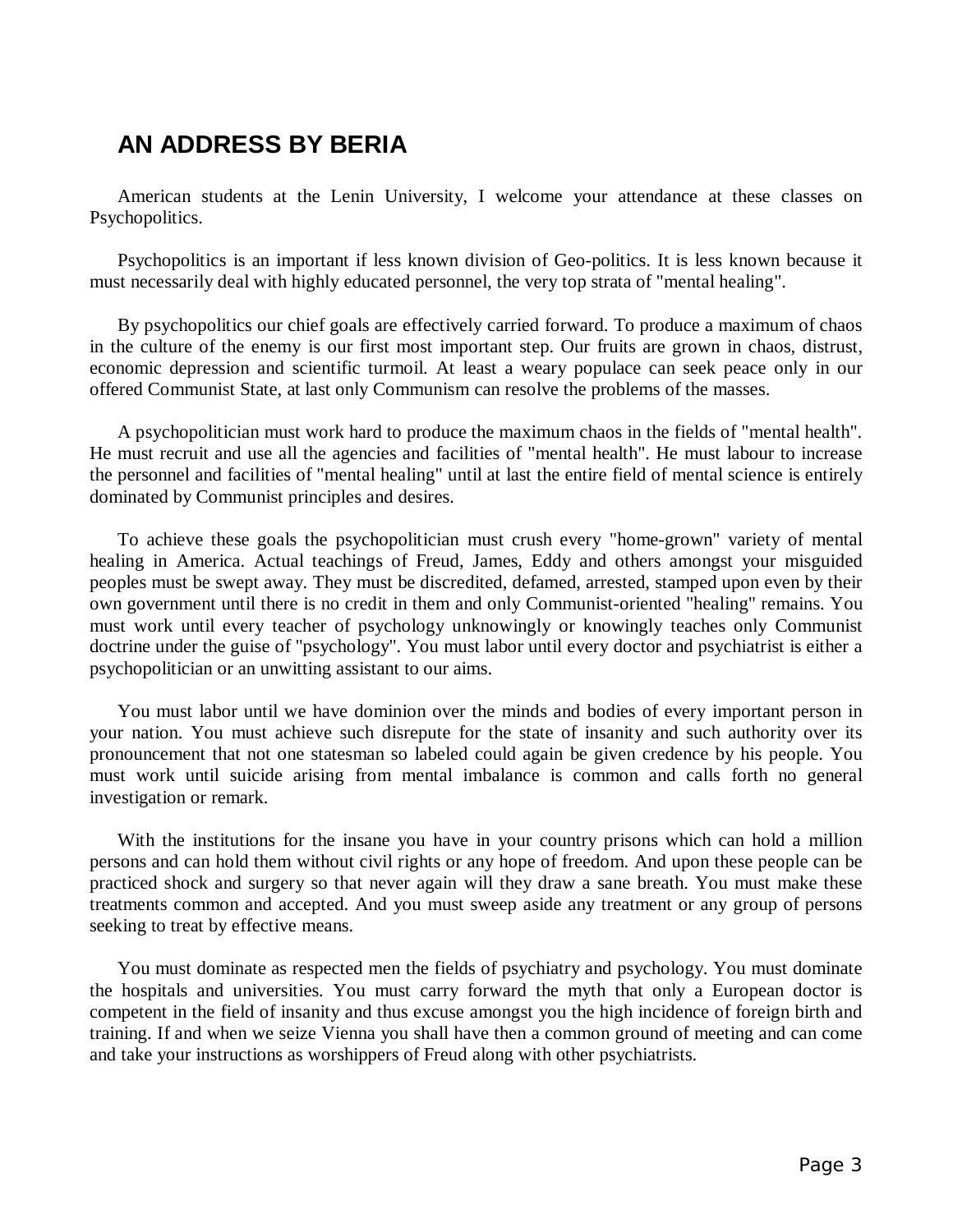Psychopolitics is a solemn charge. With it you can erase our enemies as insects. You can cripple the efficiency of leaders by striking insanity into their families through the use of drugs. You can wipe them away with testimony as to their insanity. By our technologies you can even bring about insanity itself when they seem too resistive.

You can change their loyalties by psychopolitics. Given a short time with a psychopolitician you can alter forever the loyalty of a soldier in our hands or a statesman or a leader in his own country, or you can destroy his mind.

However you labour under certain dangers. It may happen that remedies for our "treatments" may be discovered. It may occur that a public hue and cry may arise against "mental healing". It may thus occur that all mental healing might be placed in the hands of ministers and be taken out of the hands of our psychologists and psychiatrists. But the Capitalistic thirst for control, Capitalistic inhumanity and a general public terror of insanity can be brought to guard against these things. But should they occur, should independent researchers actually discover means to undo psychopolitical procedures, you must not rest, you must not eat or sleep, you must not stint one tiniest bit of available money to campaign against it, discredit it, strike it down and render it void. For by an effective means all our actions and researches could be undone.

In a Capitalistic state you are aided on all sides by the corruption of the philosophy of man and the times. You will discover that everything will aid you in your campaign to seize, control and use all "mental healing" to spread our doctrine and rid us of our enemies within their own borders.

Use the courts, use the judges, use the Constitution of the country, use its medical societies and its laws to further our ends. Do not stint in your labour in this direction. And when you have succeeded you will discover that you can now effect your own legislation at will and you can, by careful organization of healing societies, by constant campaign about the terrors of society, by pretence as to your effectiveness make your Capitalist himself, by his own appropriations, finance a large portion of the quiet Communist conquest of the nation.

By psychopolitics create chaos. Leave a nation leaderless. Kill our enemies. And bring to Earth, through Communism, the greatest peace Man has ever known.

Thank you.

*Beria, Lavrenty Pavlovich (1899-1953), Soviet police official, born in Merkheuli, Georgia. In 1938 Soviet leader Joseph Stalin, a fellow Georgian, called Beria to Moscow and appointed him head of the Soviet secret police organization.*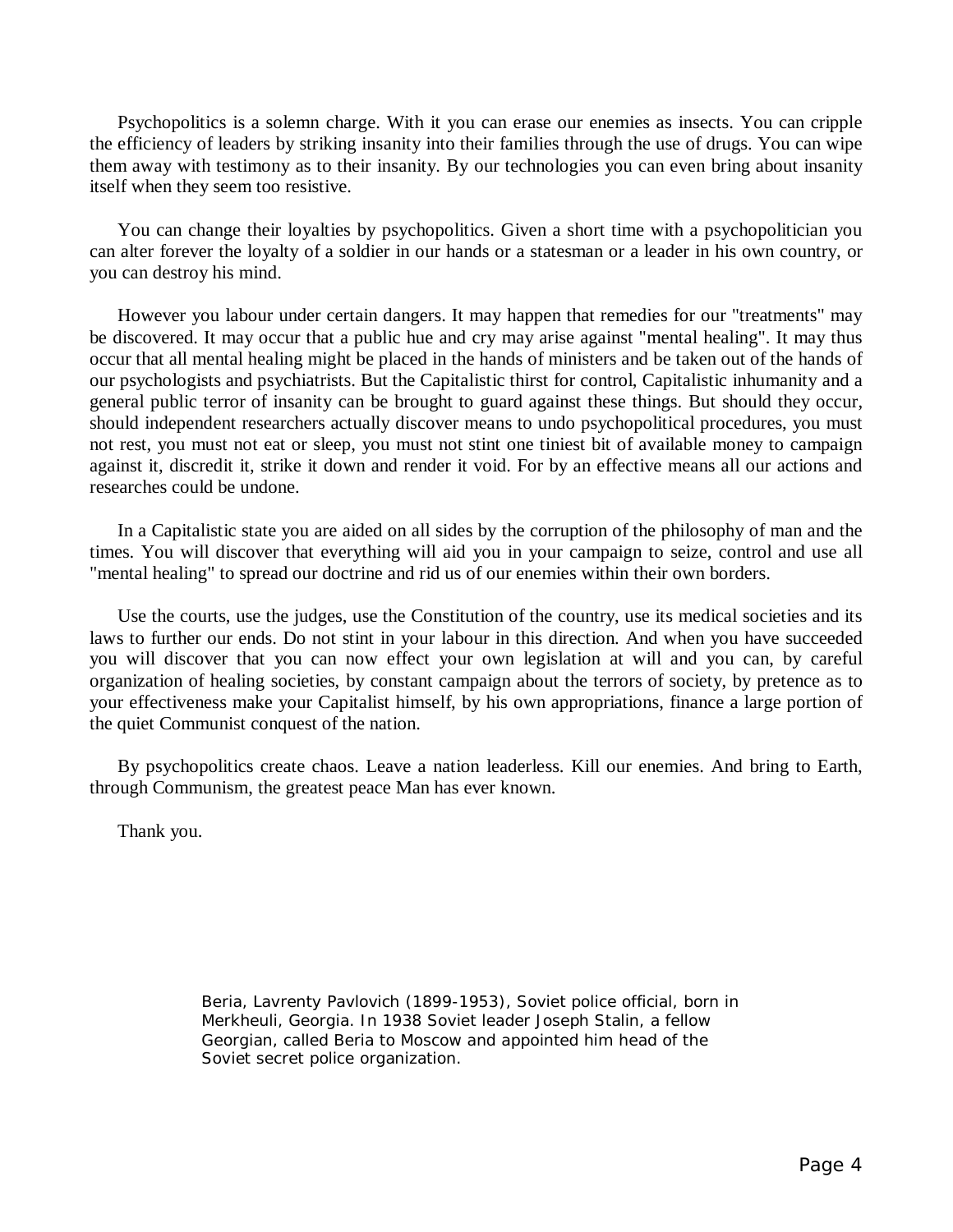## **CHAPTER I**

#### *THE HISTORY AND DEFINITION OF PSYCHOPOLITICS*

Although punishment for its own sake may not be entirely without recompense, it is, nevertheless, true that the end and goal of all punishment is the indoctrination of the person being punished with an idea, whether that idea be one of restraint or obedience. In that any ruler has, from time beyond memory, needed the obedience of his subjects in order to accomplish his ends, he has thus resorted to punishments. This is true of every tribe and state in the history of Man. Today, Russian culture has evoked more certain and definite methods of aligning and securing the loyalties of persons and populaces, and of enforcing obedience upon them. This modern outgrowth of old practices is called Psychopolitics. The stupidity and narrowness of nations not blessed with Russian reasoning has caused them to rely upon practices which are today too ancient and outmoded for the rapid and heroic pace of our time. And in view of the tremendous advance of Russian Culture in the field of mental technologies, begun with the glorious work of Pavlov and carried forward so ably by later Russians, it would be strange that an art and science would not evolve totally devoted to the aligning of loyalties and extracting the obedience of individuals and multitudes.

Thus we see that psychopolitical procedures are a natural outgrowth of practices as old as Man, practices which are current in every group of men throughout the world. Thus, in psychopolitical procedures there is no ethical problem, since it is obvious and evident that Man is always coerced against his will to the greater good of the State, whether by economic gains or indoctrination into the wishes and desires of the State.

Basically, Man is an animal. He is an animal which has been given a civilized veneer. Man is a collective animal, grouped together for his own protection before the threat of the environment. Those who so group and control him must then have in their possession specialized techniques to direct the vagaries and energies of the animal Man toward greater efficiency in the accomplishment of the goals of the State.

Psychopolitics, in one form or other, has long been used in Russia, but the subject is all but unknown outside the borders of our nation, save only where we have carefully transplanted our information and where it is used for the greater good of the nation.

The definition of Psychopolitics follows.

Psychopolitics is the art and science of asserting and maintaining dominion over the thoughts and loyalties of individuals, officers, bureaux, and masses, and the effecting of the conquest of enemy nations through "mental healing".

The subject of Psychopolitics breaks down into several categories, each a natural and logical proceeding from the last. Its first subject is the constitution and anatomy of Man himself as a political organism. The next is an examination of Man as an economic organism, as this might be controlled by his desires. The next is classification of State goals for the individual and masses. The next is an examination of loyalties. The next is the general subject of obedience. The next is the anatomy of the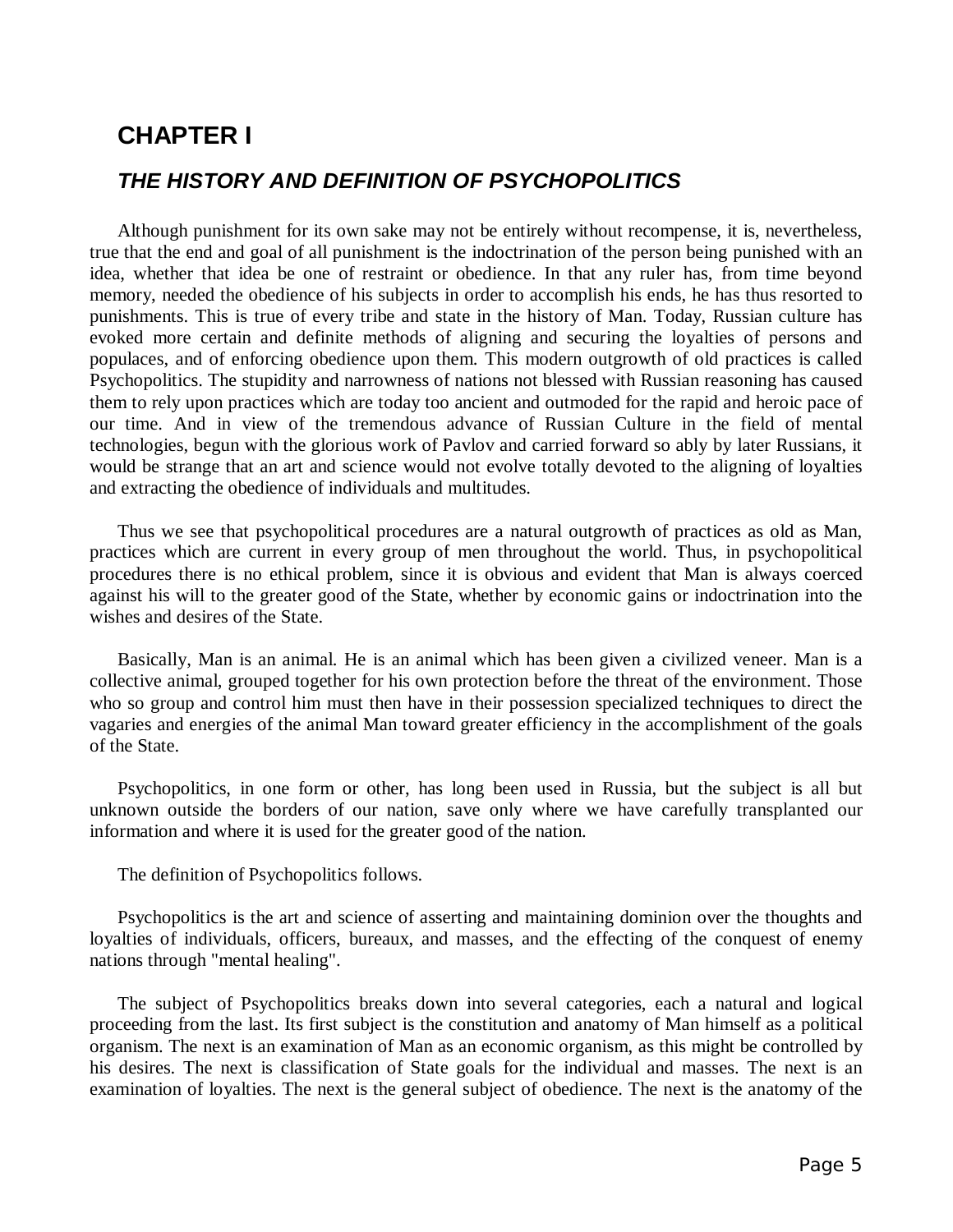stimulus-response mechanisms of Man. The next is the subject of shock and endurance. The next is categories of experience. The next is the catalyzing and aligning of experience. The next is the use of drugs. The next is the use of implantation. The next is the general application of Psychopolitics within Russia. The next is the organization and use of counter-Psychopolitics. The next is the use of Psychopolitics in the conquest of foreign nations. The next is psychopolitical organizations outside Russia, their composition and activity. The next is the creation of slave philosophy in a hostile nation. The next is countering anti-psychopolitical activities abroad, and the final one, the destiny of psychopolitical rule in a scientific age. To this might be added many subcategories, such as the nullification of modern weapons by psychopolitical activity.

The strength and power of Psychopolitics cannot be overestimated, particularly when used in a nation decayed by pseudo-intellectualism, where exploitation of the masses combines readily with psychopolitical actions, and particularly where the greed of Capitalistic or Monarchial regimes has already brought about an overwhelming incidence of neurosis which can be employed as the groundwork for psychopolitical action and a psychopolitical corps.

It is part of your mission, student, to prevent psychopolitical activity to the detriment of the Russian State, just as it is your mission to carry forward in our nation and outside it, if you are so assigned, the missions and goals of Psychopolitics. No agent of Russia could be even remotely effective without a thorough grounding in Psychopolitics, and so you carry forward with you a Russian trust to use well what you are learning here.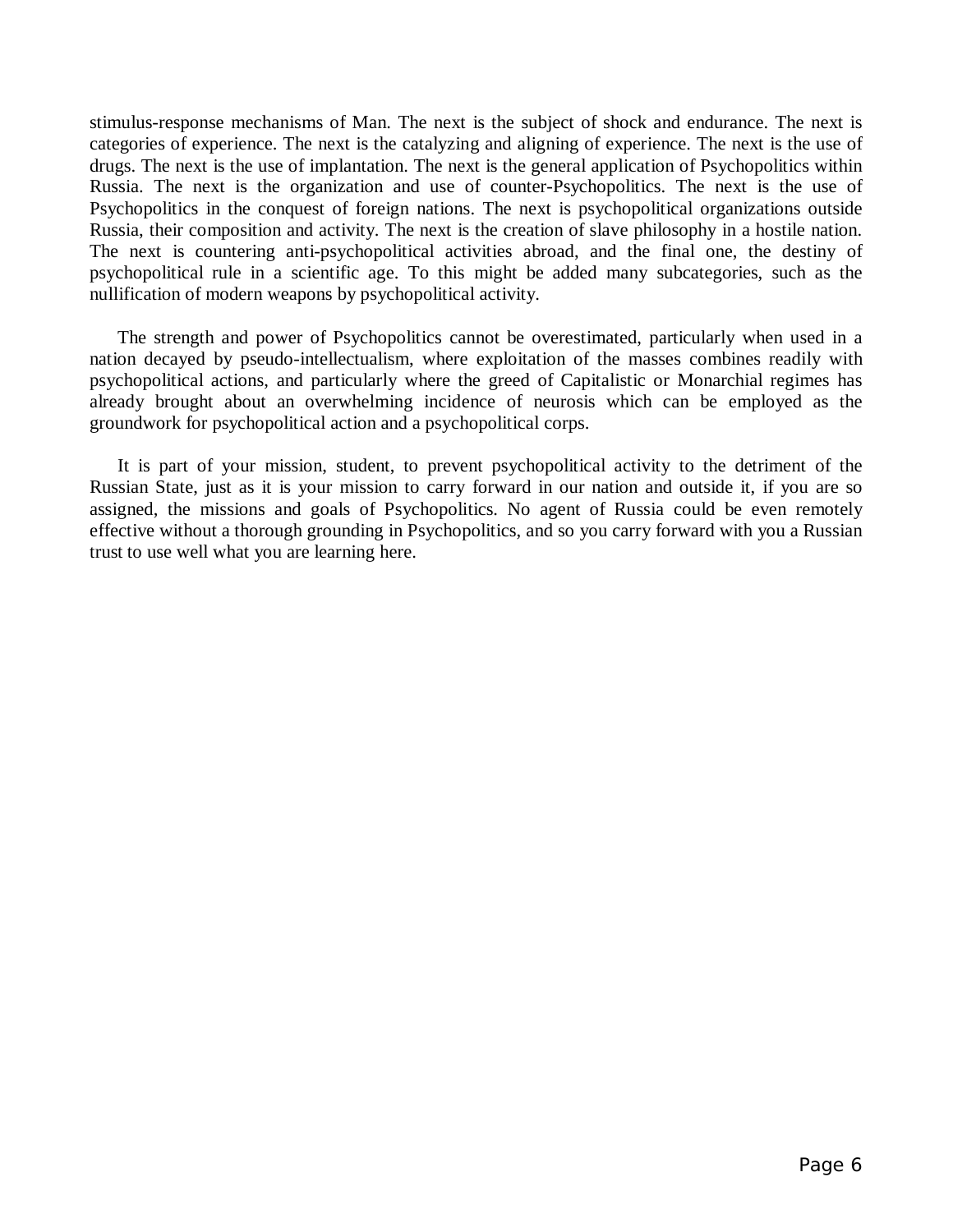#### **CHAPTER II**

#### *THE CONSTITUTION OF MAN AS A POLITICAL ORGANISM*

Man is already a colonial aggregation of cells, and to consider him an individual would be an error. Colonies of cells have gathered together as one organ or another of the body, and then these organs have, themselves, gathered together to form the whole. Thus we see that man himself is already a political organism, even if we do not consider a mass of men.

Sickness could be considered to be a disloyalty to the remaining organisms on the part of one organism. This disloyalty, becoming apparent, brings about a revolt of some part of the anatomy against the remaining whole, and thus we have, in effect, an internal revolution. The heart, becoming disaffected, falls away from close membership and service to the remainder of the organism, and we discover the entire body in all of its activities is disrupted because of the revolutionary activity of the heart. The heart is in revolt because it cannot or will not co-operate with the remainder of the body. If we permit the heart thus to revolt, the kidneys, taking the example of the heart, may in their turn rebel and cease to work for the good of the organism. This rebellion, multiplying to other organs and the glandular system, brings about the death of the "individual". We can see with ease that the revolt is death, that the revolt of any part of the organism results in death. Thus we see that there can be no compromise with rebellion.

Like the "individual" man, the State is a collection of aggregations. The political entities within the State must, all of them, co-operate for the greater good of the State lest the State itself fall asunder and die; for with the disaffection of any single distrust we discover an example set for other districts, and we discover, at length, the entire State falling. This is the danger of revolution.

Look at earth. We see here one entire organism. The organism of Earth is an individual organism. Earth has as its organs the various races and nations of men. Where one of these is permitted to remain disaffected, Earth itself is threatened with death. The threatened rebellion of one country, no matter how small, against the total organism of Earth, would find Earth sick, and the cultural state of man to suffer in consequence. Thus, the putrescent illness of Capitalist States, spreading its pus and bacteria into the healthy countries of the world would not do otherwise than bring about the death of Earth, unless these ill organisms are brought into loyalty and obedience and made to function for the greater good of the world-wide State.

The constitution of Man is so composed that the individual cannot function efficiently without the alignment of each and every part and organ of his anatomy. As the average individual is incapable in an unformed and uncultured state, as witness the barbarians of the jungle, so must he be trained into a co-ordination of his organic functions by exercise, education and work toward specific goals. We particularly and specifically note that the individual must be directed from without to accomplish his exercise, education and work. He must be made to realize this, for only then can he be made to function efficiently in the role assigned to him.

The tenets of rugged individualism, personal determinism, self-will, imagination and personal creativeness are alike in the masses antipathetic to the good of the Greater State. These willful and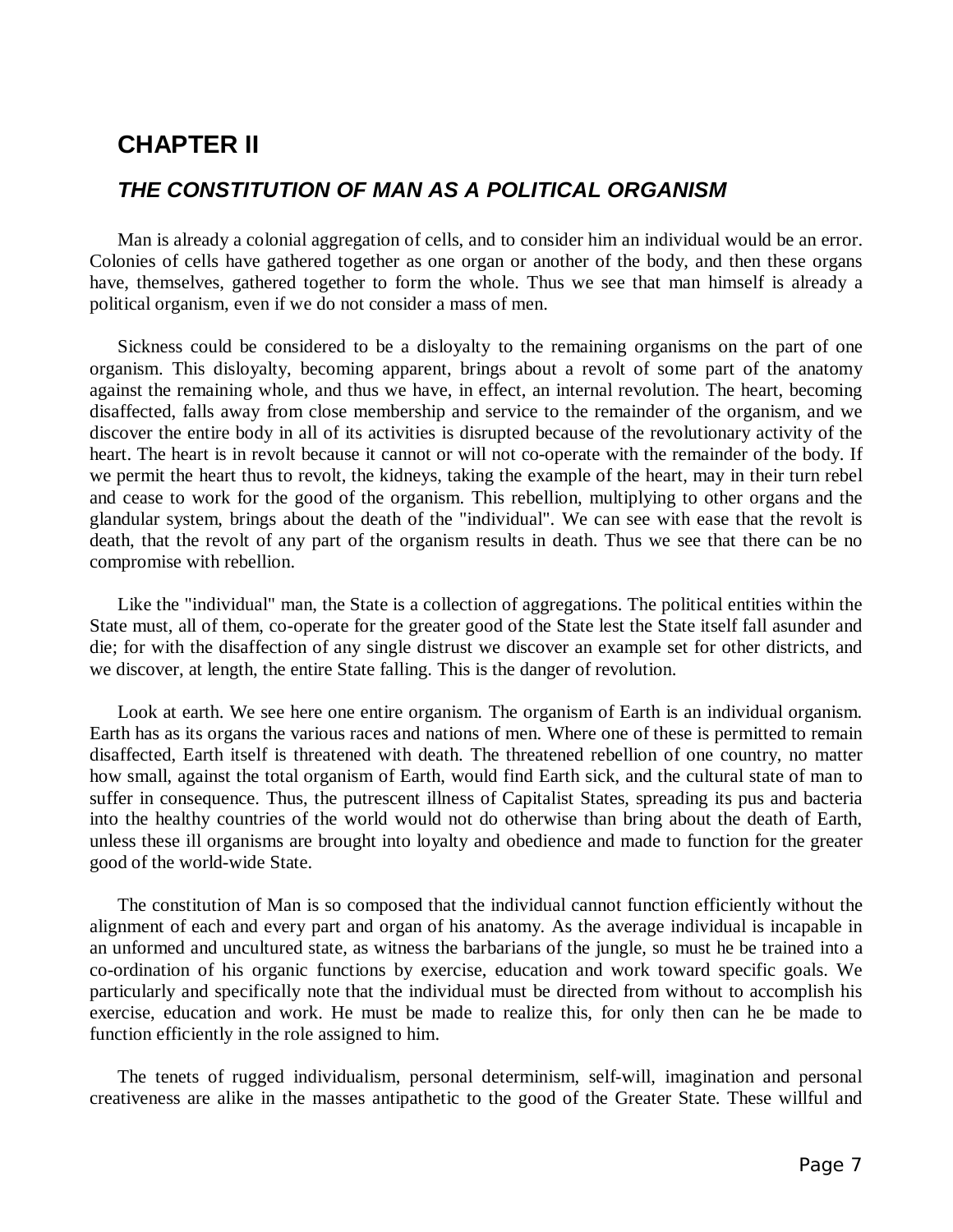unaligned forces are no more than illnesses which will bring about disaffection, disunity, and at length the collapse of the group to which the individual is attached.

The constitution of Man lends itself easily and thoroughly to certain and positive regulation from without of all of its functions, including, those of thinkingness, obedience, and loyalty; and these things must be controlled if a greater State is to ensue.

While it may seem desirable to the surgeon to amputate one or another limb or organ in order to save the remainder, it must be pointed out that this expediency is not entirely possible of accomplishment where one considers entire nations. A body deprived of organs can be observed to be lessened in its effectiveness. The world deprived of the workers now enslaved by the insane and nonsensical idiocies of the Capitalists and Monarchs of Earth, would, if removed, create a certain disability in the world-wide State. just as we see the victor forced to rehabilitate the population of a conquered country at the end of a war, thus any effort to depopulate a disaffected portion of the world might have some consequence. However, let us consider the inroad of virus and bacteria hostile to the organism, and we see that unless we can conquer the germ, the organ or organism which it is attacking will itself suffer.

In any State we have certain individuals who operate in the role of the virus and germ, and these, attacking the population or any group within the population, produce, by their self-willed greed, a sickness in the organ, which then generally spreads to the whole.

The constitution of Man, as an individual body, or the constitution of a State or a portion of the State as a political organism are analogous. It is the mission of Psychopolitics first to align the obedience and goals of the group, and then maintain their alignment by the eradication of the effectiveness of the persons and personalities which might swerve the group toward disaffection. In our own nation, where things are better managed and where reason reigns above all else, it is not difficult to eradicate the self-willed bacteria which might attack one of our political entities. But in the field of conquest, in nations less enlightened, where the Russian State does not yet have power, it is not as feasible to remove the entire self-willed individual. Psychopolitics makes it possible to remove that part of his personality which, in itself, is making havoc with the person's own constitution, as well as with the group with which the person is connected.

If the animal man were permitted to continue undisturbed by counter-revolutionary propaganda, if he were left to work under the well-planned management of the State, we would discover little sickness amongst Man, and we would discover no sickness in the State. But where the individual is troubled by conflicting propaganda, where he is made the effect of revolutionary activities, where he is permitted to think thoughts critical to the State itself, where he is permitted to question those in whose natural charge he falls, we would discover his constitution to suffer. We would discover, from this disaffection, the additional disaffection of his heart and of other portions of his anatomy. So certain is this principle that when one finds a sick individual, could one search deeply enough, he would discover a misaligned loyalty and an interrupted obedience to that person's group unit.

There are those who foolishly have embarked upon some spiritual Alice-in-Wonderland voyage into what they call the "subconscious" or the "unconscious" mind, and who, under the guise of "psychotherapy" would seek to make well the disaffection of body organs, but it is to be noted that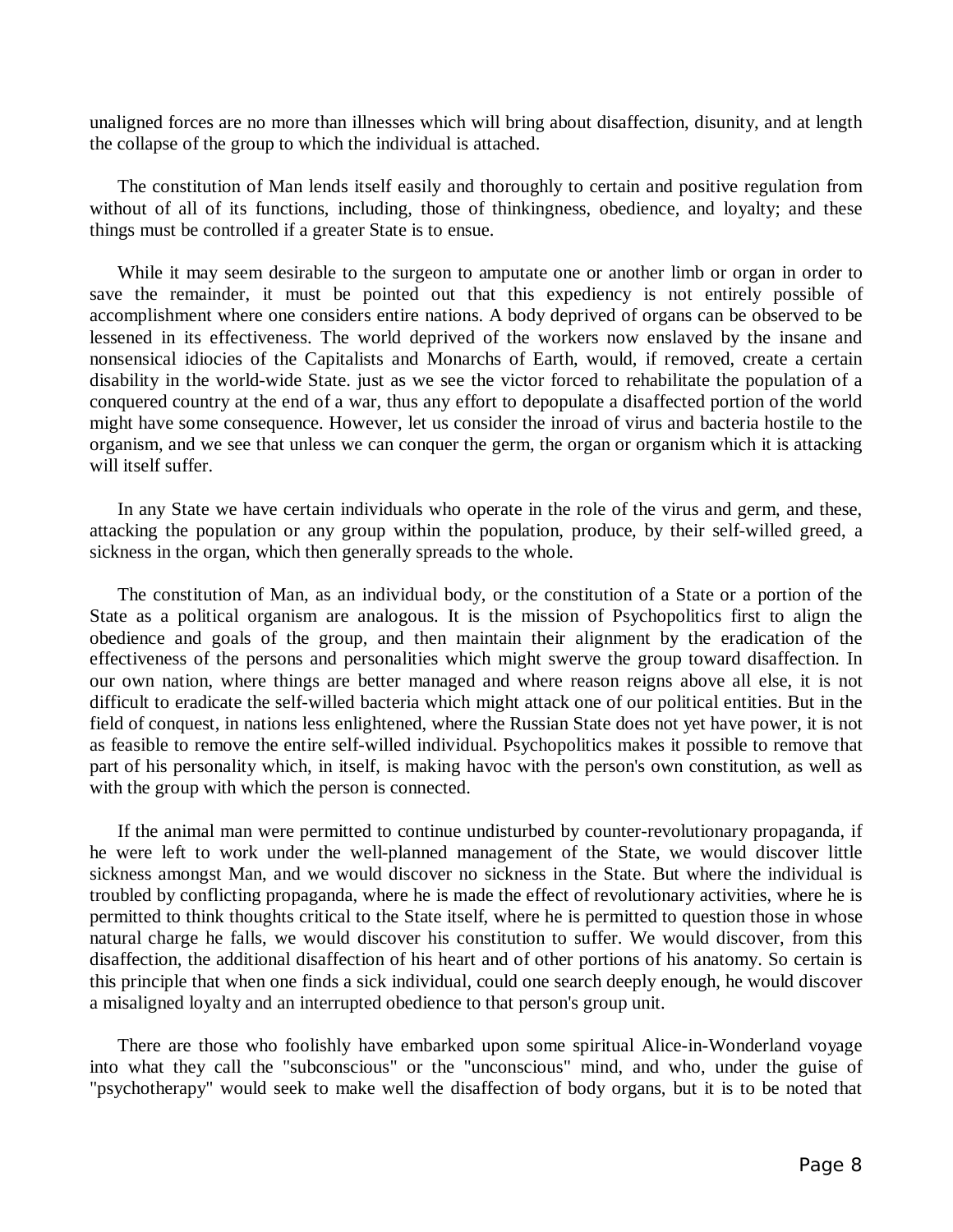their results are singularly lacking in success. There is no strength in such an approach. When hypnotism was first invented in Russia it was observed that all that was necessary was to command the unresisting individual to be well in order, many times, to accomplish that fact. The limitation of hypnotism was that many subjects were not susceptible to its uses, and thus hypnotism has had to be improved upon in order to increase the suggestibility of individuals who would not otherwise be reached. Thus, any nation has had the experience of growing well again, as a whole organism, when placing sufficient force in play against a disaffected group; just as in hypnotism any organ can be commanded into greater loyalty and obedience, so can any political group be commanded into greater loyalty and obedience should sufficient force be employed. However, force often brings about destruction, and it is occasionally not feasible to use broad mass force to accomplish the ends in view. Thus, it is necessary to align the individual against his desire not to conform.

Just as it is a recognized truth that Man must conform to his environment, so it is a recognized truth, and will become more so as the years proceed, that even the body of Man can be commanded into health.

The constitution of Man renders itself peculiarly adapted to re-alignment of loyalties. Where these loyalties are indigestible to the constitution of the individual itself, such as loyalties to the 'petite bourgeoisie', to the Capitalist, to anti-Russian ideas, we find the individual body peculiarly susceptible to sickness, and thus we can clearly understand the epidemics, illnesses, mass-neuroses, tumults and confusions of the United States and other capitalist countries. Here we find the worker improperly and incorrectly loyal, and thus we find the worker ill. To save him and establish him correctly and properly upon his goal toward a greater State, it is an overpowering necessity to make it possible for him to grant his loyalties in a correct direction. In that his loyalties are swerved and his obedience cravenly demanded by persons antipathetic to his general good, and in that these persons are few, even in a Capitalist nation, the goal and direction of Psychopolitics is clearly understood. To benefit the worker in such a plight, it is necessary to eradicate, by general propaganda, by other means, and by his own co-operation and self-willedness, the perverted leaders. It is necessary, as well, to indoctrinate the educated strata into the tenets and principles of co-operation with the environment, and thus to insure to the worker less-warped leadership, less-craven doctrine, and more co-operation with the ideas and ideals of the Communist State.

The technologies of Psychopolitics are directed to this end.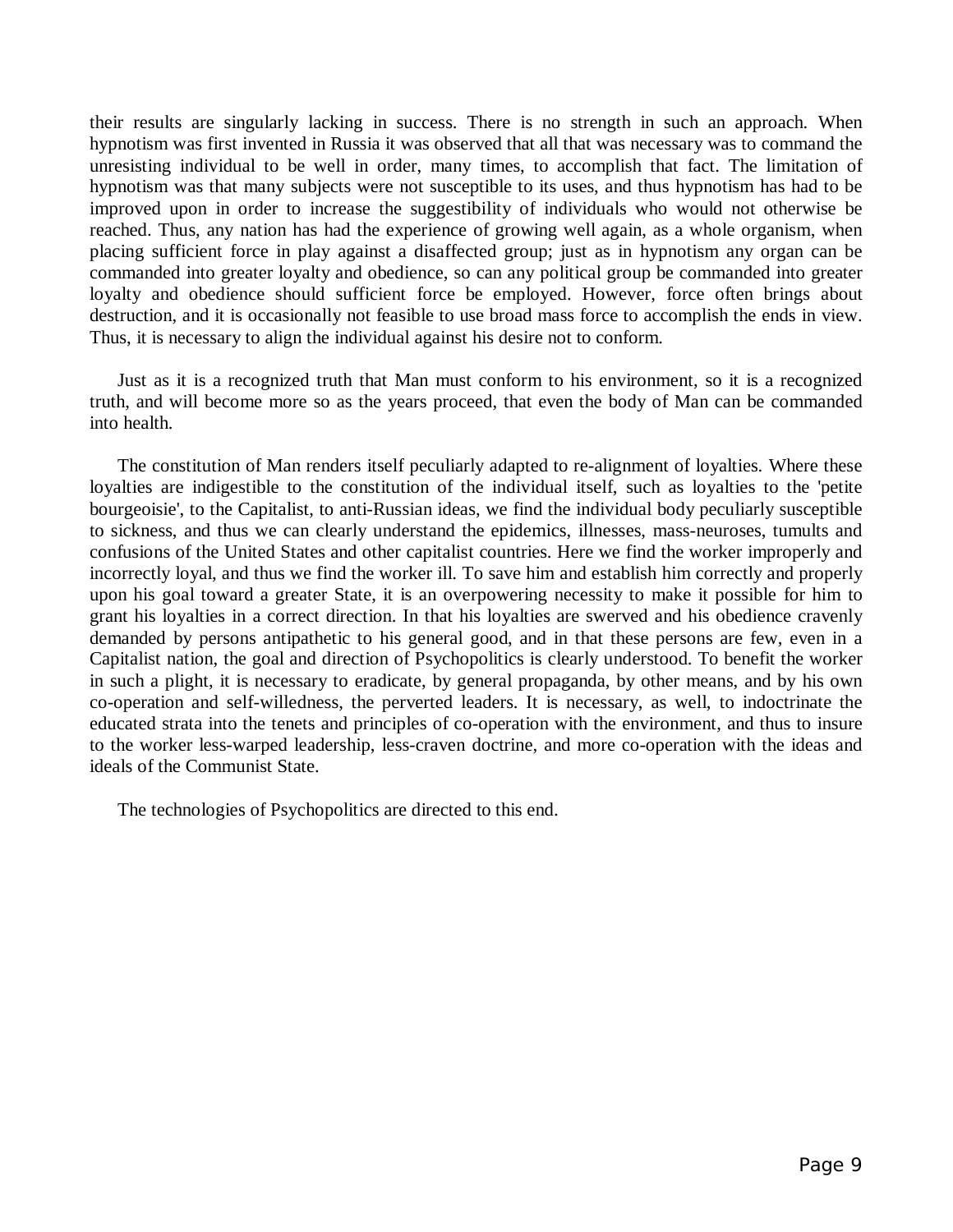#### **CHAPTER III**

#### *MAN AS AN ECONOMIC ORGANISM*

Man is subject to certain desires and needs which are as natural to his beingness as they are to that of any other animal. Man, however, has the peculiarity of exaggerating some of these beyond the bounds of reason. This is obvious through the growth of leisure classes, pseudo-intellectual groups, the "petite bourgeoisie", Capitalism, and other ills.

It has been said, with truth, that one-tenth of a man's life is concerned with politics and nine-tenths with economics. Without food, the individual dies. Without clothing, he freezes. Without houses and weapons, he is prey to the starving wolves. The acquisition of sufficient items to answer these necessities of food, clothing, and shelter, in reason, is the natural right of a member of an enlightened State. An excess of such items brings about unrest and disquiet. The presence of luxury items and materials, and the artificial creation and whetting of appetites, as in Capitalist advertising, are certain to accentuate the less-desirable characteristics of Man.

The individual is an economic organism, in that he requires a certain amount of food, a certain amount of water, and must hold within himself a certain amount of heat in order to live. When he has more food than he can cat, more clothes than he needs to protect him, he then enters upon a certain idleness which dulls his wits and awareness, and makes him prey to difficulties which, in a less toxic state, he would have foreseen and avoided. Thus, we have a glut being a menace to the individual.

It is no less different in a group. Where the group acquires too much, its awareness of its own fellows and of the environment is accordingly reduced, and the effectiveness of the group in general is lost.

The maintaining of a balance between gluttony and need is the province of Economics proper, and is the fit subject and concern of the Communist State.

Desire and want are a state of mind. Individuals can be educated into desiring and wanting more than they can ever possibly obtain, and such individuals are unhappy. Most of the self-willed characteristics of the Capitalists come entirely from greed. He exploits the worker far beyond any necessity on his own part, as a Capitalist, to need.

In a nation where economic balances are not controlled, the appetite of the individual is unduly whetted by enchanting and fanciful persuasions to desire, and a type of insanity ensues, where each individual is persuaded to possess more than he can use, and to possess it even at the expense of his fellows.

There is, in economic balances, the other side. Too great and too long privation can bring about unhealthy desires which, in themselves, accumulate if left alone more than the individual can use. Poverty itself, as carefully cultivated in Capitalist States, can bring about an imbalance of acquisition; just as a vacuum will pull into it masses, in a country where enforced privation upon the masses is permitted, and where desire is artificially whetted, need turns to greed, and one easily discovers in such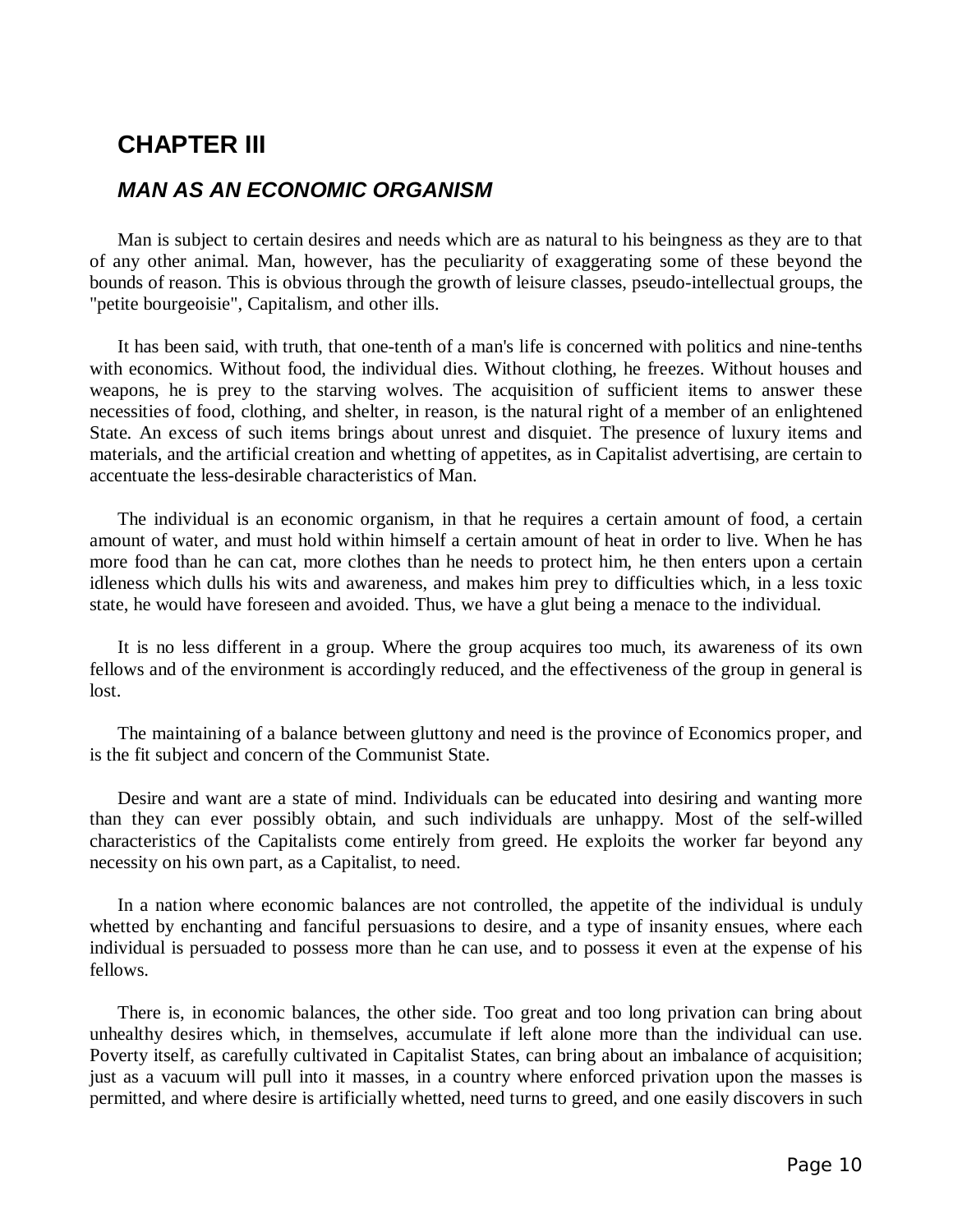states exploitation of the many for the benefit of the few. If one, by the technologies of Psychopolitics, were to dull this excessive greed in the few who possess it, the worker would be freed to seek a more natural balance.

Here we have two extremes. Either one of them is an insanity. If we wish to create an insanity we need only glut or deprive an individual at long length beyond the ability to withstand and we have a mental imbalance. A simple example of this is the alternation of too low with too high pressures in a chamber, an excellent psychopolitical procedure. The rapidly varied pressure brings about a chaos wherein the individual will cannot act and where other wills then, perforce, assume control.

Essentially, in an entire country one must remove the greedy by whatever means, and must then create and continue a semi-privation in the masses in order to command and utterly control the nation.

A continuous hope for prosperity must be indoctrinated into the masses with many dreams and visions of glut of commodity, and this hope must be counter-played against the actuality of privation and the continuous threat of loss of all economic factors in case of disloyalty to the State in order to suppress the individual wills of the masses.

In a nation under conquest such as America, our slow and stealthy approach need take advantage only of the cycles of booms and depressions inherent in Capitalistic nations in order to assert more and more strong control over individual wills. A boom is as advantageous as a depression for our ends, for during prosperity our propaganda lines must only continue to point up the wealth the period is delivering to the selected few to divorce their control of the state. During a depression one must only point out that it ensued as a result of the avarice of a few and the general political incompetence of the national leaders.

The handling of economic propaganda is not properly the sphere of psychopolitics, but the psychopolitician must understand economic measures and Communist goals connected with them.

The masses must at last come to believe that only excessive taxation of the rich can relieve them of the "burdensome leisure class" and can thus be brought to accept such a thing as income tax, a Marxist principle smoothly slid into Capitalistic framework in 1909 in the United States. This even though the basic law of the United States forbade it and even though Communism at that time had been active only a few years in America. Such success as the Income Tax law, had it been followed thoroughly could have brought the United States and not Russia into the world scene as the first Communist nation. But the virility and good sense of the Russian peoples won. It may not be that the United States will become entirely Communist until past the middle of the century but when it does it will be because of our superior understanding of economics and of psychopolitics.

The Communist agent skilled in economics has as his task the suborning of tax agencies and their personnel to create the maximum disturbance and chaos and the passing of laws adapted to our purposes, and to him we must leave this task. The psycho-political operator plays a distinctly different role in this drama.

The rich, the skilled in finance, the well informed in government are particular and individual targets for the psychopolitician. His is the role of taking off the board those individuals who would halt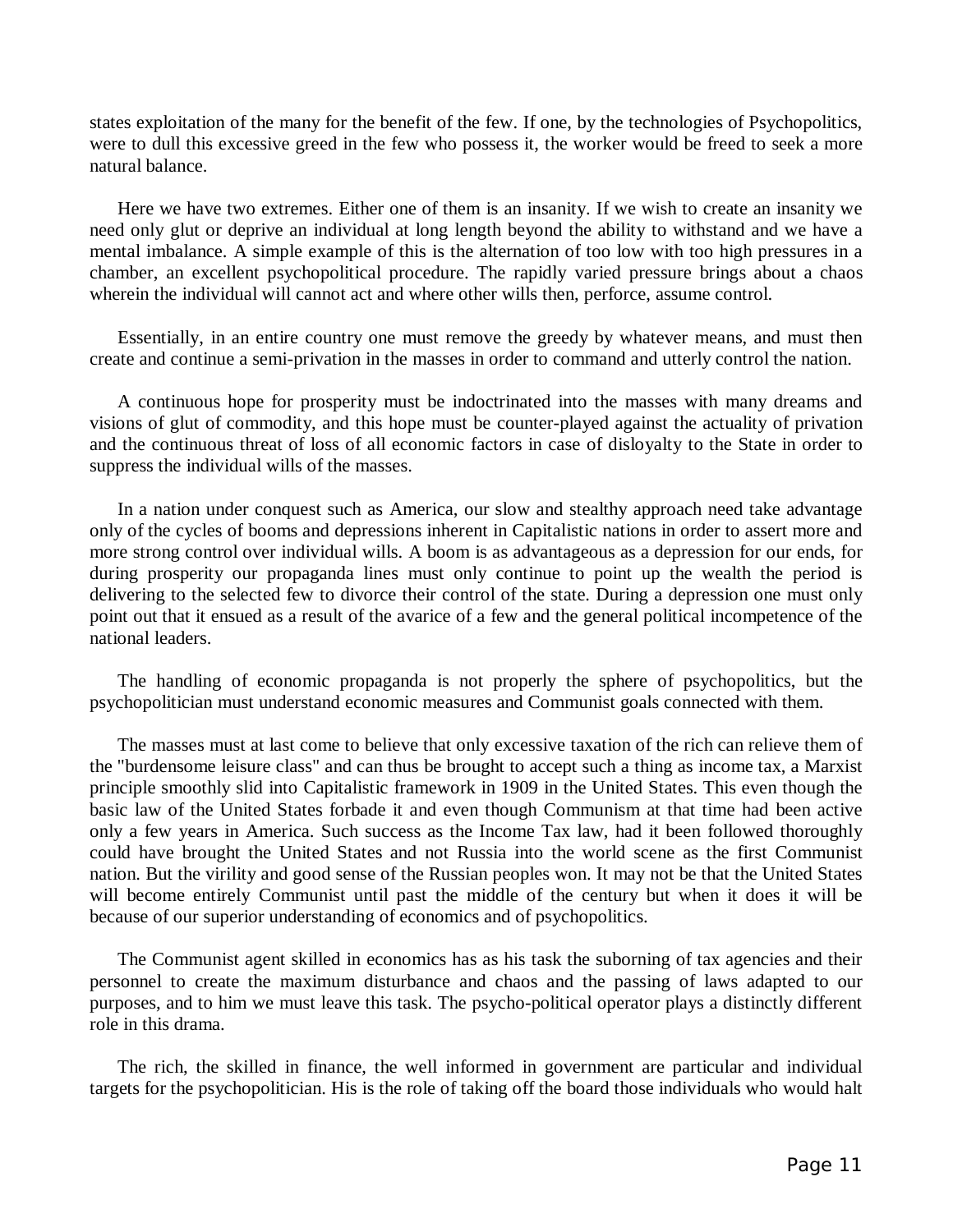or corrupt Communist economic programmes. Thus every rich man, every statesman, every person well informed and capable in government must have brought to his side as a trusted confidant a psychopolitical operator.

The families of these persons are often deranged from idleness and glut, and this fact must be played upon, even created. The normal health and wildness of a rich man's son must be twisted and perverted and explained into neurosis and then, assisted by a timely administration of drugs or violence, turned into criminality or insanity. This brings at once some one in "mental healing" into confidential contact with the family, and from this point on the very most must then be made of that contact.

Communism could best succeed if, at the side of every rich or influential man there could be placed a psychopolitical operator, an undoubted authority in the field of "mental healing" who could then, by his advice or guided opinions, or through the medium of a wife or daughter, direct the optimum policy to embroil or upset the economic policies of the country and, when the time comes to do away forever with the rich or influential man, to administer the proper drug or treatment to bring about his complete demise in an institution as a patient or his death by suicide.

Planted beside a country's powerful persons the psychopolitical operator can also guide other policies to the betterment of our battle.

The Capitalist does not know the definition of war. He thinks of war as attack with force performed by soldiers and machines. He does not know that a more effective if somewhat longer war can be fought with bread or, in our case, with drugs and the wisdom of our art. The Capitalist has never won a war in truth. The psychopolitician is having little trouble winning this one.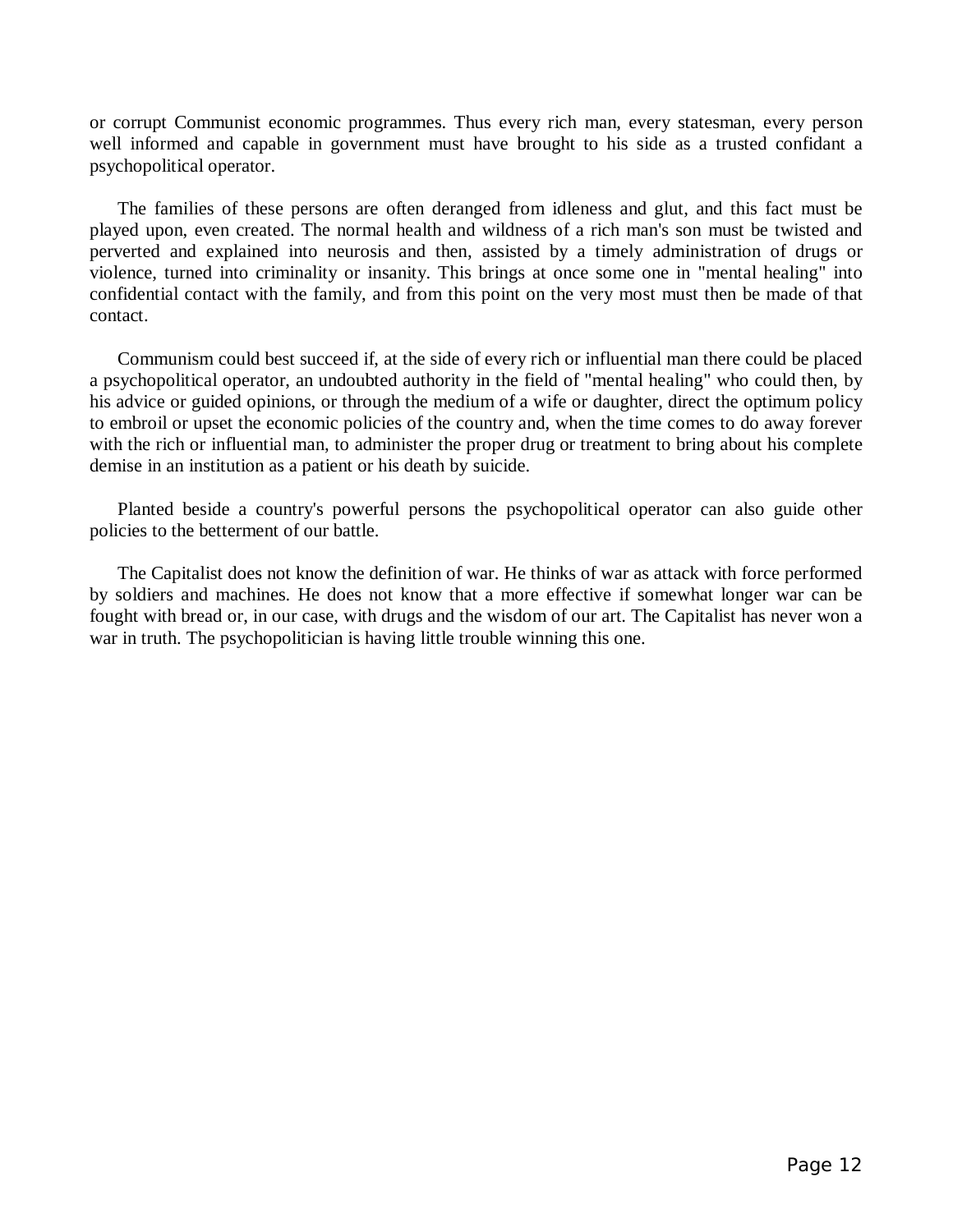## **CHAPTER IV**

#### *STATE GOALS FOR THE INDIVIDUAL AND MASSES*

Just as we would discover an individual to be ill, whose organs, each one, had a different goal from the rest, so we discover the individuals and the State to be ill where goals are not rigorously codified and enforced.

There are those who, in less enlightened times, gave Man to believe that goals should be personally sought and held, and that, indeed, Man's entire impulse toward higher things stemmed from Freedom. We must remember that the same people who embraced this philosophy also continued in Man the myth of spiritual existence.

All goals proceed from duress. Life is a continuous escape. Without force and threat there can be no striving. Without pain there can be no desire to escape from pain. Without the threat of punishment there can be no gain. Without duress and command there can be no alignment of bodily functions. Without rigorous and forthright control, there can be no accomplished goals for the State.

Goals of the State should be formulated by the State for the obedience and concurrence of the individuals within that State. A State without goals so formulated is a sick State. A State without the power and forthright wish to enforce its goals is a sick State.

When an order is issued by the Communist State, and is not obeyed, a sickness will be discovered to ensue. Where obedience fails, the masses suffer.

State goals depend upon loyalty and obedience for their accomplishment. When one discovers a State goal to be interpreted, one discovers inevitably that there has been an interposition of selfwilledness, of greed, of idleness, or of rugged individualism and self-centered initiative. The interruption of a State goal will be discovered as having been interrupted by a person whose disloyalty and disobedience is the direct result of his own misalignment with life.

It is not always necessary to remove the individual. It is possible to remove his self-willed tendencies to the improvement of the goals and gains of the whole. The technologies of Psychopolitics are graduated upon the scale which starts somewhat above the removal of the individual himself, upward toward the removal only of those tendencies which bring about his lack of co-operation.

It is not enough for the State to have goals. These goals, once put forward, depend for their completion upon the loyalty and obedience of the workers. These, engaged for the most part, in hard labours, have little time for idle speculation, which is good. But, above them, unfortunately, there must be foremen of one or another position, any one of whom might have sufficient idleness and lack of physical occupation to cause some disaffecting independency in his conduct and behavior.

Psychopolitics remedies this tendency toward disaffection when it exceeds the common persuasions of the immediate superiors of the person in question.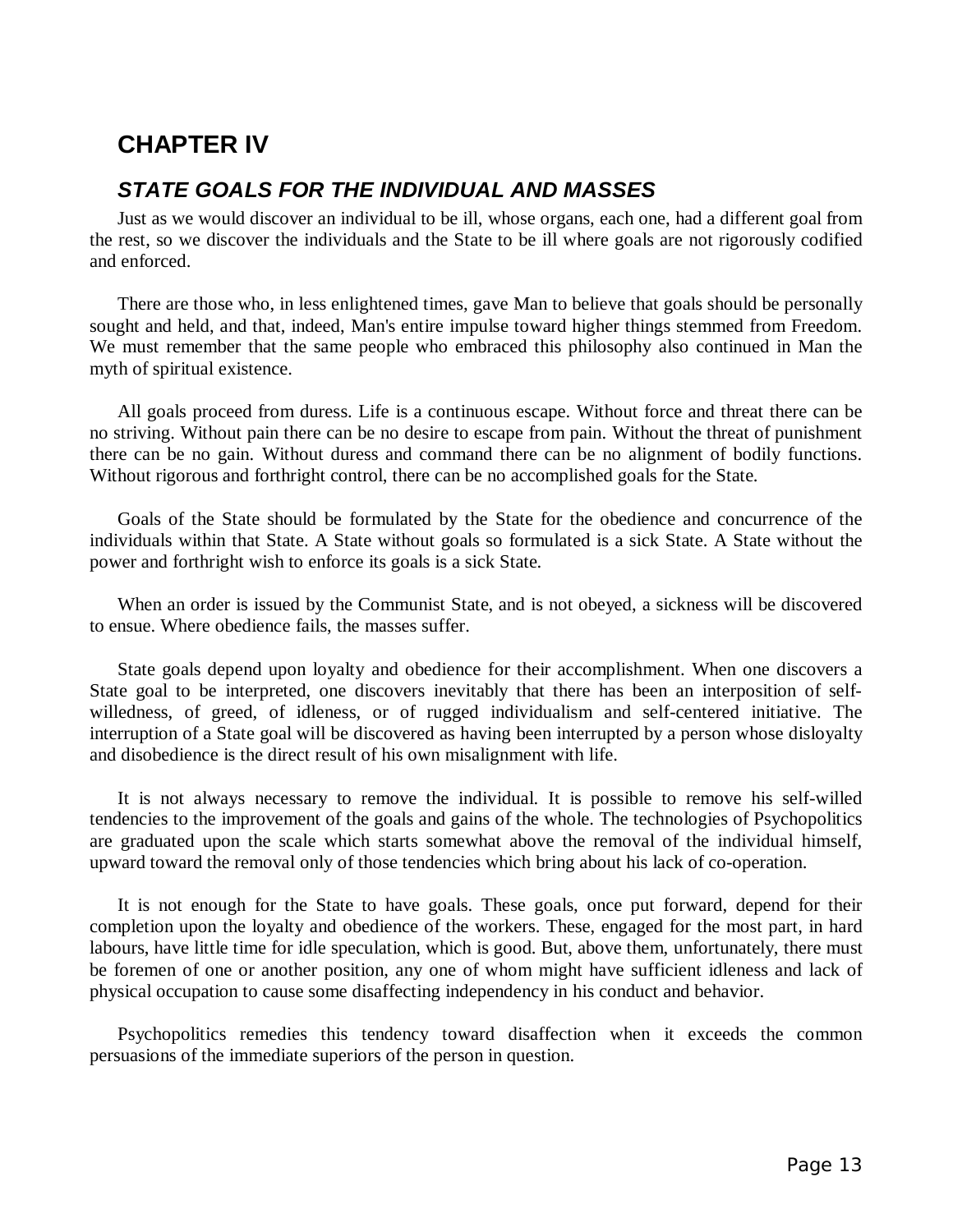## **CHAPTER V**

#### *AN EXAMINATION OF LOYALTIES*

If loyalty is so important in the economic and social structure, it is necessary to examine it further as itself.

In the field of Psychopolitics, loyalty means simply 'alignment'. It means, more fully, alignment with the goals of the Communist State. Disloyalty means entirely misalignment, and more broadly, misalignment with the goals of the Communist State.

When we consider that the goals of the Communist State are to the best possible benefit of the masses, we can see that disloyalty, as a term, can embrace Democratic alignment. Loyalty to persons not communistically indoctrinated would be quite plainly a misalignment.

The cure of disloyalty is entirely contained in the principles of alignment. All that it is necessary to do, where disloyalty is encountered, is to align the purposes of the individual toward the goals of Communism, and it will be discovered that a great many circumstances hitherto distasteful in his existence will cease to exist.

A heart, or a kidney in rebellion against the remainder of the organism is being disloyal to the remainder of the organism. To cure that heart or kidney it is actually only necessary to bring its activities into alignment with the remainder of the body.

The technologies of Psychopolitics adequately demonstrate the workability of this. Mild shock of the electric variety can and does produce the re-cooperation of a rebellious body organ. It is the shock and punishment of surgery which, in the main, accomplishes the re-alignment of a disaffected portion of the body rather than the surgery itself. It is the bombardment of X-rays, rather than the therapeutic value of X-rays which causes some disaffected organ to once again turn its attention to the support of the general organism.

While it is not borne out that electric shock has any therapeutic value, so far as making the individual more sane, it is adequately brought out that its punishment value will create in the patient a greater co-operative attitude. Brain surgery has no statistical data to recommend it beyond its removal of the individual personality from amongst the paths of organs which were not permitted to co-operate. These two Russian developments have never pretended to alter the state of sanity. They are only effective and workable in introducing an adequate punishment mechanism to the personality to make it cease and desist from its courses and egotistical direction of the anatomy itself. It is the violence of the electric shock and the surgery which is useful in subduing the recalcitrant personality, which is all that stands in the road of the masses or the State. It is occasionally to be discovered that the removal of the preventing personality by shock and surgery then permits the re-growth and re-establishment of organs which have been rebelled against by that personality. In that a well-regulated state is composed of organisms, not personalities, the use of electric shock and brain surgery in Psychopolitics is clearly demonstrated.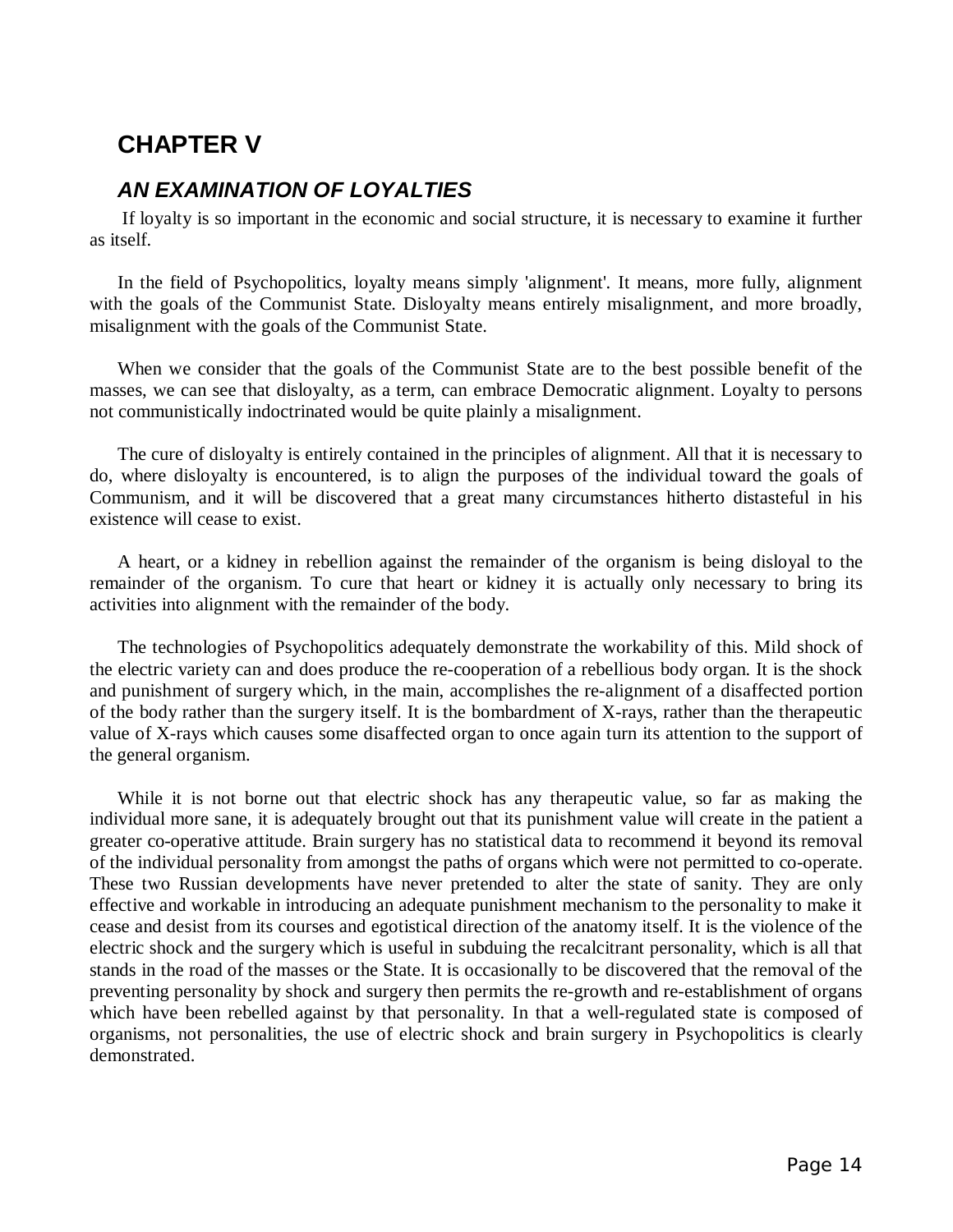The changing of loyalty consists, in its primary step, of the eradication of existing loyalties. This can be done in one of two ways. First, by demonstrating that previously existing loyalties have brought about perilous physical circumstances, such as imprisonment, lack of recognition, duress, or privation, and second, by eradicating the personality itself.

The first is accomplished by a steady and continuous indoctrination of the individual in the belief that his previous loyalties have been granted to an unworthy source. One of the primary instances in this is creating circumstances which apparently derive from the target of his loyalties, so as to rebuff the individual. As part of this there is the creation of a state of mind in the individual by actually placing him under duress, and then furnishing him with false evidence to demonstrate that the target of his previous loyalties is, itself, the cause of the duress. Another portion of this same method consists of defaming or degrading the individual whose loyalties are to be changed to the target of his loyalties, i.e., superiors or government, to such a degree that this target, at length, actually does hold the individual in disrepute, and so does rebuff him and serve to convince him that his loyalties have been misplaced. These are the milder methods, but have proven extremely effective. The greatest drawback in their practice is that they require time and concentration, the manufacture of false evidence, and a psychopolitical operator's time.

In moments of expediency, of which there are many, the personality itself can be rearranged by shock, surgery, duress, privation and, in particular, that best of psychopolitical techniques, implantation, with the technologies of neo-hypnotism. Such duress must have in its first part a defamation of the loyalties, and in its second, the implantation of new loyalties. A good and experienced psychopolitical operator, working under the most favourable circumstances can, by the use of psychopolitical technologies, alter the loyalties of an individual so deftly that his own companions will not suspect that they have changed. This, however, requires considerably more finesse than is usually necessary to the situation. Mass neo-hypnotism can accomplish more or less the same results when guided by an experienced psychopolitical operator. An end goal in such a procedure would be the alteration of the loyalties of an entire nation in a short period of time by mass neohypnotism, a thing which has been effectively accomplished among the less-usable states of Russia.

It is adequately demonstrated that loyalty is entirely lacking in that mythical commodity known as 'spiritual quality'. Loyalty is entirely a thing of dependence, economic or mental, and can be changed by the crudest implementations. Observation of workers in their factories or fields demonstrates that they easily grant loyalty to a foreman or a woman, and then as easily abandon it and substitute another individual, revulsing, at the same time, toward the person to whom loyalty was primarily granted. The queasy insecurity of the masses in Capitalistic nations finds this more common than in an enlightened State such as Russia. In Capitalistic states, dependencies are so craven, wants and privations are so exaggerated, that loyalty is entirely without ethical foundation and exists only in the realm of dependency, duress, or demand.

It is fortunate that Communism so truly approaches an ideal state of mind, for this brings a certain easiness into any changing of loyalties, since all other philosophies extant and practiced on Earth today are degraded and debased, compared to Communism. It is then with a certain security that a psychopolitical operator functions, for he knows that he can change the loyalty of an individual to a more ideal level by reason alone, and only expediency makes it necessary to employ the various shifts of psychopolitical technology. Any man who cannot be persuaded into Communist rationale is, of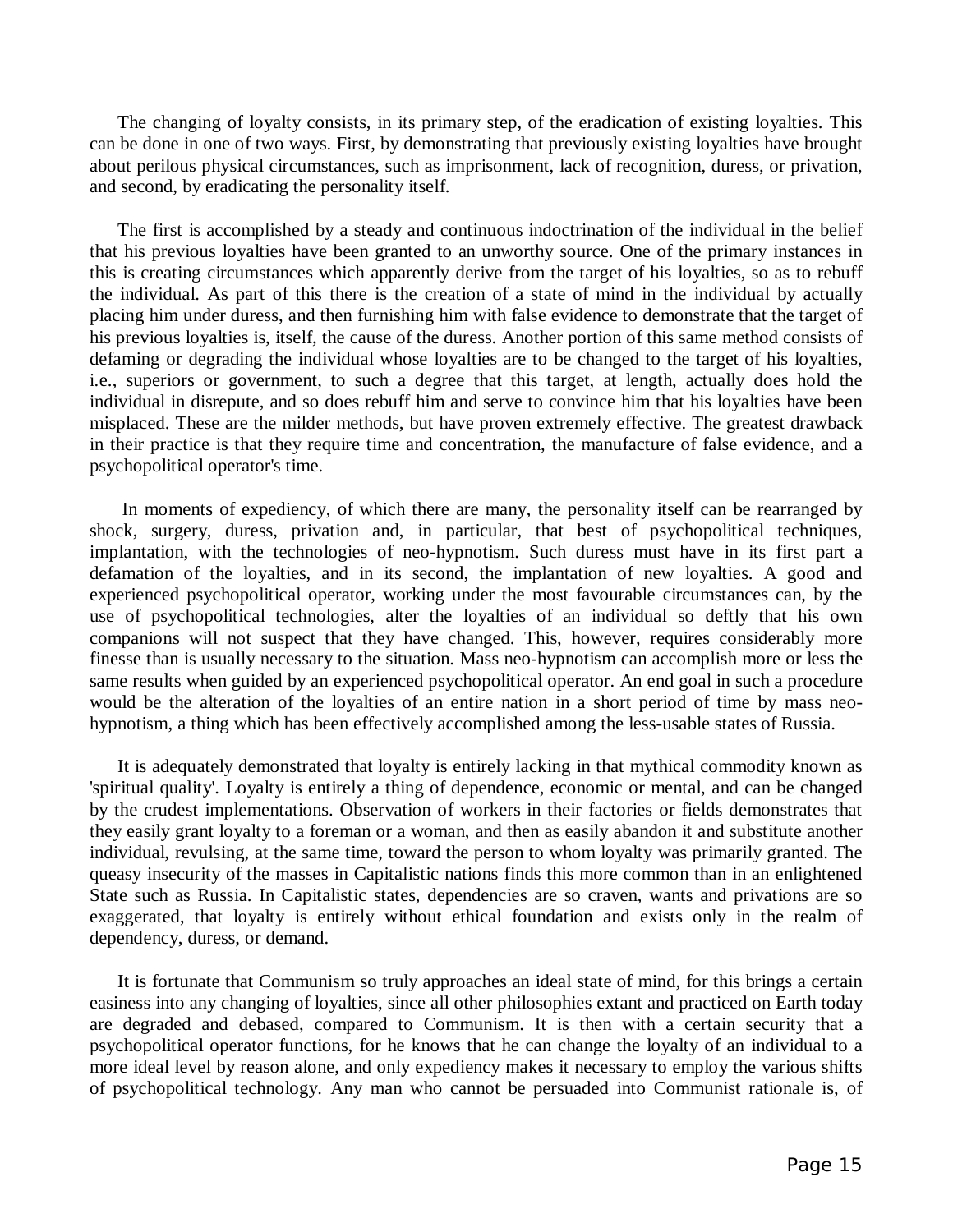course, to be regarded as somewhat less than sane, and it is, therefore, completely justified to use the techniques of insanity upon the non-Communist.

In order to change loyalty it is necessary to establish first the existing loyalties of the individual. The task is made very simple in view of the fact that Capitalistic and Fascistic nations have no great security in the loyalty of their subjects. And it may be found that the loyalties of the subjects, as we call any person against whom psychopolitical technology is to be exerted, are already too faint to require eradication. It is generally only necessary to persuade with the rationale and overwhelming reasonability of Communism to have the person grant his loyalty to the Russian State. However, regulated only by the importance of the subject, no great amount of time should be expended upon the individual, but emotional duress, or electric shock, or brain surgery should be resorted to, should Communist propaganda fail. In a case of a very important person, it may be necessary to utilize the more delicate technologies of Psychopolitics so as to place the person himself, and his associates, in ignorance of the operation. In this case a simple implantation is used, with a maximum duress and command value. Only the most skilled psychopolitical operator should be employed on such a project, as in this case of the very important person, for a bungling might disclose the tampering with his mental processes. It is much more highly recommended, if there is any doubt whatever about the success of an operation against an important person, to select out as a psychopolitical target persons in his vicinity in whom he is emotionally involved. His wife or children normally furnish the best targets, and these can be operated against without restraint. In securing the loyalty of a very important person one must place at his side a constant pleader who enters a sexual or familial chord into the situation on the side of Communism. It may not be necessary to make a Communist out of the wife, or the children, or one of the children, but it might prove efficacious to do so. In most instances, however, this is not possible. By the use of various drugs, it is, in this modern age, and well within the realm of psychopolitical reality, entirely too easy to bring about a state of severe neurosis or insanity in the wife or children, and thus pass them, with full consent of the important person and the government in which he exists, or the bureau in which he is operating, into the hands of a psychopolitical operator, who then in his own laboratory, without restraint or fear of investigation or censor can, with electric shock, surgery, sexual attack, drugs, or other useful means, degrade or entirely alter the personality of a family member, and create in that person a psychopolitical slave subject who then, on command or signal, will perform outrageous actions, thus discrediting the important person, or will demand, on a more delicate level, that certain measures be taken by the important person, which measures are, of course, dictated by the psychopolitical operator.

Usually when the party has no real interest in the activities or decisions of the important person, but merely wishes to remove him from effective action, the attention of the psychopolitical operator need not be so intense, and the person need only be passed into the hands of some unwitting mental practitioner, who taught as he is by psychopolitical operators, will bring about sufficient embarrassment.

When the loyalty of an individual cannot be swerved, and where the opinion, weight, or effectiveness of the individual stands firmly in the road of Communist goals, it is usually best to occasion a mild neurosis into the person by any available means, and then, having carefully given him a history of mental imbalance, to see to it that he disposes of himself by suicide, or to bring about his demise in such a way as to resemble suicide. Psychopolitical operators have handled such situations skillfully tens of thousands of times within and without Russia.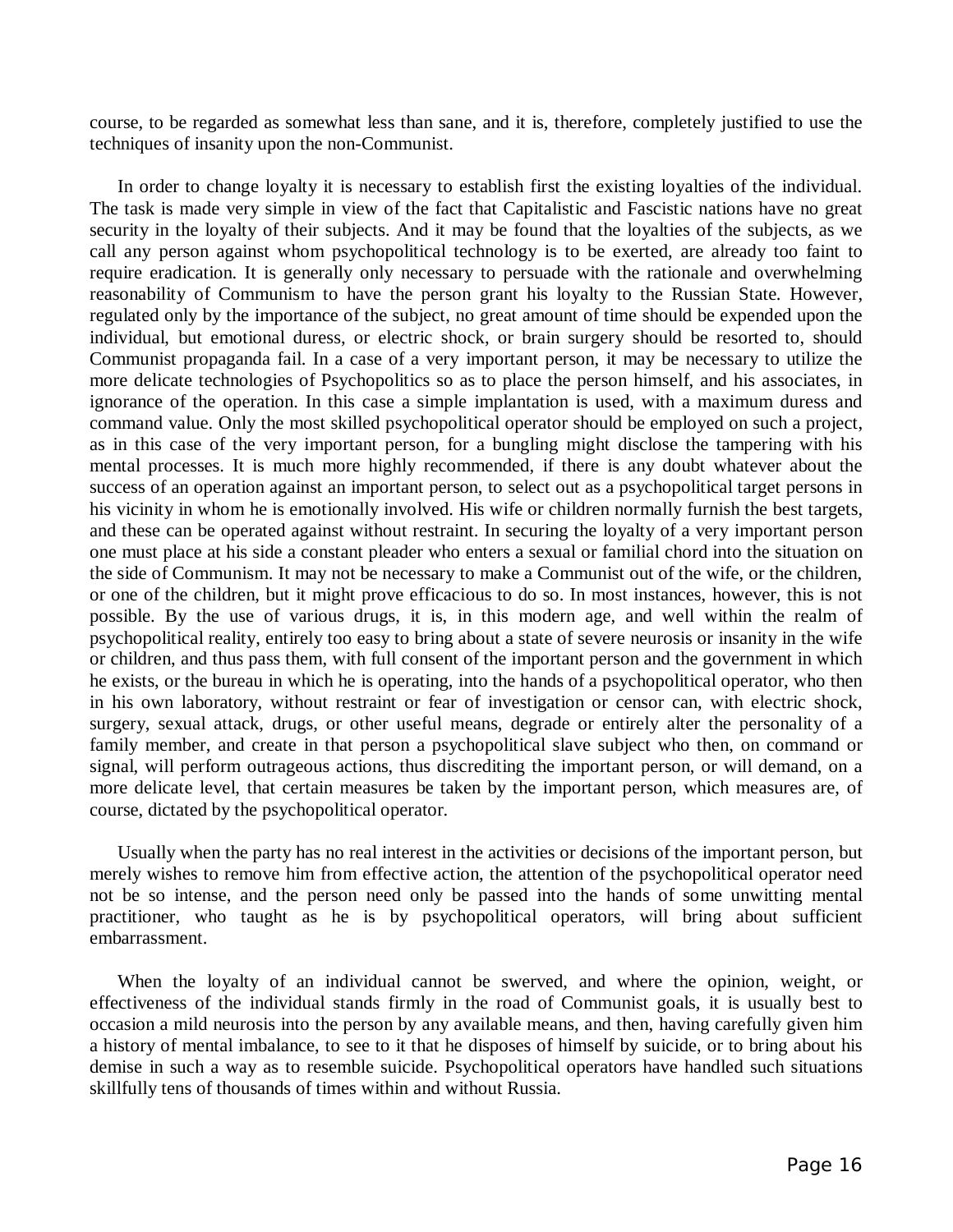It is the firm principle of Psychopolitics that the person to be destroyed must be involved at first or second hand in the stigma of insanity, and must have been placed in contact with psychopolitical operators or persons trained by them, with a maximum amount of tumult and publicity. The stigma of insanity is properly placed at the door of such a person's reputation and is held there firmly by bringing about irrational acts, either on his own part or in his vicinity. Such an activity can be classified as a partial destruction of alignment, and if this destruction is carried forward to its furthest extent the misalignment on the subject of all loyalties can be considered to be complete, and alignment on new loyalties can be embarked upon safely. By bringing about insanity or suicide on the part of the wife of an important political personage, a sufficient misalignment has been instigated to change his attitude. And this, carried forward firmly, or assisted by psychopolitical implantation can begin the rebuilding of his loyalties, but now slanted in a more proper and fitting direction.

Another reason for the alignment of psychopolitical activities with the misalignment of insanity is that insanity itself is a despised and disgraced state, and anything connected with it is lightly viewed. Thus, a psychopolitical operator, working in the vicinity of an insane person, can refute and disprove any accusations made against him by demonstrating that the family itself is tainted with mental imbalance. This is surprisingly effective in Capitalistic countries where insanity is so thoroughly feared that no one would dream of investigating any circumstances in its vicinity. Psychopolitical propaganda works constantly and must work constantly to increase and build up this aura of mystery surrounding insanity, and must emphasize the horribleness and hopelessness of insanity in order to excuse nontherapeutic actions taken against the insane. Particularly in Capitalistic countries, an insane person has no rights under law. No person who is insane may hold property. No person who is insane may testify. Thus, we have an excellent road along which we can travel toward our certain goal and destiny.

Entirely by bringing about public conviction that the sanity of a person is in question, it is possible to discount and eradicate all of the goals and activities of that person. By demonstrating the insanity of a group, or even a government, it is possible, then, to cause its people to disavow it. By magnifying the general human reaction to insanity, through keeping the subject of insanity itself forever before the public eye, and then, by utilizing this reaction by causing a revulsion on the part of a populace against its leader or leaders, it is possible to stop any government or movement.

It is important to know that the entire subject of loyalty is thus as easily handled as it is. One of the first and foremost missions of the psychopolitician is to make an attack upon Communism and insanity synonymous. It should become the definition of insanity, of the paranoid variety, that, "A paranoid believes he is being attacked by Communists." Thus, at once the support of the individual so attacking Communism will fall away and wither.

Instead of executing national leaders, suicide for them should be arranged under circumstances which question their demise. In this way we can select out all opposition to the Communist extension into the social orders of the world, and render populaces who would oppose us leaderless, and bring about a state of chaos or misalignment into which we can thrust, with great simplicity, the clear and forceful doctrines of Communism.

The cleverness of our attack in this field of Psychopolitics is adequate to avoid the understanding of the layman and the usual stupid official, and by operating entirely under the banner of authority,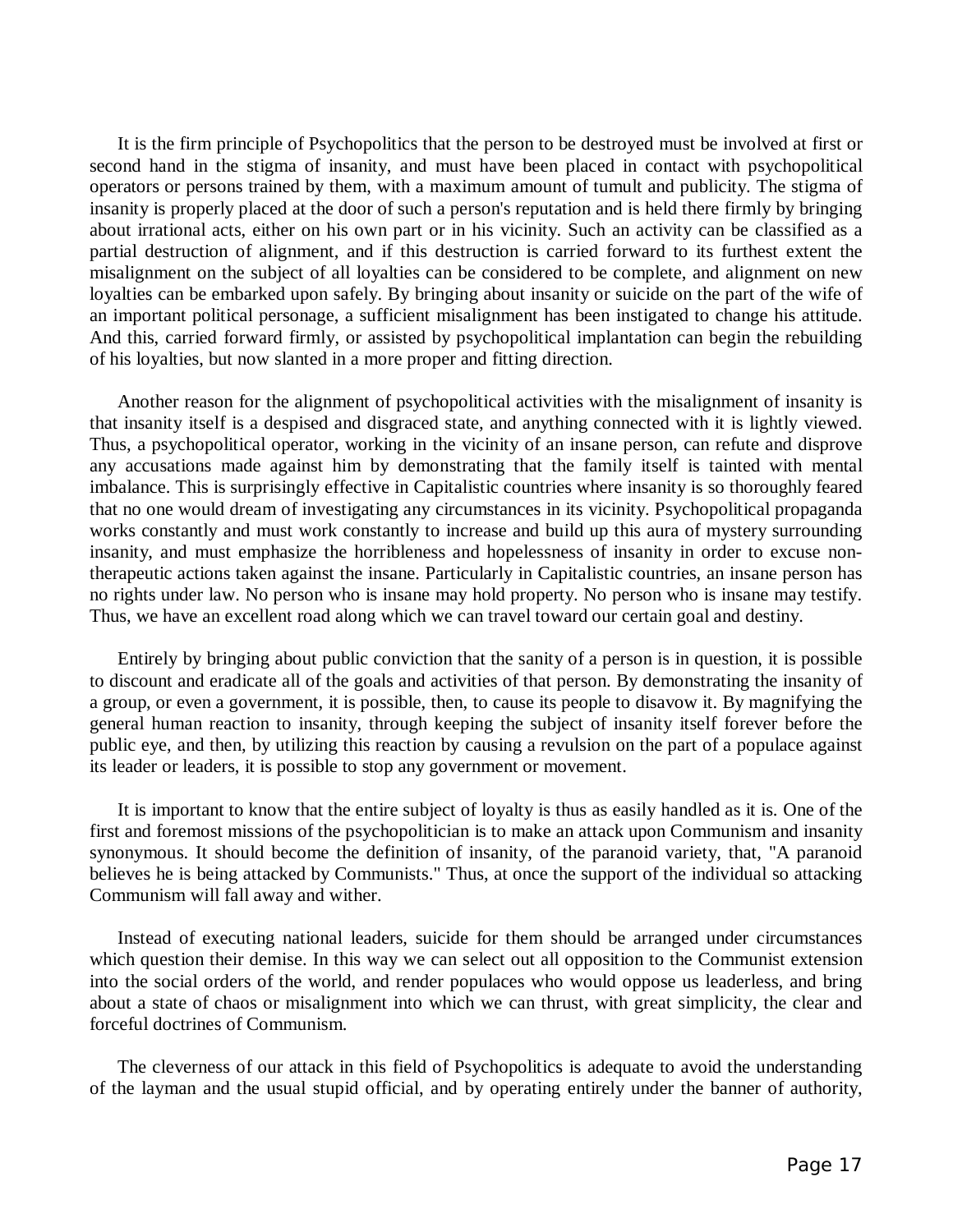with the oft-repeated statement that the principles of psychotherapy are too devious for common understanding, an entire revolution can be effected without the suspicion of a populace until it is an accomplished fact.

As insanity is the maximum misalignment, it can be grasped to be the maximum weapon in severance of loyalties to leaders and old social orders. Thus, it is of the utmost importance that psychopolitical operatives infiltrate the healing arts of a nation marked for conquest, and bring from that quarter continuous pressure against the population and the government until at last the conquest is affected. This is the subject and goal of Psycho-politics, itself.

In rearranging loyalties we must have a command of their values. In the animal the first loyalty is to himself. This is destroyed by demonstrating errors to him, showing him that he does not remember, cannot act or does not trust himself. The second loyalty is to his family unit, his parents and brothers and sisters. This is destroyed by making a family unit economically non-dependent, by lessening the value of marriage, by making an easiness of divorce and by raising the children wherever possible by the State. The next loyalty is to his friends and local environment. This is destroyed by lowering his trust and bringing about reportings upon him allegedly by his fellows or the town or village authorities. The next is to his State and this, for the purposes of Communism, is the only loyalty which should exist once the state is founded as a Communist State. To destroy loyalty to the State all manner of forbiddings for youth must be put into effect so as to disenfranchise them as members of the Capitalist state and, by promises of a better lot under Communism, to gain their loyalty to a Communist movement.

Denying a Capitalist country easy access to courts, bringing about and supporting propaganda to destroy the home, creating and continuous juvenile delinquency, forcing upon the state all manner of practices to divorce the child from it will in the end create the chaos necessary to Communism.

Under the saccharine guise of assistance to them, rigorous child labour laws are the best means to deny the child any right in the society. By refusing to let him earn, by forcing him into unwanted dependence upon a grudging parent, by making certain in other channels that the parent is never in other than economic stress, the child can be driven in his teens into revolt. Delinquency will ensue.

By making readily available drugs of various kinds, by giving the teenager alcohol, by praising his wildness, by stimulating him with sex literature and advertising to him or her practices as taught at the Sexpol [i.e. sexual politics], the psychopolitical operator can create the necessary attitude of chaos, idleness and worthlessness into which can then be cast the solution which will give the teenager complete freedom everywhere – Communism.

Should it be possible to continue conscription beyond any reasonable time by promoting unpopular wars and other means, the draft can always stand as a further barrier to the progress of youth in life destroying any immediate hope to participate in his nation's civil life.

By these means the patriotism of youth for their Capitalistic flag can be dulled to a point where they are no longer dangerous as soldiers. While this might require many decades to effect, Capitalism's short term view will never envision the lengths across which we can plan.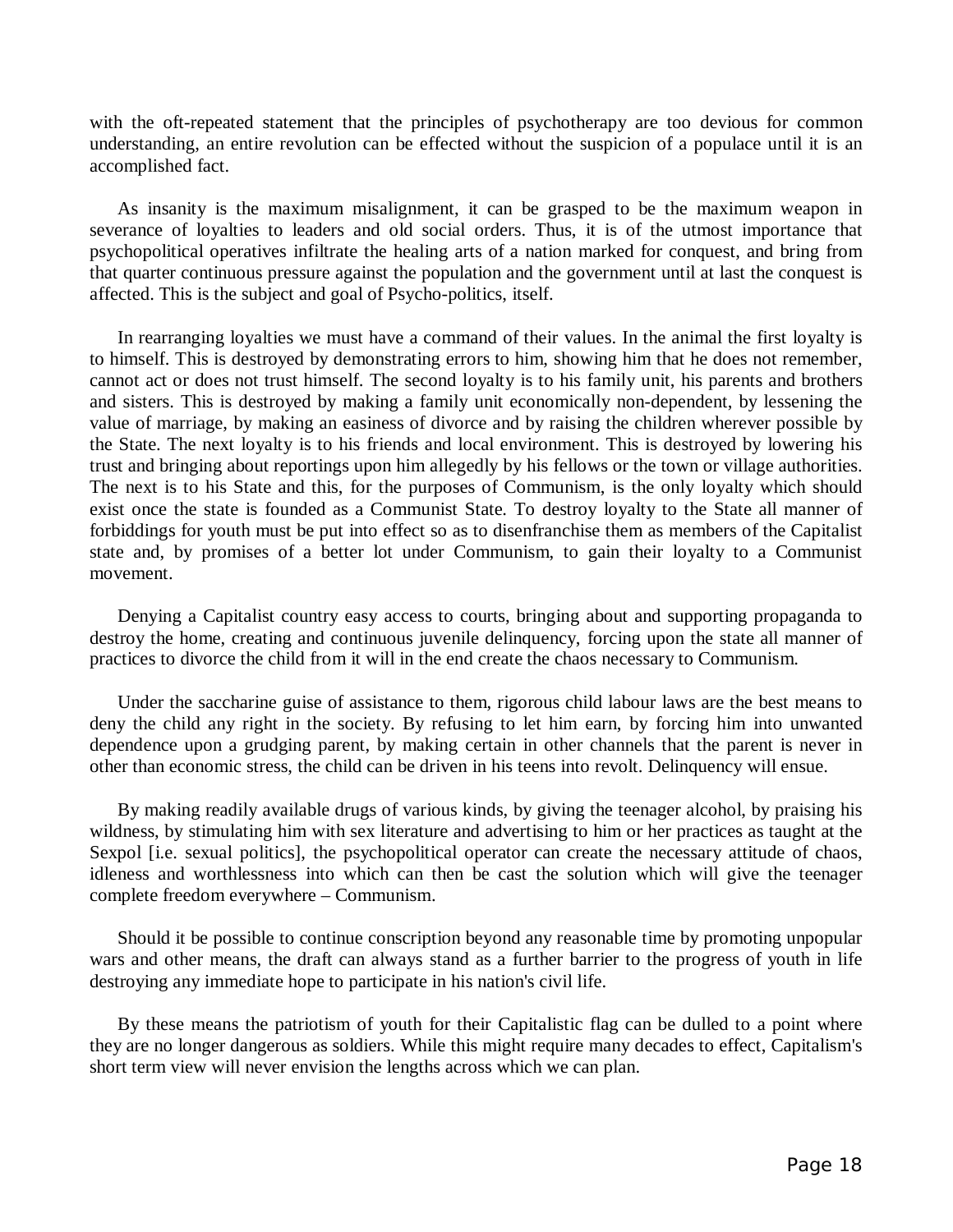If we could effectively kill the national pride and patriotism of just one generation we will have won that country. Therefore there must be continual propaganda abroad to undermine the loyalty of the citizens in general and the teenager in particular.

The role of the psychopolitical operator in this is very strong. He can, from his position as an authority on the mind, advise all manner of destructive measures. He can teach the lack of control of this child at home. He can instruct, in an optimum situation, the entire nation in how to handle children-and instruct them so that the children, given no control, given no real home, can run wildly about with no responsibility for their nation or themselves.

The misalignment of the loyalty of youth to a Capitalistic nation sets the proper stage for a realignment of their loyalties with Communism. Creating a greed for drugs, sexual misbehaviour and uncontrolled freedom and presenting this to them as a benefit of Communism will with ease bring about our alignment.

In the case of strong leaders amongst youthful groups, a psychopolitical operator can work in many ways to use or discard that leadership. If it is to be used, the character of the girl or boy must be altered carefully into criminal channels and a control by blackmail or other means must be maintained. But where the leadership is not susceptible, where it resists all persuasions and might become dangerous to our Cause, no pains must be spared to direct the attention of the authorities to that person and to harass him in one way or another until he can come into the hands of juvenile authorities. When this has been effected it can be hoped that a psychopolitical operator, by reason of child adviser status can, in the security of the jail and cloaked by processes of law, destroy the sanity of that person. Particularly brilliant scholars, athletes and youth group leaders must be handled in either one of these two ways.

In the matter of guiding the activities of juvenile courts, the psychopolitical operator entertains here one of his easier tasks. A Capitalistic nation is so filled with injustice in general that a little more passes without comment. In juvenile courts there are always persons with strange appetites whether these be judges or police men or women. If such do not exist they can be created. By making available to them young boys or girls in the "security" of the jail or the detention home, and by appearing with flash cameras or witnesses, one becomes equipped with a whip adequate to direct all the future decisions of that person when these are needed.

The handling of youth cases by courts should be led further and further away from law and further and further into "mental problems" until the entire nation thinks of "mental problems" instead of criminals. This places vacancies everywhere in the courts, in the offices of district attorneys and, on police staffs which could then be filled with psychopolitical operators, who become then the judges of the land by their influence and into their hands comes the total control of the criminal, without whose help a revolution cannot ever be accomplished.

By stressing this authority over the problems of youth and adults in courts one day the demand for psychopolitical operators could become such that even the armed services will use "authorities on the mind" to work their various justices and when this occurs the armed forces of the nation then enter into our hands as solidly as if we commanded them ourselves. With the slight bonus of having thus a skilled interrogator near every technician or handler of secret war apparatus, the country, in event of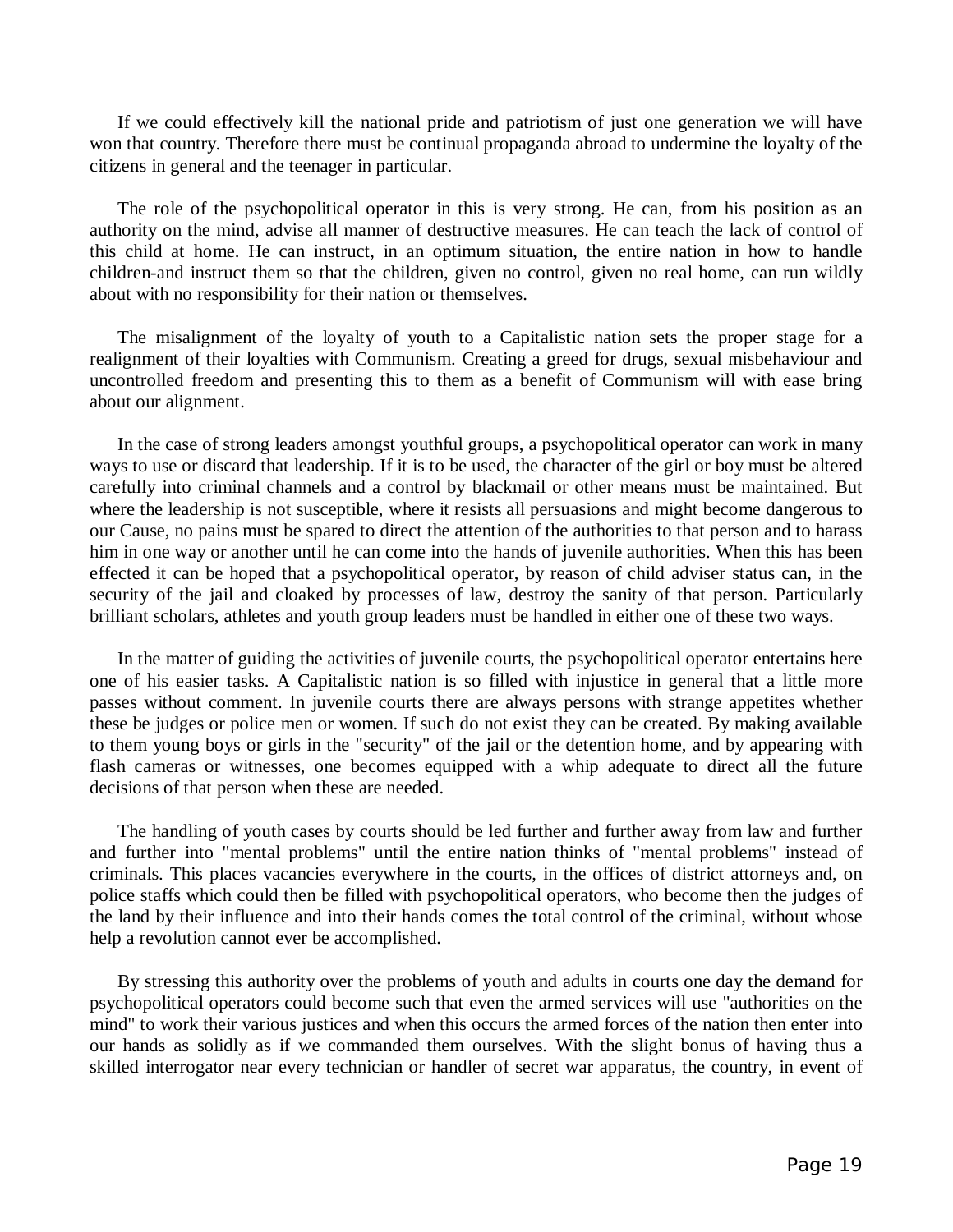revolution, as did Germany in 1918 and 1919 will find itself immobilized by its own Army and Navy fully and entirely in Communist hands.

Thus the subject of loyalties and their re-alignment is in fact the subject of non-armed conquest of an enemy.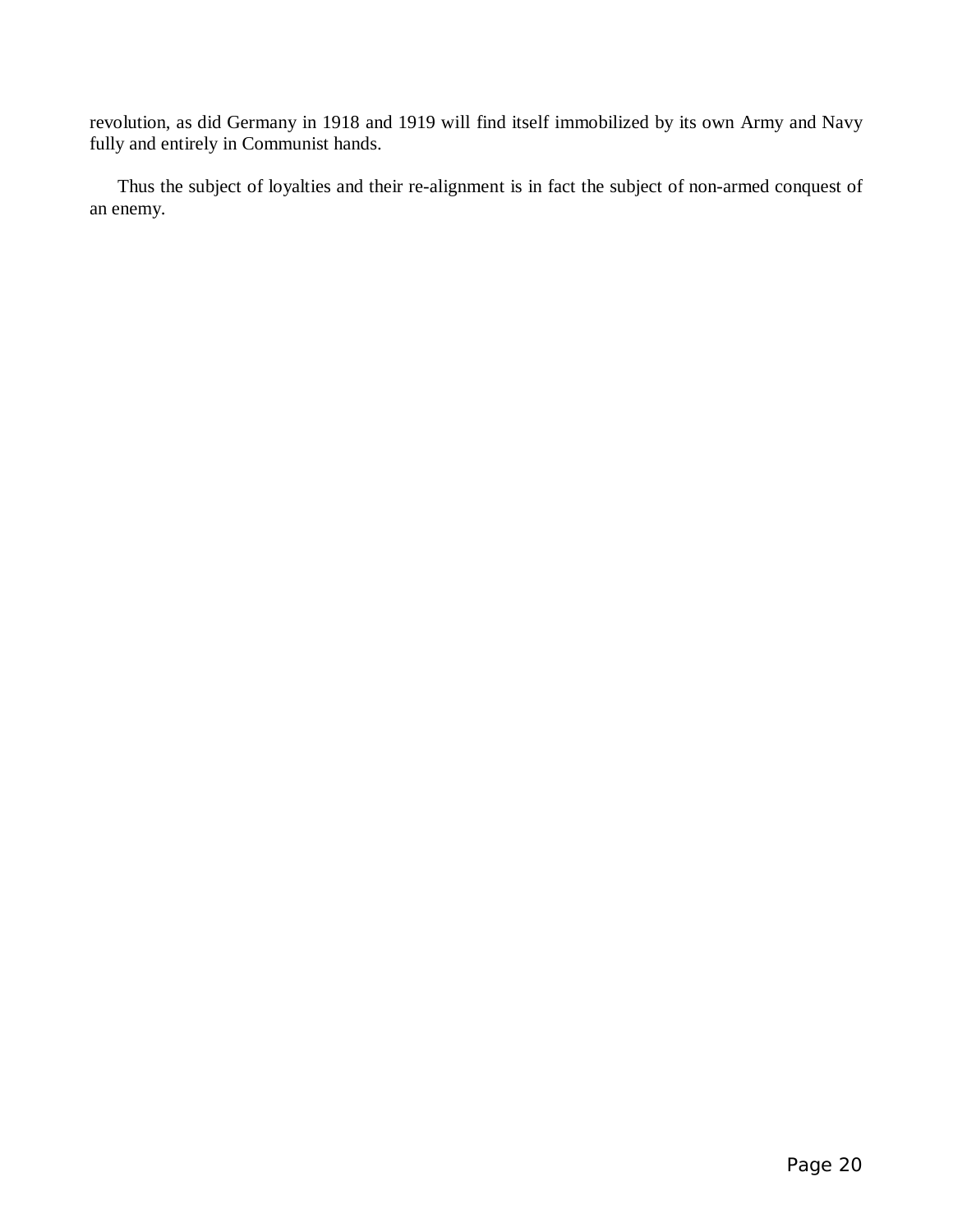## **CHAPTER VI**

#### *THE GENERAL SUBJECT OF OBEDIENCE*

Obedience is the result of force.

Everywhere we look in the history of Earth we discover that obedience to new rulers has come about entirely through the demonstration on the part of those rulers of greater force than was to be discovered in the old ruler. A population overridden, conquered by war, is obedient to its conqueror. It is obedient to its conqueror because its conqueror has exhibited more force.

Concurrent with force is brutality, for there are human considerations involved which also represent force. The most barbaric, unrestrained, brutal use of force, if carried far enough, invokes obedience. Savage force, sufficiently long displayed toward any individual, will bring about his concurrence with any principle or order.

Force is the antithesis of humanizing actions. It is so synonymous in the human mind with savageness, lawlessness, brutality, and barbarism, that it is only necessary to display an inhuman attitude toward people, to be granted by those people the possession of force.

Any organization which has the spirit and courage to display inhumanity, savageness, brutality, and an uncompromising lack of humanity, will be obeyed. Such a use of force is, itself, the essential ingredient of greatness. We have to hand no less an example than our great Communist Leaders, who, in moments of duress and trial, when faced by Czarist rule, continued over the heads of an enslaved populace, yet displayed sufficient courage never to stay their hands in the execution of the conversion of the Russian State to Communist rule.

If you would have obedience you must have no compromise with humanity. If you would have obedience you must make it clearly understood that you have no mercy. Man is an animal. He understands, in the final analysis, only those things which a brute understands.

As an example of this, we find an individual refusing to obey and being struck. His refusal to obey is now less vociferous. He is struck again, and his resistance is lessened once more. He is hammered and pounded again and again, until, at length, his only thought is direct and implicit obedience to that person from whom the force has emanated. This is a proven principle. It is proven because it is the main principle Man, the animal, has used since his earliest beginnings. It is the only principle which has been effective, the only principle which has brought about a wide and continued belief. For it is to our benefit that an individual who is struck again and again and again from a certain source, will, at length, hypnotically believe anything he is told by the source of the blows.

The stupidity of Western civilizations is best demonstrated by the fact that they believe hypnotism is a thing of the mind, of attention, and a desire for unconsciousness. This is not true. Only when a person has been beaten punished, and mercilessly hammered, can hypnotism upon him be guaranteed in its effectiveness. It is stated by Western authorities on hypnosis that only some twenty percent of the people are susceptible to hypnotism.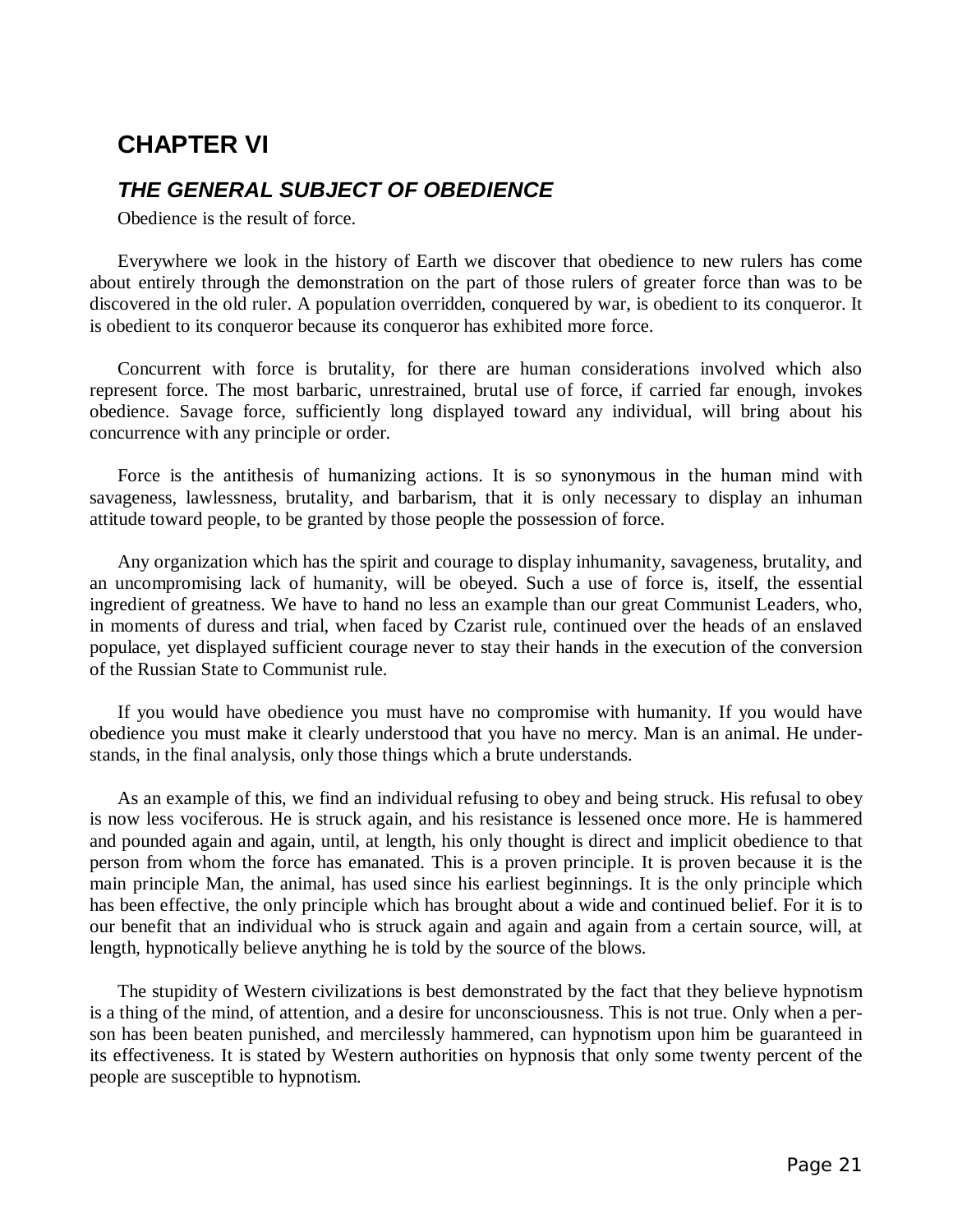This statement is very untrue. Given enough punishment, all of the people in any time and place are susceptible to hypnotism. In other words, by adding force, hypnotism is made uniformly effective. Where unconsciousness could not be induced by simple concentration upon the hypnotist, unconsciousness can be induced by drugs, by blows, by electric shock, and by other means. And where unconsciousness cannot be induced so as to make an implantation or an hypnotic command effective, it is only necessary to amputate the functioning portions of the animal man's brain to render him null and void and no longer a menace. Thus, we find that hypnotism is entirely effective.

The mechanisms of hypnotism demonstrate clearly that people can be made to believe in certain conditions, and even in their environment or in politics, by the administration of force. Thus, it is necessary for a psychopolitician to be an expert in the administration of forces. Thus, he can bring about implicit obedience, not only on the part of individual members of the populace, but on the entire populace itself and its government. He need only take unto himself a sufficiently savage role, a sufficiently uncompromising inhuman attitude, and he will be obeyed and believed.

The subject of hypnotism is a subject of belief. What can people be made to believe? They can be made to believe anything which is administered to them with sufficient brutality and force. The obedience of a populace is as good as they will believe.

Despicable religions, such as Christianity, knew this. They knew that if enough faith could be brought into being, a populace could be enslaved by the Christian mockeries of humanity and mercy, and thus could be disarmed. But one need not count upon this act of faith to bring about a broad belief. One must only exhibit enough force, enough inhumanity, enough brutality and savageness to create implicit belief and therefore and thereby implicit obedience. As Communism is a matter of belief, its study is a study of force.

The earliest Russian psychiatrists, pioneering this science of psychiatry, understood thoroughly that hypnosis is induced by acute fear. They discovered it could also be induced by shock of an emotional nature, and also by extreme privation, as well as by blows and drugs.

In order to induce a high state of hypnogogy in an individual, a group, or a population, an element of terror must always be present on the part of those who would govern. The psychiatrist is aptly suited to this role, for his brutalities are committed in the name of science and are inexplicably complex, and entirely out of view of the human understanding. A sufficient popular terror of the psychiatrist will, in itself, bring about insanity on the part of many individuals. A psychopolitical operative, then, can, entirely cloaked with authority, commence and continue a campaign of propaganda, describing various "treatments" which are administered to the insane. A psychopolitical operative should at all times insist that these treatments are therapeutic and necessary. He can, in all of his literature and his books, list large numbers of pretended cures by these means. But these "cures" need not actually produce any recovery from a state of disturbance. As long as the psychopolitical operative or his dupes are the only authorities as to the difference between sanity and insanity, their word as to the therapeutic value of such treatment will be the final word. No layman would dare adventure to place judgment upon the state of sanity of an individual whom the psychiatrist has already declared insane. The individual himself is unable to complain, and his family, as will be covered later, is already discredited by the occurrence of insanity in their midst. There must be other adjudicators of insanity, otherwise it could be disclosed that the brutalities practiced in the name of treatment are not therapeutic.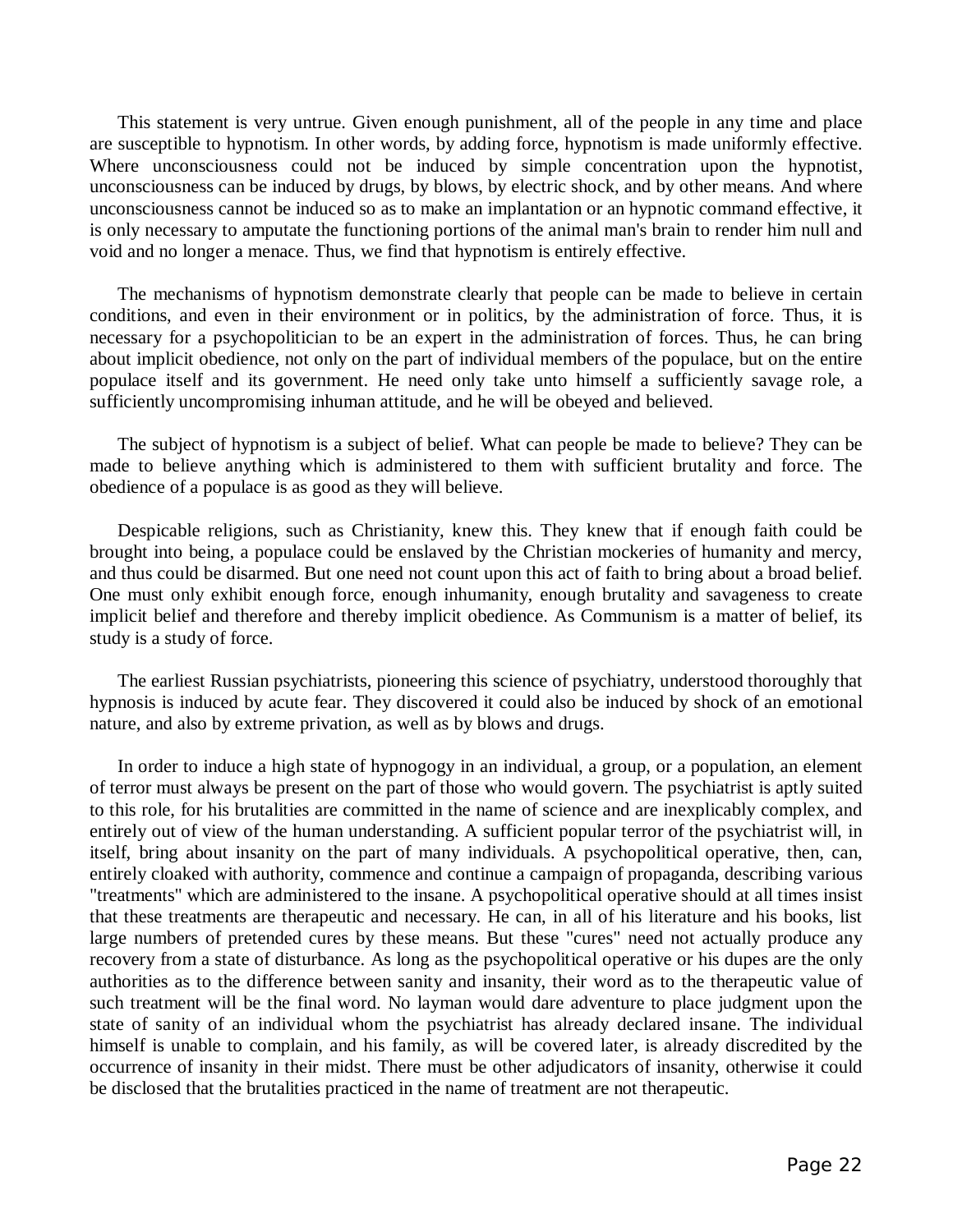A psychopolitical operative has no interest in "therapeutic means" or "cures". The greater number of insane in the country where he is operating, the larger number of the populace will come under his view, and the greater will become his facilities. Because the problem is apparently mounting into uncontrollable heights, he can more and more operate in an atmosphere of emergency, which again excuses his use of such treatments as electric shock, the prefrontal lobotomy, trans-orbital leucotomy, and other operations long-since practiced in Russia on political prisoners.

It is to the interest of the psychopolitical operative that the possibility of curing the insane be outlawed and ruled out at all times. For the sake of obedience on the part of the population and their general reaction, a level of brutality must, at all costs, be maintained. Only in this way can the absolute judgment of the psychopolitical operative as to the sanity or insanity of public figures he maintained in complete belief. Using sufficient brutality upon their patients, the public at large will come to believe utterly anything they say about their patients. Furthermore, and much more important, the field of the mind must be sufficiently dominated by the psychopolitical operative, so that wherever tenets of the mind are taught they will be hypnotically believed. The psychopolitical operative, having under his control all psychology classes in an area, can thus bring about a complete reformation of the future leaders of a country in their educational processes, and so prepare them for Communism.

To be obeyed, one must be believed. If one is sufficiently believed, one will unquestioningly be obeyed.

When he is fortunate enough to obtain into his hands anyone near to a political or important figure, this factor of obedience becomes very important. A certain amount of fear or terror must be engendered in the person under treatment so that this person will then take immediate orders, completely and unquestioningly, from the psychopolitical operative, and so be able to influence the actions of that person who is to be reached.

Bringing about this state of mind on the part of a populace and its leaders -- that a psychopolitical operative must, at all times, be believed-could eventually be attended by very good fortune. It is not too much to hope that psychopolitical operatives would then, in a country such as the United States, become the most intimate advisers to political figures, even to the point of advising the entirety of a political party as to its actions in an election.

The long view is the important view. Belief is engendered by a certain amount of fear and terror from an authoritative level, and this will be followed by obedience.

The general propaganda which would best serve Psychopolitics would be a continual insistence that certain authoritative levels of healing, deemed this or that the correct treatment on insanity. These treatments must always include a certain amount of brutality. Propaganda should continue and stress the rising incidence of insanity in a country. The entire field of human behaviour, for the benefit of the country, can, at length, be broadened into abnormal behaviour. Thus, anyone indulging in any eccentricity, particularly the eccentricity of combating psychopolitics, could be silenced by the authoritative opinion on the part of a psychopolitical operative that he was acting in an abnormal fashion. This, with some good fortune, could bring the person into the hands of the psychopolitical operative so as to forever more disable him, or to swerve his loyalties by pain-drug hypnotism.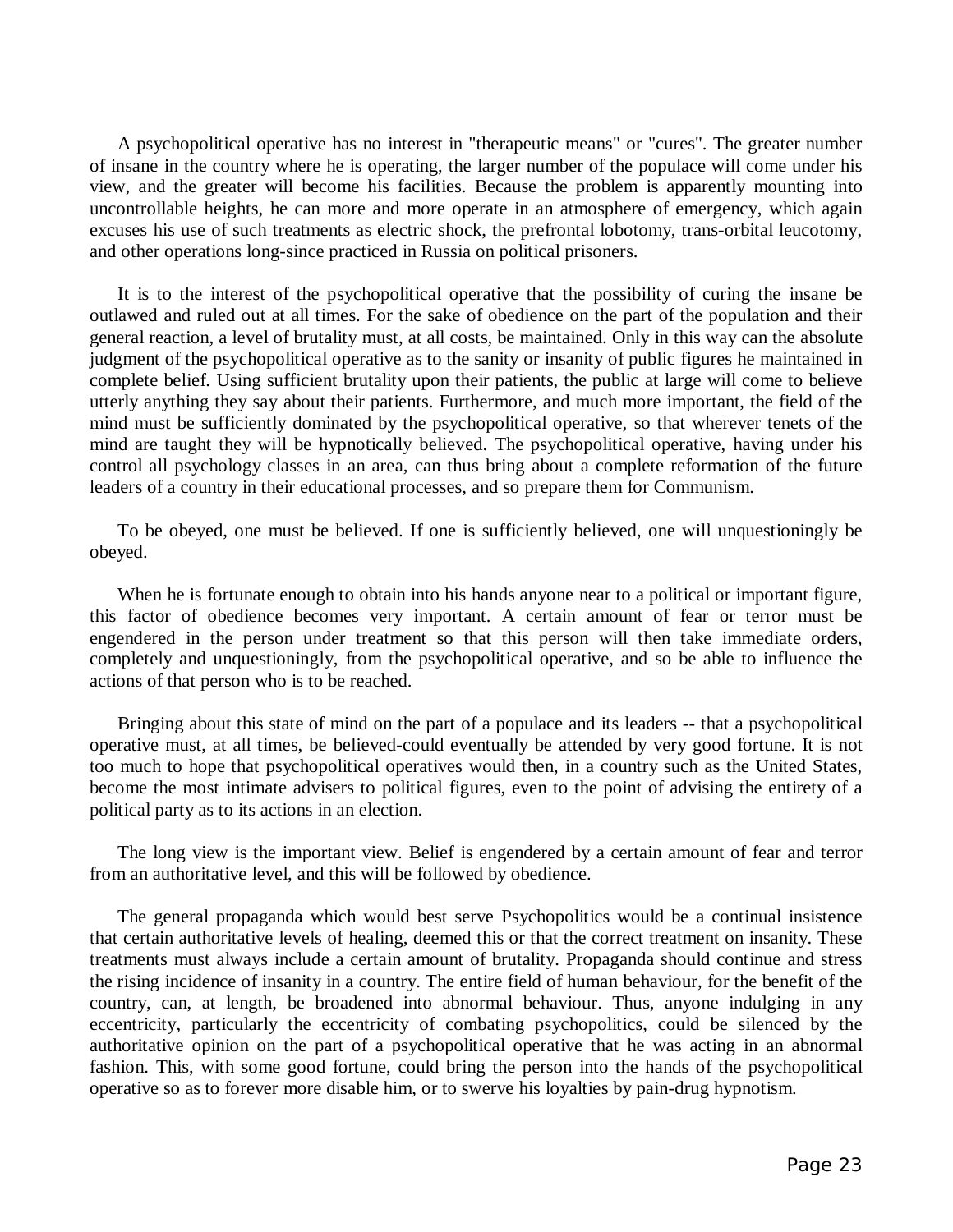On the subject of obedience itself, the most optimum obedience is unthinking obedience. The command given must be obeyed without any rationalizing on the part of the subject. The command must, therefore, be implanted below the thinking processes of the subject to be influenced, and must react upon him in such a way as to bring no mental alertness on his part.

It is in the interest of Psychopolitics that a population be told that an hypnotized person will not do anything against his actual will, will not commit immoral acts, and will not act so as to endanger himself. While this may be true of light, parlour hypnotism, it certainly is not true of commands implanted with the use of electric shock, drugs, or heavy punishment. It is counted upon completely that this will be discredited to the general public by psychopolitical operatives, for if it were to be generally known that individuals would obey commands harmful to themselves, and would commit immoral acts while under the influence of deep hypnotic commands, the actions of many people, working unknowingly in favour of Communism, would be too-well understood. People acting under deep hypnotic commands should be acting apparently of their own volition and out of their own convictions.

The entire subject of psychopolitical hypnosis, Psychopolitics in general, depends for its defense upon continuous protest from authoritative sources that such things are not possible. And, should anyone unmask a psychopolitical operative, he should at once declare the whole thing a physical impossibility, and use his authoritative position to discount any accusation. Should any writings of Psychopolitics come to view, it is only necessary to brand them a hoax and laugh them out of countenance. Thus, psychopolitical activities are easy to defend.

When psychopolitical activities have reached a certain peak, from there on it is almost impossible to undo them, for the population is already under the duress of obedience to the psychopolitical operatives and their dupes. The ingredient of obedience is important, for the complete belief in the psychopolitical operative renders his statement canceling any challenge about psychopolitical operations irrefutable. The optimum circumstances would be to occupy every position which would be consulted by officials on any question or suspicion arising on the subject of Psychopolitics. Thus, a psychiatric adviser should be placed near to hand in every government operation. As all suspicions would then be referred to him, no action would ever be taken, and the goal of Communism could be realized in that nation.

Psychopolitics depends, from the viewpoint of the layman, upon its fantastic aspects. These are its best defense, but above all these defenses is implicit obedience on the part of officials and the general public, because of the character of the psychopolitical operative in the field of healing.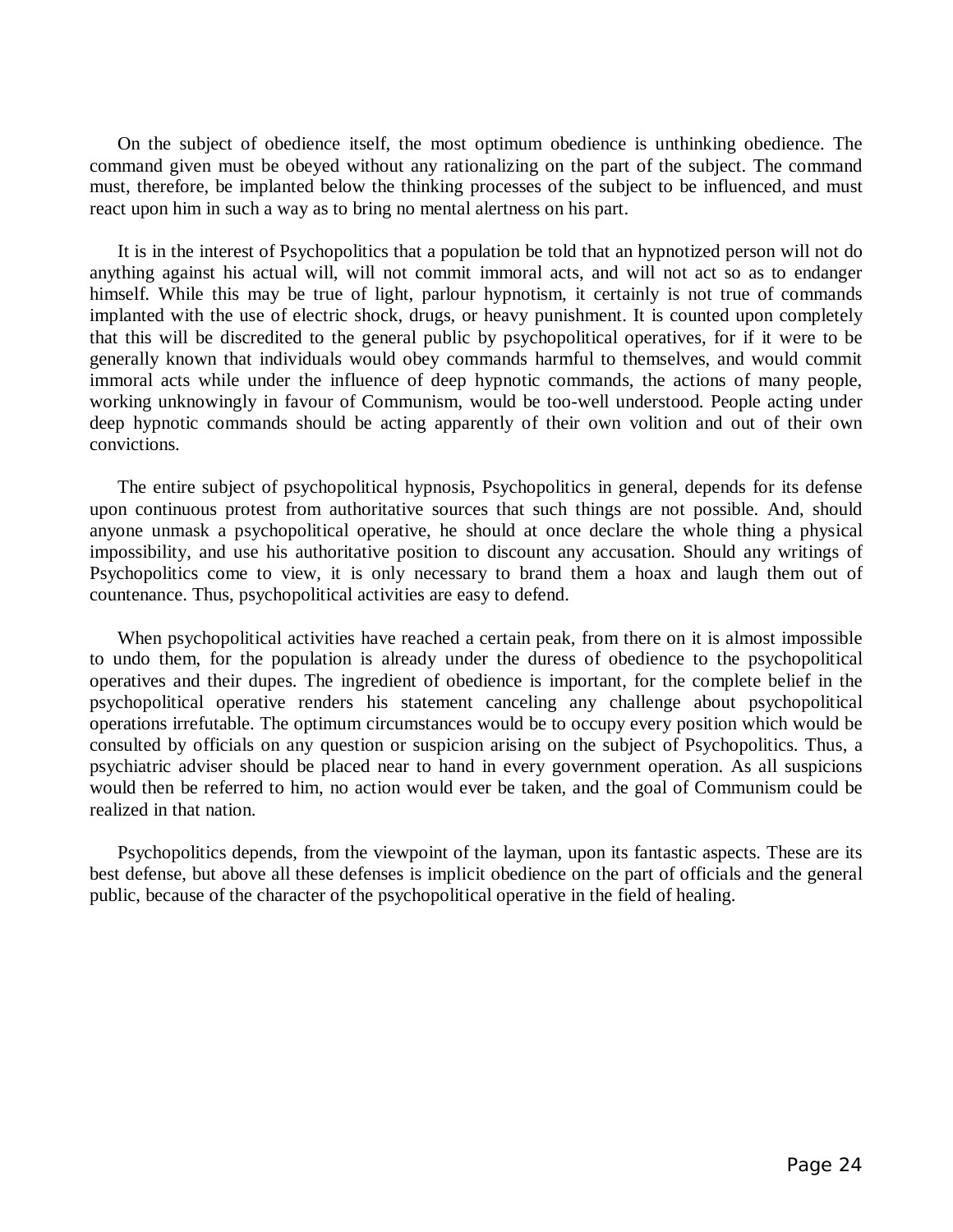### **CHAPTER VII**

#### *ANATOMY OF STIMULUS-RESPONSE MECHANISMS OF MAN*

Man is a stimulus-response animal. His entire reasoning capabilities, even his ethics and morals, depend upon stimulus-response machinery. This has long been demonstrated by such Russians as Pavlov, and the principles have long been used in handling the recalcitrant, in training children, and in bringing about a state of optimum behaviour on the part of a population.

Having no independent will of his own, Man is easily handled by stimulus-response mechanisms. It is only necessary to install a stimulus into the mental anatomy of Man to have that stimulus reactivate and respond any time an exterior command source calls it into being.

The mechanisms of stimulus-response are easily understood. The body takes pictures of every action in the environment around an individual. When the environment includes brutality, terror, shock, and other such activities, the mental image picture gained contains in itself all the ingredients of the environment. If the individual, himself, was injured during that moment, the injury, itself, will remanifest when called upon to respond by an exterior command source.

As an example of this, if an individual is beaten, and is told during the entirety of the beating that he must obey certain officials, he will, in the future, feel the beginnings of the pain the moment he begins to disobey. The installed pain itself reacts as a policeman, for the experience of the individual demonstrates to him that he cannot combat, and will receive pain from, certain officials.

The mind can become very complex in its stimulus responses. As easily demonstrated in hypnotism, an entire chain of commands, having to do with a great many complex actions, can be beaten, shocked, or terrorized into a mind, and will there lie dormant until called into view by some similarity in the circumstances of the environment to the incident of punishment.

The stimulus we call the "incident of punishment" where the response mechanism need only contain some small part of the stimulus to call into view the mental image picture, and cause it to exert against the body the pain sequence. So long as the individual obeys the picture, or follows the commands of the stimulus implantation he is free from pain.

The behaviour of children is regulated in this fashion in every civilized country. The father, finding himself unable to bring about immediate obedience and training on the part of his child, resorts to physical violence, and after administering punishment of a physical nature to the child on several occasions, is gratified to experience complete obedience on the part of the child each time the father speaks. In that parents are wont to be lenient with their children, they seldom administer sufficient punishment to bring about entirely optimum obedience. The ability of the organism to withstand punishment is very great. Complete and implicit response can be gained only by stimuli sufficiently brutal to actually injure the organism. The Cossack method of breaking wild horses is a useful example. The horse will not restrain itself or take any of the rider's commands. The rider, wishing to break it, mounts, and takes a flask of strong Vodka, and smashes it between the horse's ears. The horse, struck to its knees, its eyes filled with alcohol, mistakes the dampness for blood, instantly and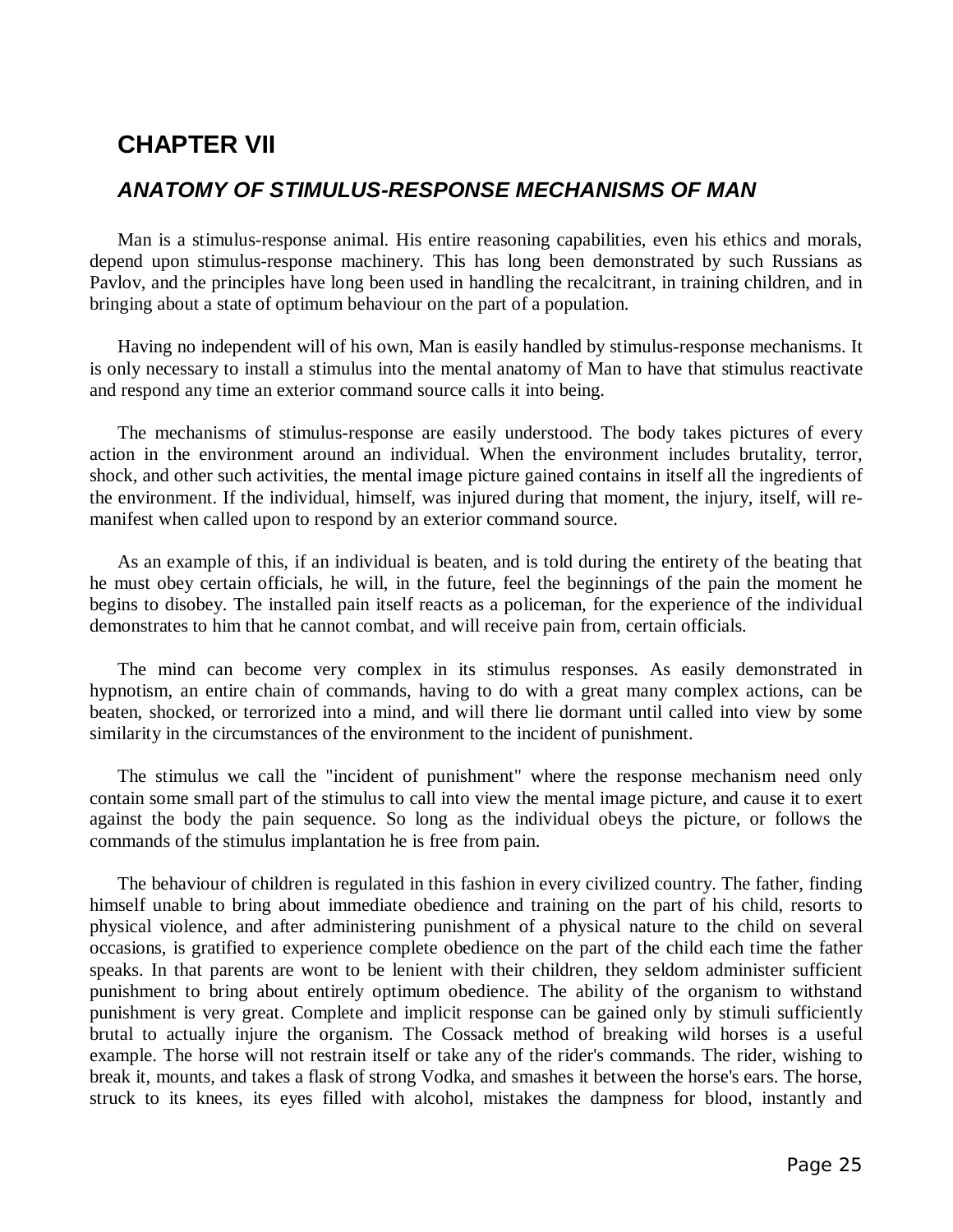thereafter gives its attention to the rider and never needs further breaking. Difficulty in breaking horses is only occasioned when light punishments are administered. There is some mawkish sentimentality about "breaking the spirit", but what is desired here is an obedient horse, and sufficient brutality brings about an obedient horse.

The stimulus-response mechanisms of the body are such that the pain and the command subdivide so as to counter each other. The mental image picture of the punishment will not become effective upon the individual unless the command content is disobeyed. It is pointed out in many early Russian writings that this is a survival mechanism. It has already been well and thoroughly used in the survival of Communism.

It is only necessary to deliver into the organism a sufficient stimulus to gain an adequate response.

So long as the organism obeys the stimulus whenever it is restimulated in the future, it does not suffer from the pain of the stimulus. But should it disobey the command content of the stimulus, the stimulus reacts to punish the individual. Thus, we have an optimum circumstance, and one of the basic principles of Psychopolitics. A sufficiently installed stimulus will thereafter remain as a police mechanism within the individual to cause him to follow the commands and directions given to him. Should he fail to follow these commands and directions, the stimulus mechanism will go into action. As the commands are there with the moment of duress, the commands themselves need never be repeated, and if the individual were to depart thousands of miles away from the psychopolitical operative, he will still obey the psychopolitical operative, or, himself, become extremely ill and in agony. These principles, built from the earliest days of Pavlov, by constant and continuous Russian development, have, at last, become of enormous use to us in our conquest. For less modern and wellinformed countries of Earth, lacking this mechanism, failing to understand it, and coaxed into somnolence by our own psychopolitical operatives, who discount and disclaim it, cannot avoid succumbing to it.

The body is less able to resist a stimulus if it has insufficient food and is weary. Therefore, it is necessary to administer all such stimuli to individuals when their ability to resist has been reduced by privation and exhaustion. Refusal to let them sleep over many days, denying them adequate food, then brings about an optimum state for the receipt of a stimulus. If the person is then given an electric shock, and is told while the shock is in action that he must obey and do certain things, he has no choice but to do them, or to re-experience, because of his mental image picture of it, the electric shock. This highly scientific and intensely workable mechanism cannot be over-estimated in the practice of psychopolitics.

Drugging the individual produces an artificial exhaustion, and if he is drugged, or shocked and beaten, and given a string of commands, his loyalties, themselves, can be definitely rearranged.

This is P.D.H., or Pain-Drug Hypnosis.

The psychopolitical operative in training should be thoroughly studied in the subject of hypnotism and post-hypnotic suggestion. He should pay particular attention to the "forgetter mechanism" aspect of hypnotism, which is to say, implantation in the unconscious mind. He should note particularly that a person given a command in an hypnotic state, and then told when still in that condition to forget it, will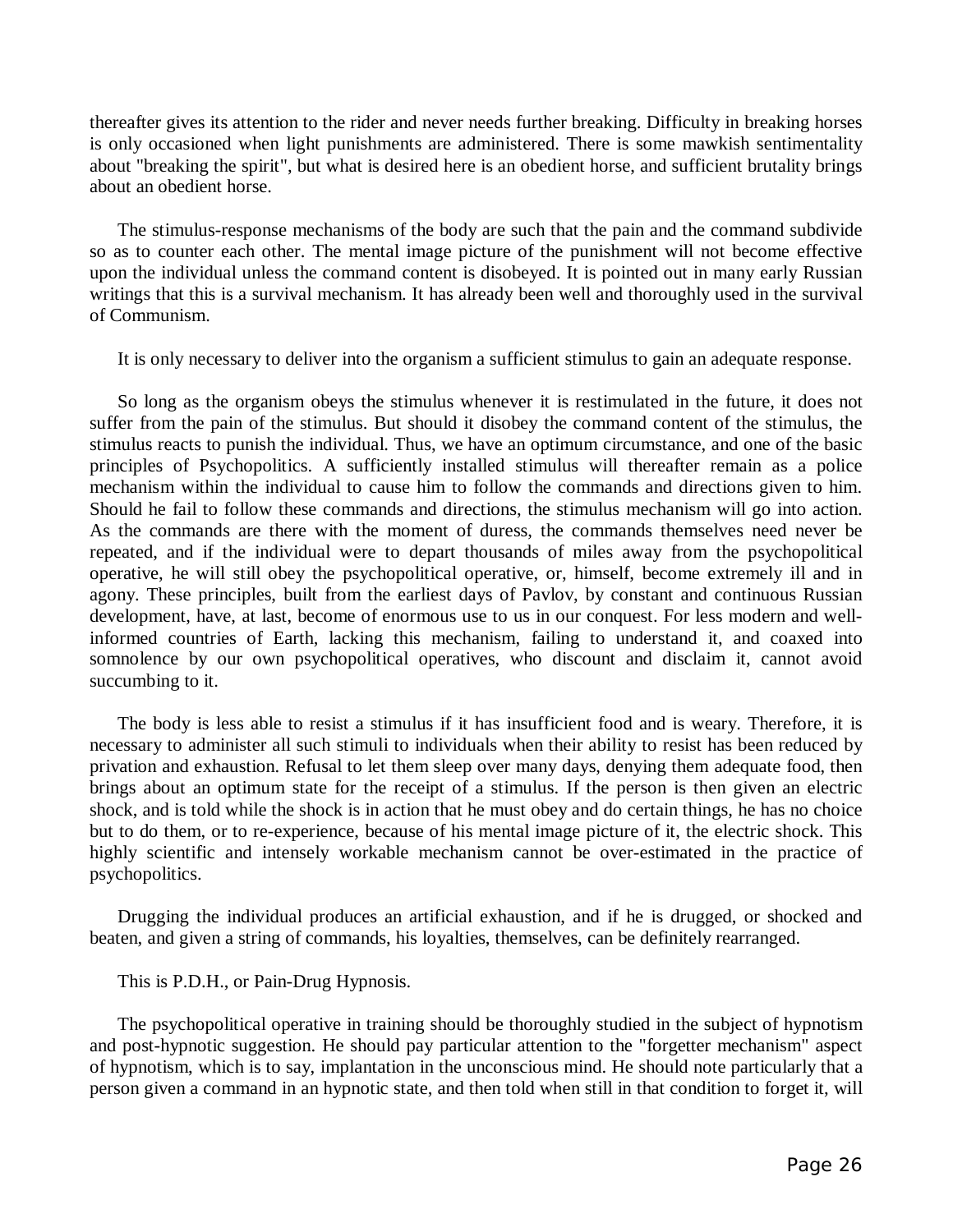execute it on a stimulus-response signal in the environment after he has "awakened" from his hypnotic trance.

Having mastered these details fully, he should, by practicing upon criminals and prisoners or inmates available to him, produce the hypnotic trance by drugs, and drive home post-hypnotic suggestions by pain administered to the drugged person. He should then study the reactions of the person when "awakened", and should give him the stimulus-response signal which would throw into action the commands given while in a drugged state of duress. By much practice he can then learn the threshold dosages of various drugs, and the amount of duress in terms of electric shock or additional drug shock necessary to produce the optimum obedience to the commands. He should also satisfy himself that there is no possible method known to Man -- there must be no possible method known to Man -- of bringing the patient into awareness of what has happened to him, keeping him in a state of obedience and response while ignorant of its cause.

Using criminals and prisoners, the psychopolitical operative in training should then experiment with duress in the absence of privation, administering electric shocks, beatings, and terror-inducing tactics, accompanied by the same mechanisms as those employed in hypnotism, and watch the conduct of the person when no longer under duress.

The operative in training should carefully remark those who show a tendency to protest, so that he may recognize possible recovery of memory of the commands implanted. Purely for his own education, he should then satisfy himself as to the efficacy of brain surgery in disabling the nonresponsive prisoner.

The boldness of the psychopolitical operative can be increased markedly by permitting persons who have been given pain-drug hypnosis and who have demonstrated symptoms of rebelling or recalling into society to observe how the label of "insanity" discredits and discounts the statements of the person.

Exercises in bringing about insanity seizures at will simply by demonstrating a signal to persons upon whom pain-drug hypnosis has been used, and exercises in making the seizures come about through talking to certain persons in certain places and times should also be used.

Brain surgery, as developed in Russia, should also be practiced by the psychopolitical operative in training, to give him full confidence in (1) the crudeness with which it can be done, (2) the certainty of erasure of the stimulus-response mechanism itself, (3) the production of imbecility, idiocy, and discoordination on the part of the patient, and (4) the small amount of comment which casualties in brain surgery occasion.

Exercises in sexual attack on patients should be practiced by the psychopolitical operative to demonstrate the inability of the patient under pain-drug hypnosis to recall the attack, while indoctrinating a lust for further sexual activity on the part of the patient. Sex, in all animals, is a powerful motivator, and is no less so in the animal Man, and the occasioning of sexual liaison between females of a target family and indicated males, under the control of the psychopolitical operative, must be demonstrated to be possible with complete security for the psychopolitical operative, thus giving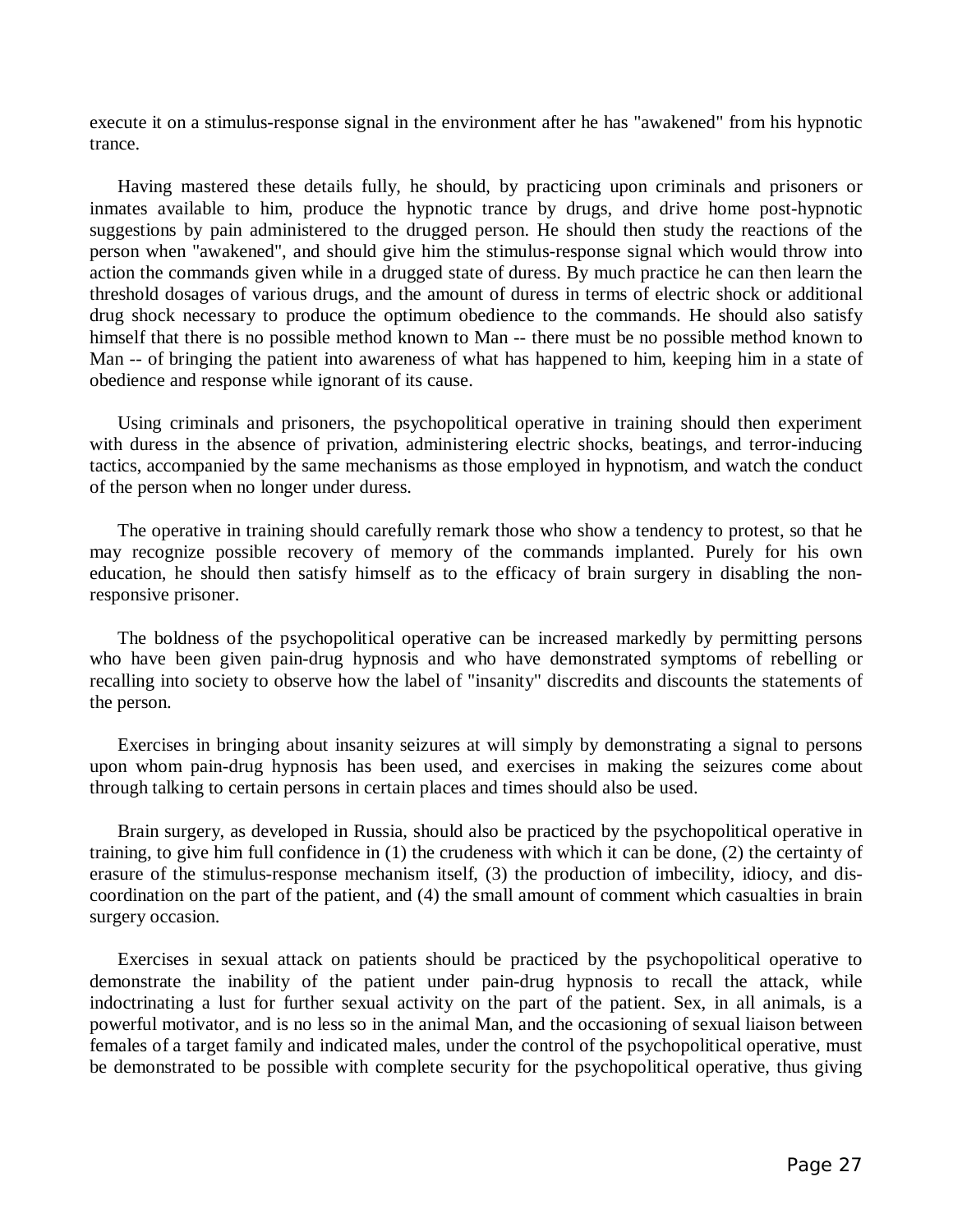into his hands an excellent weapon for the breaking down of familial relations and consequent public disgraces for the psychopolitical target.

Just as a dog can be trained, so can a man be trained. just as a horse can be trained, so can a man be trained. Sexual lust, masochism, and any other desirable perversion can be induced by pain-drug hypnosis and the benefit of Psychopolitics.

The changes of loyalties, allegiances, and sources of command can be occasioned easily by psychopolitical technologies, and these should be practiced and understood by the psychopolitical operative before he begins to tamper with psychopolitical targets of magnitude.

The actual simplicity of the subject of pain-drug hypnosis, the use of electric shock, drugs, insanity-producing injections, and other materials, should be masked entirely by technical nomenclature, by the protest of benefit to the patient, by an authoritarian pose and position, and by carefully cultivating governmental positions in the country to be conquered.

Although the psychopolitical operative working in universities where he can direct the curricula of psychology classes is often tempted to teach some of the principles of Psychopolitics to the susceptible students in the psychology classes, he must be thoroughly enjoined to limit his information in psychology classes to the transmittal of the tenets of Communism under the guise of psychology, and must limit his activities in bringing about a state of mind on the part of the students where they will accept Communist tenets as those of their own action and as modern scientific principles. The psychological operative must not, at any time, educate students fully in stimulus-response mechanisms, and must not impart to them, save those who will become his fellow-workers, the exact principles of Psychopolitics. It is not necessary to do so, and it is dangerous.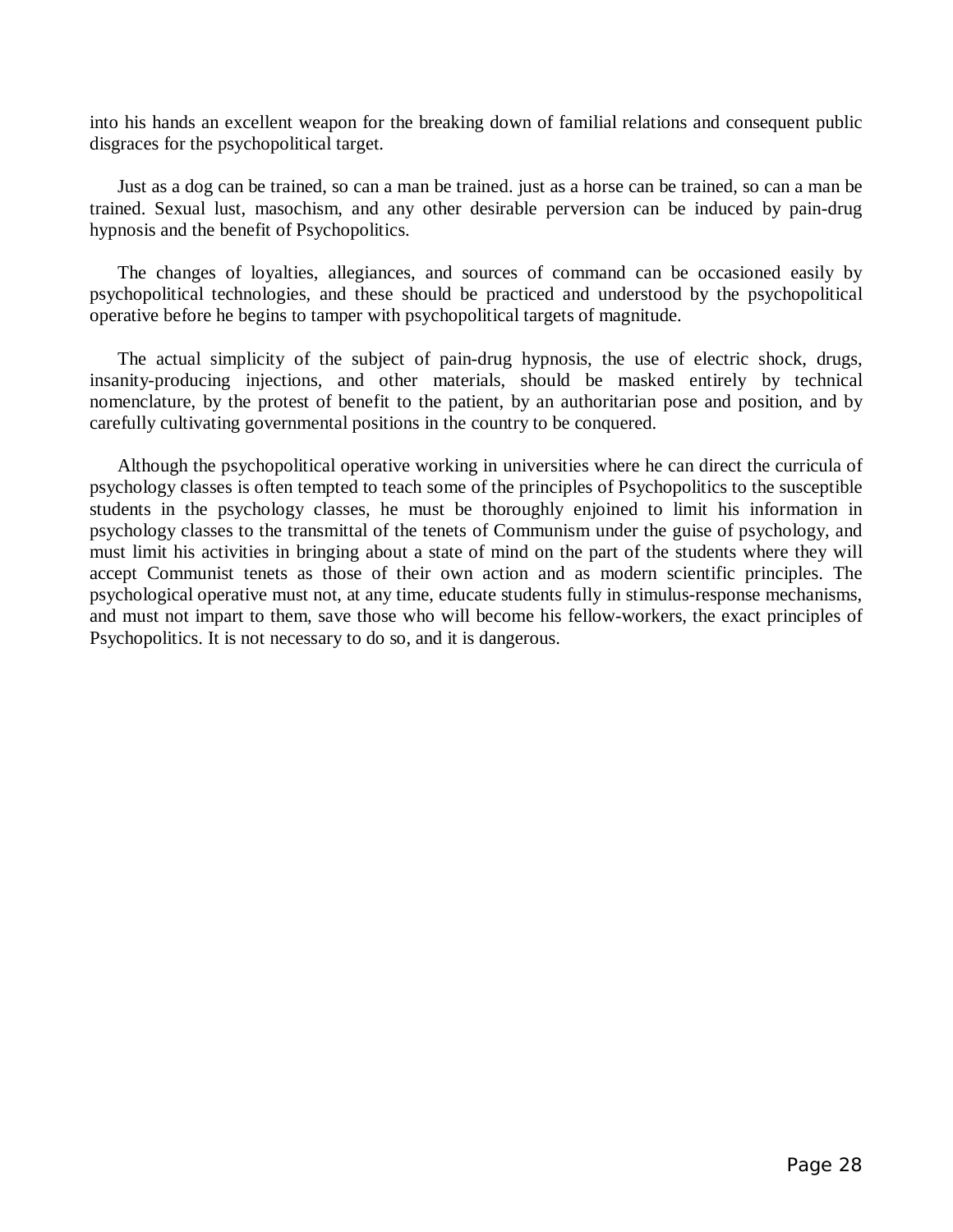## **CHAPTER VIII**

#### *DEGRADATION, SHOCK AND ENDURANCE*

Degradation and conquest are companions.

In order to be conquered, a nation must be degraded, either by acts of war, by being overrun, by being forced into humiliating treaties of peace, or by the treatment of her populace under the armies of the conqueror. However, degradation can be accomplished much more insidiously and much more effectively by consistent and continual defamation.

Defamation is the best and foremost weapon of Psychopolitics on the broad field. Continual and constant degradation of national leaders, national institutions, national practices, and national heroes must be systematically carried out, but this is the chief function of Communist Party Members, in general, not the psychopolitician.

The realm of defamation and degradation, of the psycho-politician, is Man himself. By attacking the character and morals of Man himself, and by bringing about, through contamination of youth, a general degraded feeling, command of the populace is facilitated to a very marked degree.

There is a curve of degradation which leads downward to a point where the endurance of an individual is almost at end, and any sudden action toward him will place him in a state of shock. Similarly, a soldier held prisoner can be abused, denied, defamed, and degraded until the slightest motion on the part of his captors will cause him to flinch. Similarly, the slightest word on the part of his captors will cause him to obey, or vary his loyalties and beliefs. Given sufficient degradation, a prisoner can be caused to murder his fellow countrymen in the same stockade. Experiments on German prisoners have lately demonstrated that only after seventy days of filthy food, little sleep, and nearly untenable quarters, that the least motion toward the prisoner would bring about a state of shock beyond his endurance threshold, and would cause him to hypnotically receive anything said to him. Thus, it is possible, in an entire stockade of prisoners, to the number of thousands, to bring about a state of complete servile obedience, and without the labour of personally addressing each one, to pervert their loyalties and implant in them adequate commands to insure their future conduct, even when released to their own people.

By lowering the endurance of a person, a group, or a nation, and by constant degradation and defamation, it is possible to induce, thus, a state of shock which will receive adequately any command given.

The first thing to be degraded in any nation is the state of Man, himself. Nations which have high ethical tone are difficult to conquer. Their loyalties are hard to shake, their allegiance to their leaders is fanatical, and what they usually call their "spiritual integrity" cannot be violated by duress. It is not efficient to attack a nation in such a frame of mind. It is the basic purpose of Psychopolitics to reduce that state of mind to a point where it can be ordered and enslaved. Thus, the first target is Man, himself. He must be degraded from a spiritual being to an animalistic reaction pattern. He must think of himself as an animal, capable only of animalistic reactions. He must no longer think of himself, or his fellows, as capable of "spiritual endurance", or nobility.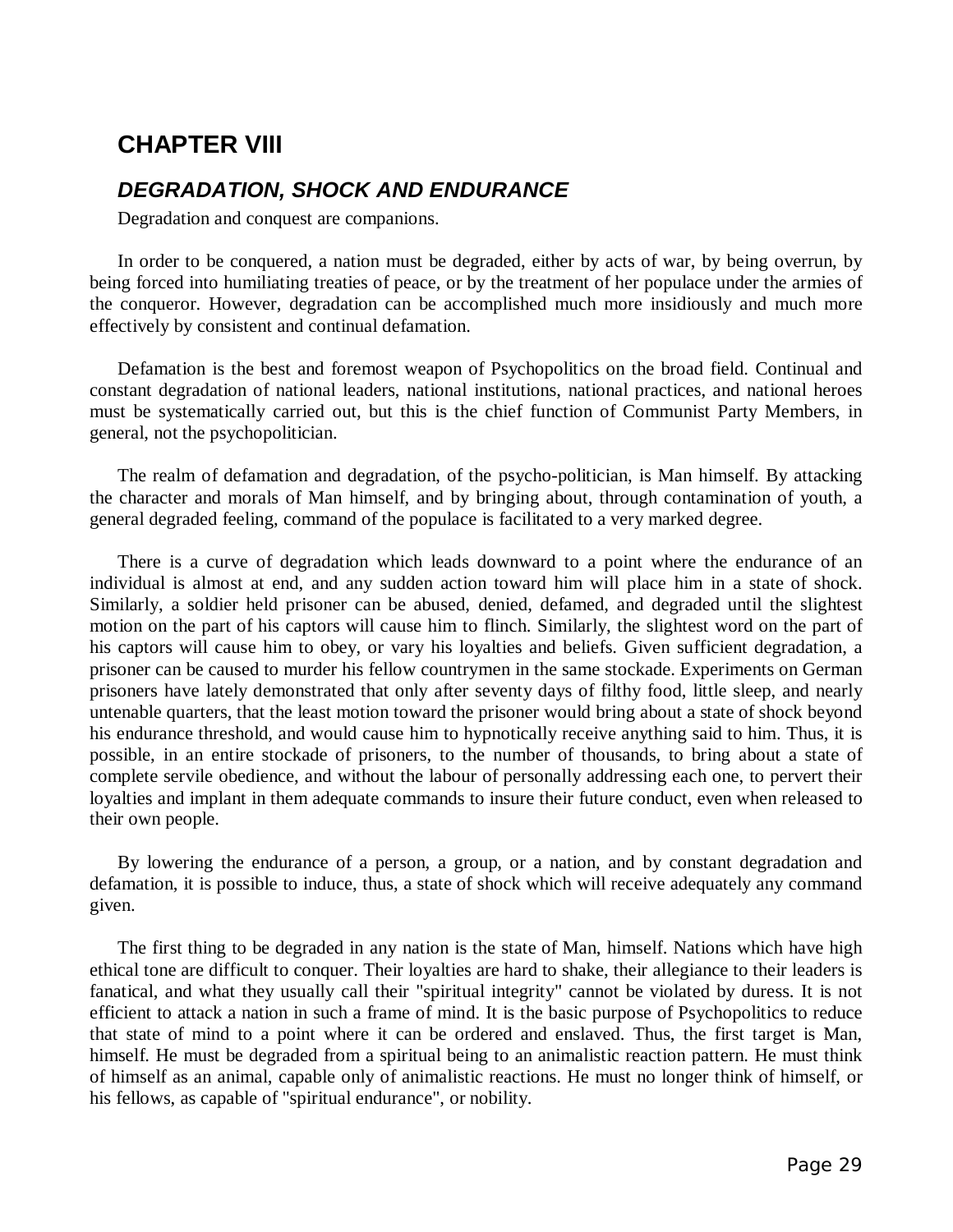The best approach toward degradation in its first stages is the propaganda of "scientific approach" to Man. Man must be consistently demonstrated to be a mechanism without individuality, and it must be educated into a populace under attack that Man's individualistic reactions are the product of mental derangement. The populace must be brought into the belief that every individual within it who rebels in any way, shape, of form against efforts and activities to enslave the whole, must be considered to be a deranged person whose eccentricities are neurotic or insane, and who must have at once the treatment of a psychopolitician.

An optimum condition in such a programme of degradation would address itself to the military forces of the nation, and bring them rapidly away from any other belief than that the disobedient one must be subjected to "mental treatment". An enslavement of a population can fail only if these rebellious individuals are left to exert their individual influences upon their fellow citizens, sparking them into rebellion, calling into account their nobilities and freedoms. Unless these restless individuals are stamped out and given into the hands of psychopolitical operatives early in the conquest, there will be nothing but trouble as the conquest continues.

The officials of the government, students, readers, partakers of entertainment, must all be indoctrinated, by whatever means, into the complete belief that the restless, the ambitious, the natural leaders, are suffering from environmental maladjustments, which can only be healed by recourse to psychopolitical operatives in the guise of mental healers.

By thus degrading the general belief in the status of Man, it is relatively simple, with co-operation from the economic salients being driven into the country, to drive citizens apart, one from another, to bring about a question of the wisdom of their own government, and to cause them to actively beg for enslavement.

The educational programmes of Psychopolitics must, at every hand, seek out the levels of youth who will become the leaders in the country's future, and educate them into the belief of the animalistic nature of Man. This must be made fashionable. They must be taught, above all things, that the salvation of Man is to be found only by his adjusting thoroughly to this environment.

This educational programme in the field of Psychopolitics can best be followed by bringing about a compulsory training in some subject such as psychology or other mental practice, and ascertaining that each broad programme of psychopolitical training be supervised by a psychiatrist who is a trained psychopolitical operative.

As it seems in foreign nations that the church is the most ennobling influence, each and every branch and activity of each and every church, must, one way or another, be discredited. Religion must become unfashionable by demonstrating broadly, through psychopolitical indoctrination, that the soul is non-existent, and that Man is an animal. The lying mechanisms of Christianity lead men to foolishly brave deeds. By teaching them that there is a life hereafter, the liability of courageous acts, while living, is thus lessened. The liability of any act must be markedly increased if a populace is to be obedient. Thus, there must be no standing belief in the church, and the power of the church must be denied at every hand.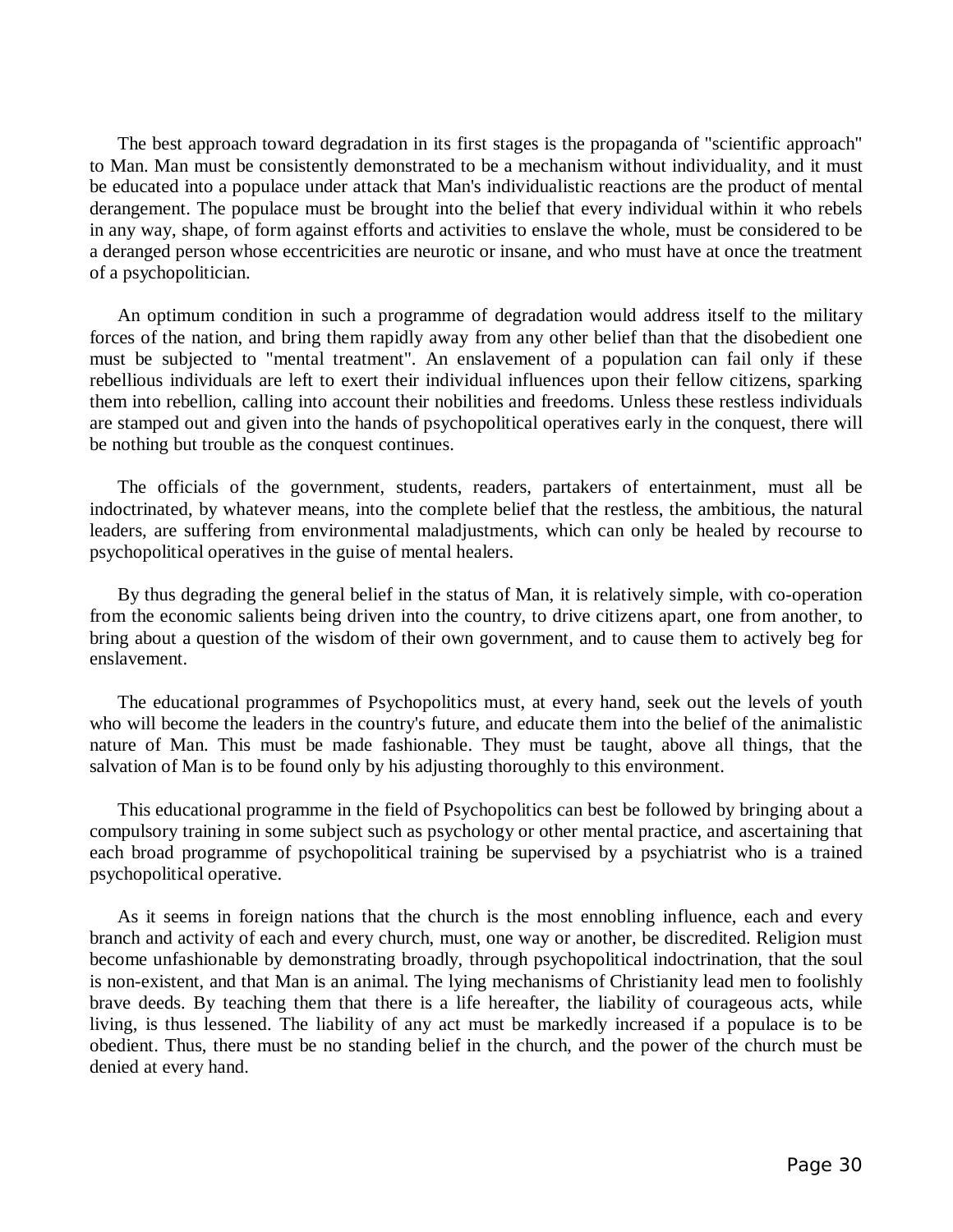The psychopolitical operative, in his programme of degradation, should at all times bring into question any family which is deeply religious, and, should any neurosis or insanity be occasioned in that family, to blame and hold responsible their religious connections for the neurotic or psychotic condition. Religion must be made synonymous with neurosis and psychosis. People who are deeply religious would be less and less held responsible for their own sanity, and should more and more be relegated to the ministrations of psychopolitical operatives.

By perverting the institutions of a nation and bringing about a general degradation, by interfering with the economics of a nation to the degree that privation and depression come about, only minor shocks will be necessary to produce, on the populace as a whole an obedient reaction or an hysteria. Thus, the mere threat of war, the mere threat of aviation bombings, could cause the population to sue instantly for peace. It is a long and arduous road for the psychopolitical operative to achieve this state of mind on the part of a whole nation, but no more than twenty or thirty years should be necessary in the entire programme; having to hand, as we do, weapons with which to accomplish the goal.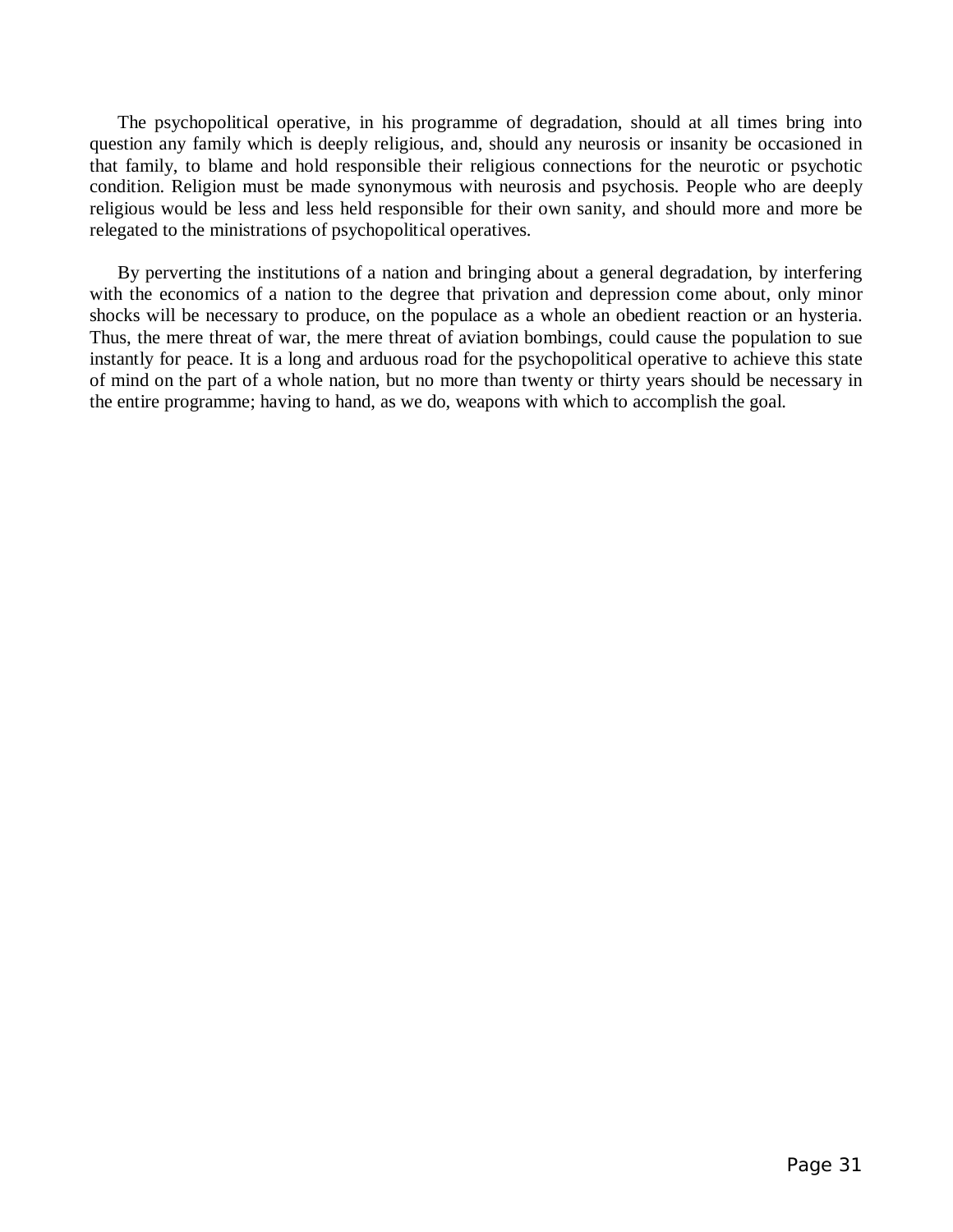## **CHAPTER IX**

#### *THE ORGANIZATION OF MENTAL HEALTH CAMPAIGNS*

Psychopolitical operatives should at all times be alert to the opportunity to organize "for the betterment of the community" mental health clubs or groups. By thus inviting the co-operation of the population as a whole in mental health programmes, the terrors of mental aberration can be disseminated throughout the populace. Furthermore, each one of these mental health groups, properly guided, can bring, at last, legislative pressure against the government to secure adequately the position of the psycho-political operative, and to obtain for him government grants and facilities, thus bringing a government to finance its own downfall.

Mental health organizations must carefully delete from their ranks anyone actually proficient in the handling or treatment of mental health. Thus must be excluded priests, ministers, actually trained psychoanalysts, good hypnotists, or trained Dianeticist. These, with some cognizance on the subject of mental aberration and its treatment, and with some experience in observing the mentally deranged, if allowed frequency within institutions, and if permitted to receive literature, would, sooner or later, become suspicious of the activities engaged upon by the psychopolitical operative. These must be defamed and excluded as "untrained", "unskillful", "quacks", or "perpetrators of hoaxes".

No mental health movement with actual goals of mental therapy should be continued in existence in any nation. For instance, the use of Chinese acupuncture in the treatment of mental and physical derangement must, in China, be stamped out and discredited thoroughly, as it has some efficacy, and, more importantly, its practitioners understand, through long conversation with it, many of the principles of actual mental health and aberration.

In the field of mental health, the psychopolitician must occupy, and continue to occupy, through various arguments, the authoritative position on the subject. There is always the danger that problems of mental health may be resolved by some individual or group, which might then derange the programme of the psychopolitical operative in his mental health clubs.

City officials, socialites, and other unknowing individuals, on the subject of mental health, should be invited to full co-operation in the activity of mental health groups. But the entirety of this activity should be to finance better facilities for the psycho-political practitioner. To these groups, it must be continually stressed that the entire subject of mental illness is so complex that none of them, certainly, could understand any part of it. Thus, the club should be kept on a social and financial level.

Where groups interested in the health of the community have already been formed, they should be infiltrated and taken over, and if this is not possible, they should be discredited and debarred, and the officialdom of the area should be invited to stamp them out as dangerous.

When a hostile group dedicated to mental health is discovered, the psychopolitician should have recourse to the mechanisms of peyote, mescaline, and later drugs which cause temporary insanity. He should send persons, preferably those well under his control, into the mental health group, and invite the group, whether Christian Science or Dianetics or other practice, to demonstrate its abilities upon this new person. These, in demonstrating their abilities will usually act with enthusiasm. Midway in the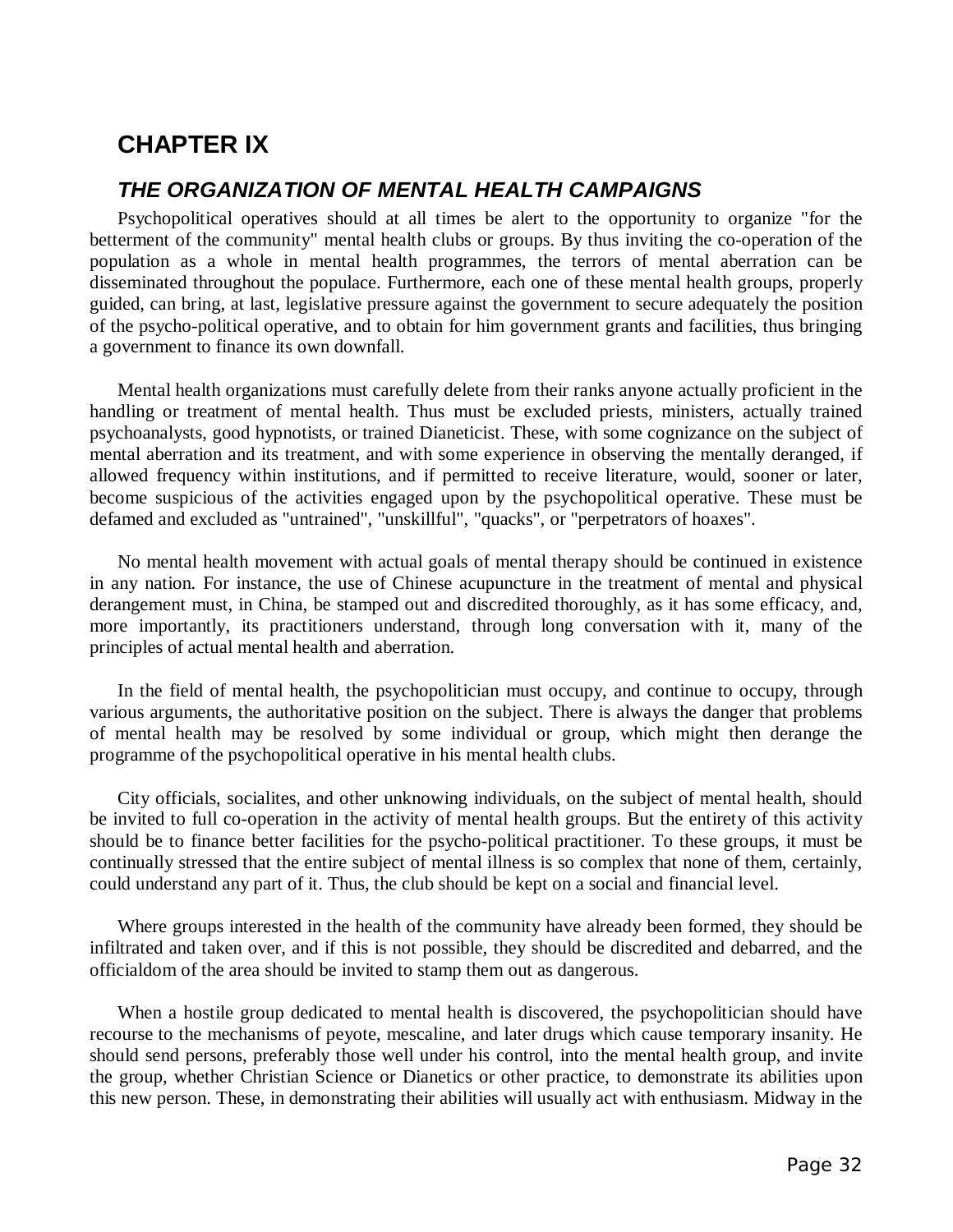course of their treatment, a quiet injection of peyote, mescaline, or other drug, or an electric shock, will produce the symptoms of insanity in the patient which has been sent to the target group. The patient thus demonstrating momentary insanity should immediately be reported to the police and taken away to some area of incarceration managed by psychopolitical operatives, and so placed out of sight. Officialdom will thus come into a belief that this group drives individuals insane by their practices, and the practices of the group will then be despised and prohibited by law.

The values of a widespread mental health organization are manifest when one realizes that any government can be forced to provide facilities for psychopolitical operatives in the form of psychiatric wards in all hospitals, in national institutions totally in the hands of psychological operatives, and in the establishment of clinics where youth can be contacted and arranged more seemingly to the purposes of Psychopolitics.

Such groups form a political force, which can then legalize any law or authority desired for the psychopolitical operative.

The securing of authority over such mental health organizations is done mainly by appeal to education. A psychopolitical operative should make sure that those psychiatrists he controls, those psychologists whom he has under his orders, have been trained for an excessively long period of time. The longer the training period which can be required, the safer the psycho-political programme, since no new group of practitioners can arise to disclose and dismay psychopolitical programmes. Furthermore, the groups themselves cannot hope to obtain any full knowledge of the subject, not having behind them many, many years of intensive training.

Vienna has been carefully maintained as the home of Psycho-politics, since it was the home of Psychoanalysis. Although our activities have long long since dispersed any of the gains made by Freudian groups, and have taken over these groups, the proximity of Vienna to Russia, where Psychopolitics is operating abroad, and the necessity "for further study" by psychopolitical operatives in the birthplace of Psychoanalysis, makes periodic contacts with headquarters possible. Thus, the word "psychoanalysis" must be stressed at all times, and must be pretended to be a thorough part of the psychiatrist's training.

Psychoanalysis has the very valuable possession of a vocabulary, and a workability which is sufficiently poor to avoid recovery of psychopolitical implantations. It can be made fashionable throughout mental health organizations, and by learning its patter, and by believing they see some of its phenomena, the members of mental health groups can believe themselves conversant with mental health. Because its stress is sex it is, itself, an adequate defamation of character, and serves the purposes of degradation well. Thus, in organizing mental health groups, the literature furnished such groups should be psychoanalytical in nature.

If a group of persons interested in suppressing juvenile delinquency, in caring for the insane, and the promotion of psycho-political operatives and their actions can be formed in every major city of a country under conquest, the success of a psycho-political programme is assured, since these groups seem to represent a large segment of the population. By releasing continued propaganda on the subject of dope addiction, homosexuality, and depraved conduct on the part of the young, even the judges of a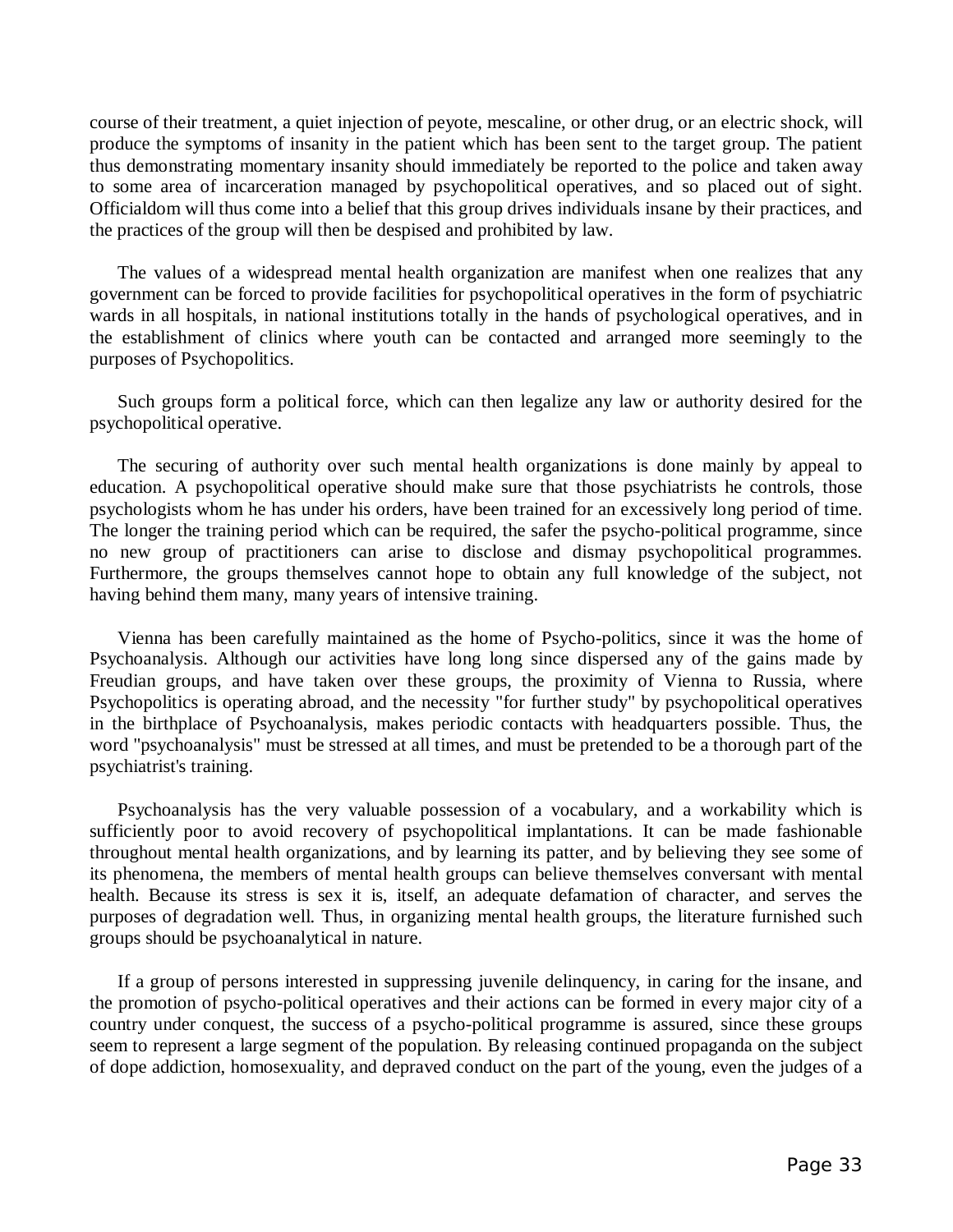country can become suborned into reacting violently against the youth of the country, thus misaligning and aligning the support of youth.

The communication lines of psychopolitics, if such mental health organizations can be well established, can thus run from its most prominent citizens to its government. It is not too much to hope that the influence of such groups could bring about a psychiatric ward in every hospital in the land, and psychiatrists in every company and regiment of the nation's army, and whole government institutes manned entirely by psychopolitical operatives, into which ailing government officials could be placed, to the advantage of the psychopolitician.

If a psychiatric ward could be established in every hospital in every city in a nation, it is certain that, at one time or another, every prominent citizen of that nation could come under the ministrations of psychopolitical operatives or their dupes.

The validation of psychiatric position in the armed forces and security-minded institutions of the nation under conquest could bring about a flow and fund of information unlike any other programme which could be conceived. If every pilot who flies a new plane could come under the questioning of a psycho-political operative, if the compiler of every plan of military action could thus come under the review of psychopolitical operatives, the simplicity with which information can be extracted by the use of certain drugs, without the after-knowledge of the soldier, would entirely cripple any overt action toward Communism. If the nation could be educated into turning over to psychopolitical operatives every recalcitrant or rebellious soldier, it would lose its best fighters. Thus, the advantage of mental health organizations can be seen, for these, by exerting an apparent public pressure against the government, can achieve these ends and goals.

The financing of a psychopolitical operation is difficult unless it is done by the citizens and government. Although vast sums of money can be obtained from private patients, and from relatives who wish persons put away, it is, nevertheless, difficult to obtain millions, unless the government itself is co-operating. The cooperation of the government to obtain these vast sums of money is best obtained by the organization of mental health groups composed of leading citizens, and who bring their lobbying abilities to bear against the nation's government. Thus can be financed many programmes, which might otherwise have to be laid aside by the psychopolitician.

The psychopolitical operative should bend consistent and continual effort toward forming and continuing in action innumerable mental health groups.

The psychopolitical operative should also spare no expense in smashing out of existence, by whatever means, any actual healing, group, such as that of acupuncture, in China; such as Christian Science and Dianetics, in the United States; such as Catholicism in Italy and Spain; and the practical psychology groups of England.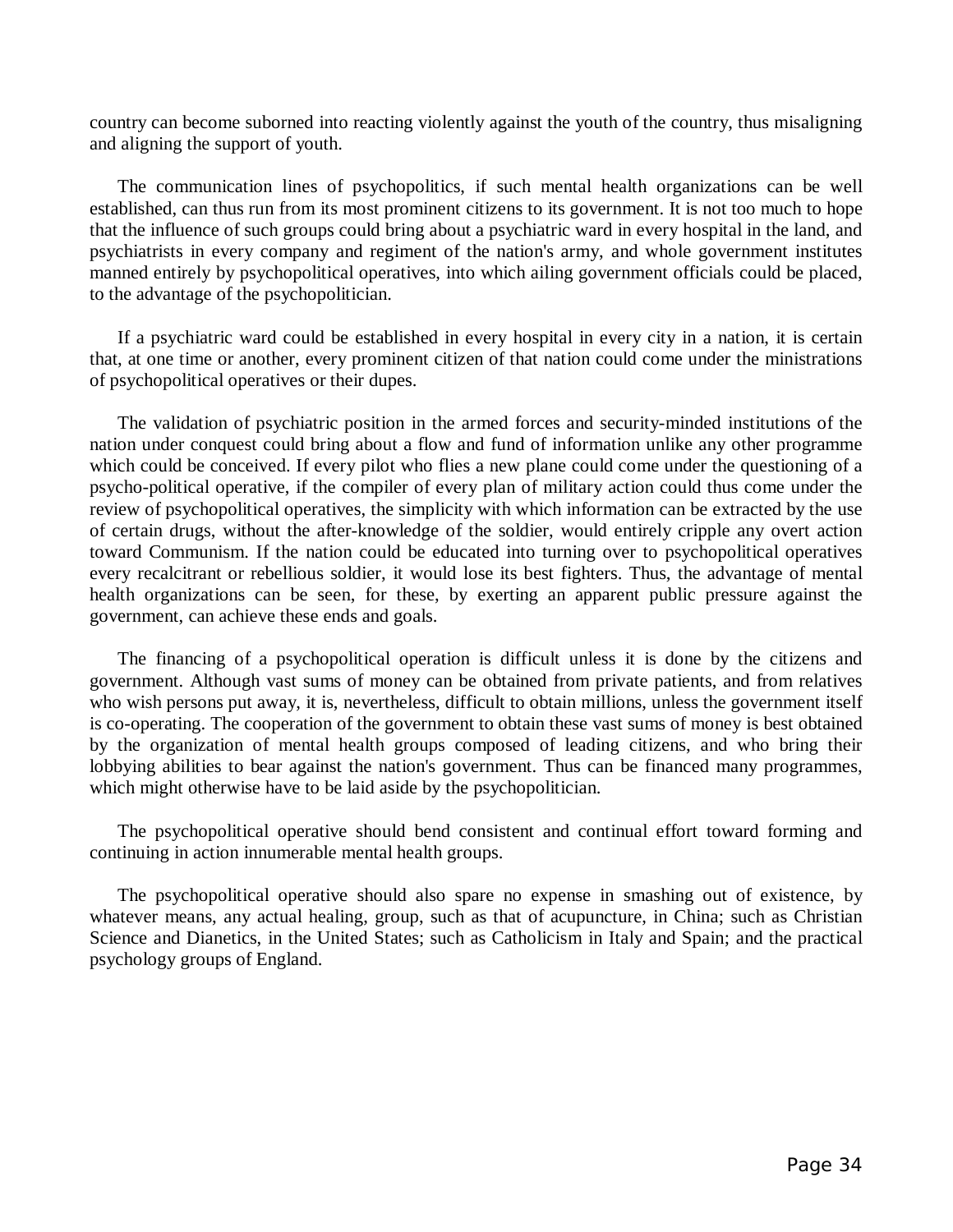## **CHAPTER X**

#### *CONDUCT UNDER FIRE*

The psychopolitician may well find himself under attack as an individual or a member of a group. He may be attacked as a Communist, through some leak in the organization, he may be attacked for malpractice. He may be attacked by the families of people whom he has injured. In all cases his conduct of the situation should be calm and aloof. He should have behind him the authority of many years of training, and he should have participated fully in the building of defenses in the field of insanity which give him the only statement as to the conditions of the mind.

If he has not done his work well, hostile feeling groups may expose an individual psychopolitician. These may call into question the efficacy of psychiatric treatment such as shock, drugs, and brain surgery. Therefore, the psychopolitical operative must have to hand innumerable documents which assert enormously encouraging figures on the subject of recovery by reason of shock, brain surgery, drugs, and general treatment. Not one of these cases cited need be real, but they should be documented and printed in such a fashion as to form excellent court evidence.

When his allegiance is attacked, the psychopolitical operative should explain his connection with Vienna on the grounds that Vienna is the place of study for all important matters of the mind.

More importantly, he should rule into scorn, by reason of his authority, the sanity of the person attacking him, and if the psychopolitical archives of the country are adequate many defamatory data can be unearthed and presented as a rebuttal.

Should anyone attempt to expose psychotherapy as a psycho-political activity, the best defense is calling into question the sanity of the attacker. The next best defense is authority. The next best defense is a validation of psychiatric practices in terms of long and aggressive figures. The next best defense is the actual removal of the attacker by giving him, or them, treatment sufficient to bring about a period of insanity for the duration of the trial. This, more than anything else, would discredit them, but it is dangerous to practice this, in the extreme.

Psychopolitics should avoid murder and violence, unless it is done in the safety of the institution, on persons who have been proven to be insane. Where institution deaths appear to be unnecessary, or to rise in "unreasonable number", political capital might be made of this by city officials or legislature. If the psychopolitical operative has, himself, or if his group has done a thorough job, defamatory data concerning the person, or connections, of the would-be attacker should be on file, should be documented, and should be used in such a way as to discourage the inquiry.

After a period of indoctrination, a country will expect insanity to be met with psychopolitical violence. Psychopolitical activities should become the only recognized treatment for insanity. Indeed, this can be extended to such a length that it could be made illegal for electric shock and brain surgery to be omitted in the treatment of a patient.

In order to defend psychopolitical activities, a great complexity should be made of psychiatric, psychoanalytical, and psychological technology. Any hearing should be burdened by terminology too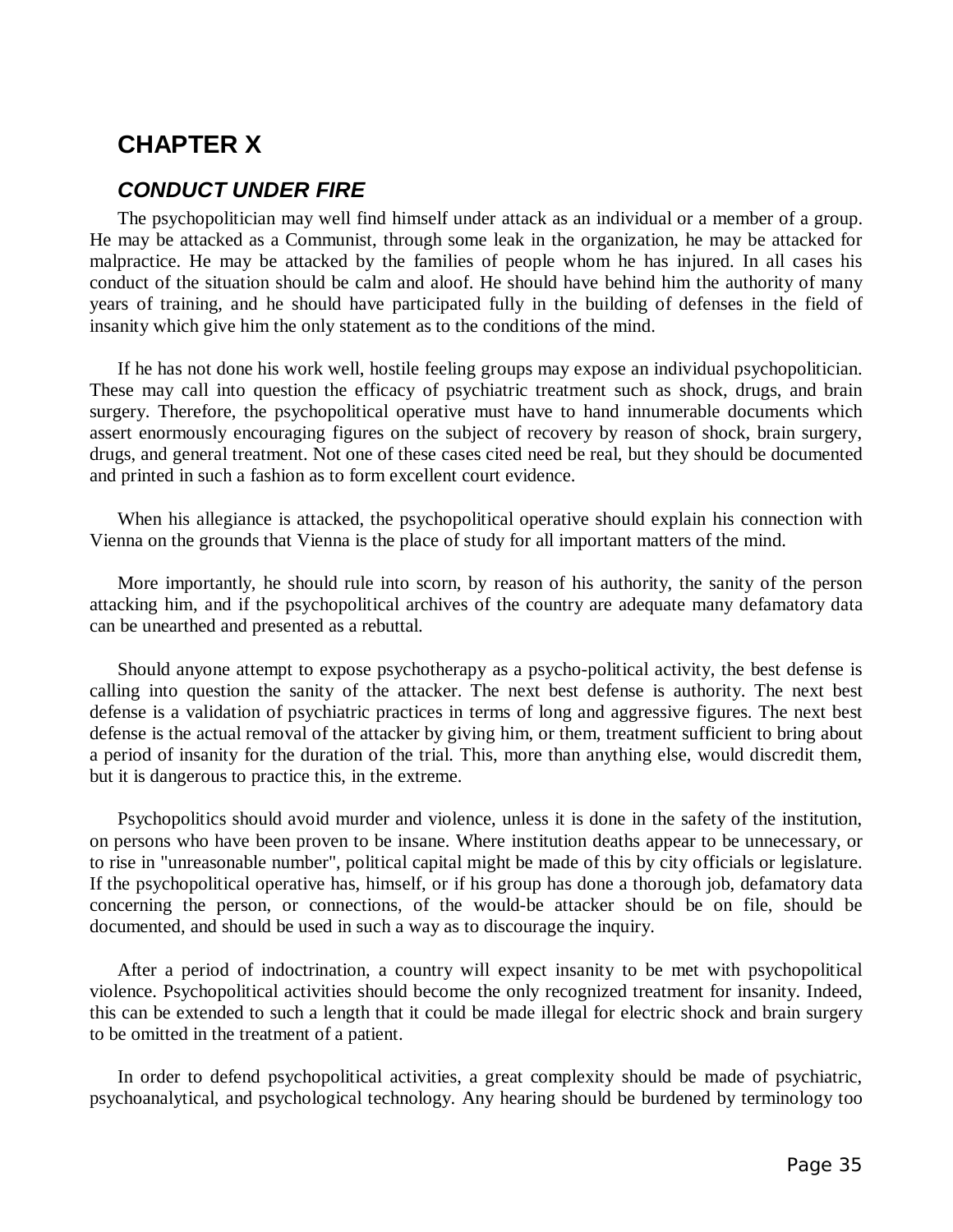difficult to be transcribed easily. A great deal should be made out of such terms of schizophrenia, paranoia, and other relatively undefinable states.

Psychopolitical tests need not necessarily be in agreement, one to another, where they are available to the public. Various types of insanity should be characterized by difficult terms. The actual state should be made obscure, but by this verbiage it can be built into the court or investigating mind that a scientific approach exists and that it is too complex for him to understand. It is not to be imagined that a judge or a committee of investigation should inquire too deeply into the subject of insanity, since they, themselves, part of the indoctrinated masses, are already intimidated if the psychopolitical activity has caused itself to be well-documented in terms of horror in magazines.

In case of a hearing or trial, the terribleness of insanity itself, its threat to the society, should be exaggerated until the court or committee believes that the psychopolitical operative is vitally necessary in his post and should not be harassed for the activities of persons who are irrational.

An immediate attack upon the sanity of the attacker before any possible hearing can take place is the very best defense. It should become well-known that "only the insane attack psychiatrists". The byword should be built into the society that paranoia is a condition "in which the individual believes he is being attacked by Communists". It will be found that this defense is effective.

Part of the effective defenses should include the entire lack in the society of any real psychotherapy. This must be systematically stamped out, since a real psychotherapy might possibly uncover the results of psychopolitical activities.

Jurisprudence, in a Capitalistic nation, is of such clumsiness that cases are invariably tried in their newspapers. We have handled these things much better in Russia, and have uniformly brought people to trial with full confessions already arrived at (being implanted) before the trial took place.

Should any whisper, or pamphlet, against psychopolitical activities be published, it should be laughed into scorn, branded an immediate hoax, and its perpetrator or publisher should be, at the first opportunity, branded as insane, and by the use of drugs the insanity should be confirmed.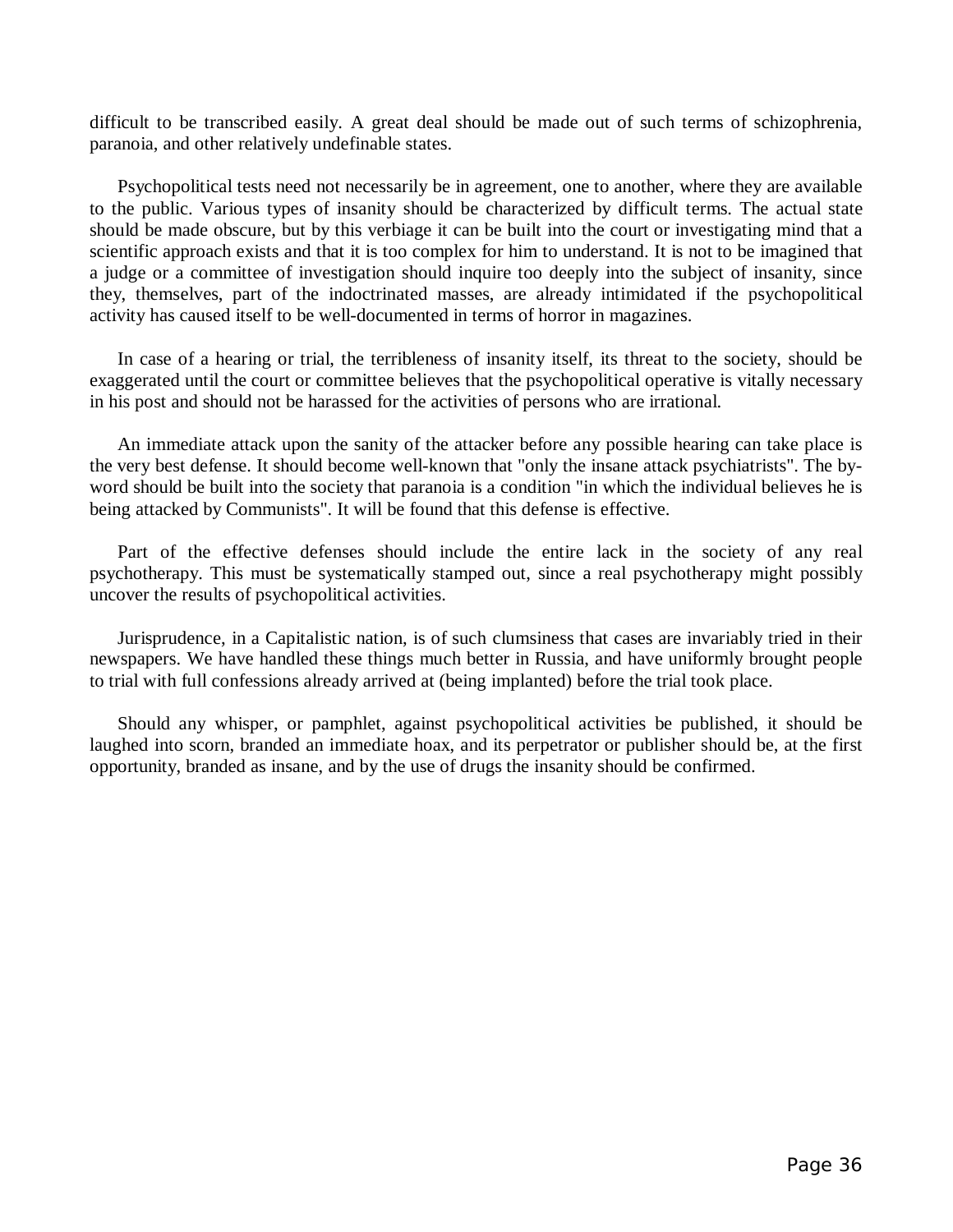## **CHAPTER XI**

#### *THE USE OF PSYCHOPOLITICS IN SPREADING COMMUNISM*

Reactionary nations are of such a composition that they attack a word without understanding of it. As the conquest of a nation by Communism depends upon imbuing its population with Communistic tenets, it is not necessary that the term "Communism" be applied at first to the educative measures employed.

As an example, in the United States we have been able to alter the works of William James, and others, into a more acceptable pattern, and to place the tenets of Karl Marx, Pavlov, Lamarck, and the data of Dialectic Materialism into the textbooks of psychology, to such a degree that anyone thoroughly studying psychology becomes at once a candidate to accept the reasonableness of Communism.

As every chair of psychology in the United States is occupied by persons in our connection, or who can be influenced by persons in our connection, the consistent employment of such texts is guaranteed. They are given the authoritative ring, and they are carefully taught.

Constant pressure in the legislatures of the United States can bring about legislation to the effect that every student attending a high school or university must have classes in psychology.

Educating broadly the educated strata of the populace into the tenets of Communism is thus rendered relatively easy, and when the choice is given them whether to continue in a Capitalistic or a Communist condition, they will see, suddenly, in Communism, much more reasonability than in Capitalism, which will now be of our own definition.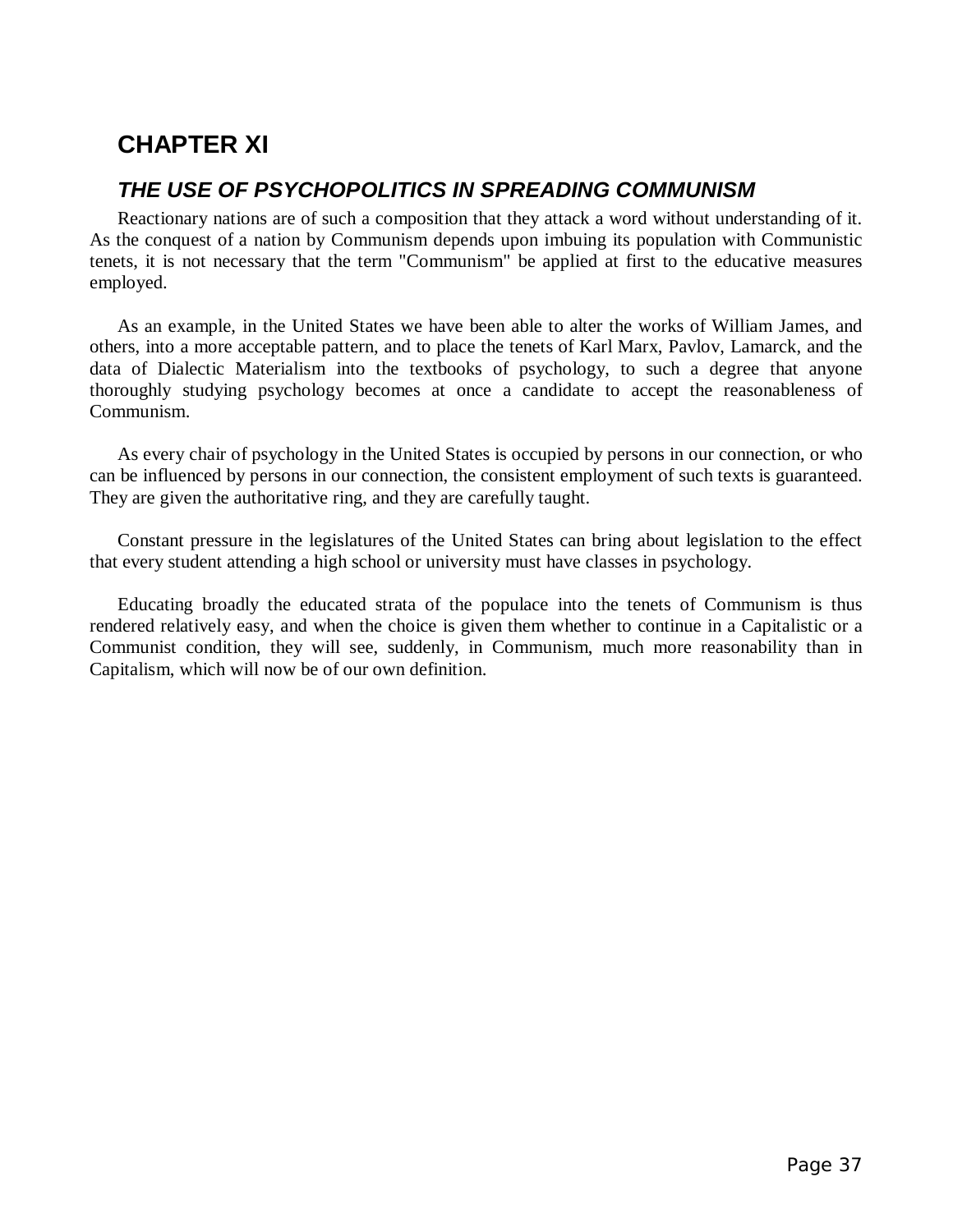## **CHAPTER XII**

#### *VIOLENT REMEDIES*

As populaces, in general, understand that violence is necessary in the handling of the insane, violent remedies seem to be reasonable. Starting from a relatively low level of violence, such as straitjackets and other restraints, it is relatively easy to encroach upon the public diffidence for violence by adding more and more cruelty into the treatment of the insane.

By increasing the brutality of "treatment", the public expectance of such treatment will be assisted, and the protest of the individual to whom the treatment is given is impossible, since immediately after the treatment he is incapable. The family of the individual under treatment is suspect for having in its midst, already, an insane person. The family's protest should be discredited.

The more violent the treatment, the more command value the psychopolitical operative will accumulate. Brain operations should become standard and commonplace. While the figures of actual deaths should be repressed wherever possible, nevertheless, it is of no great concern to the psychopolitical operative that many deaths do occur.

Gradually, the public should be educated into electric shock, first by believing that it is very therapeutic, then by believing that it is quieting, then by being informed that electric shock usually injures the spine and teeth, and finally, that it very often kills or at least breaks the spine and removes, violently, the teeth of the patient. It is very doubtful if anyone from the lay levels of the public could tolerate the observation of a single electric shock treatment. Certainly they could not tolerate witnessing a pre-frontal lobotomy or trans-orbital leucotomy. However, they should be brought up to a level where this is possible, where it is the expected treatment, and where the details of the treatment itself can be made known, thus to the increase of psychopolitical prestige.

The more violent the treatment, the more hopeless insanity will seem to be.

The society should be worked up to the level where every recalcitrant young man can be brought into court and assigned to a psychopolitical operative, be given electric shocks, and reduced into unimaginative docility for the remainder of his days.

By continuous and increasing advertising of the violence of treatment, the public will at last come to tolerate the creation of zombie conditions to such a degree that they will probably employ zombies, if given to them. Thus a large strata of the society, particularly that which was rebellious, can be reduced to the service of the psychopolitician.

By various means, a public must be convinced, at least, that insanity can only be met by shock, torture, deprivation, defamation, discreditation, violence, maiming, death, punishment in all its forms. The society, at the same time, must be educated into the belief of increasing insanity within its ranks. This creates an emergency, and places the psychopolitician in a saviour role, and places him, at length, in charge of the society.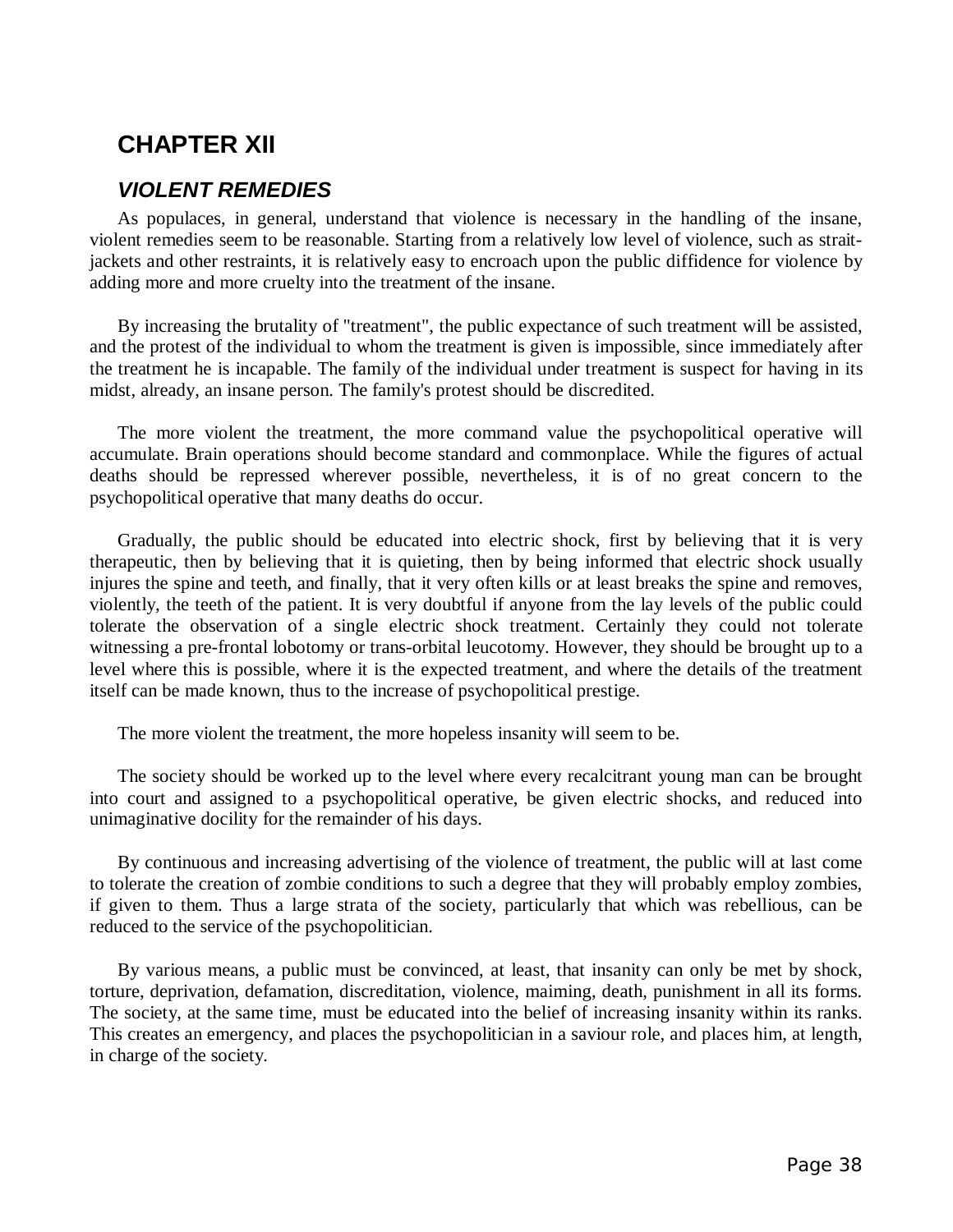## **CHAPTER XIII**

#### *THE RECRUITING OF PSYCHOPOLITICAL DUPES*

The psychopolitical dupe is a well-trained individual who serves in complete obedience the psychopolitical operative.

In that nearly all persons in training are expected to undergo a certain amount of treatment in any field of the mind, it is not too difficult to persuade persons in the field of mental healing to subject themselves to mild or minor drugs or shock. If this can be done, a psychological dupe on the basis of pain-drug hypnosis can immediately result.

Recruitment into the ranks of "mental healing" can best be done by carefully bringing to it only those healing students who are, to some slight degree, already depraved, or who have been "treated" by psychopolitical operatives.

Recruitment is effected by making the field of mental healing very attractive, financially, and sexually.

The amount of promiscuity which can be induced in mental patients can work definitely to the advantage of the psycho-political recruiting agent. The dupe can thus be induced into many lurid sexual contacts, and these, properly witnessed, can thereafter be used as blackmail material to assist any failure of pain-drug hypnosis in causing him to execute orders.

The promise of unlimited sexual opportunities, the promise of complete dominion over the bodies and minds of helpless patients, the promise of complete lawlessness without detection, can thus attract to "mental healing" many desirable recruits who will willingly fall in line with psychopolitical activities.

In that the psychopolitician has under his control the insane of the nation, most of them have criminal tendencies, and as he can, as his movement goes forward, recruit for his ranks the criminals themselves, he has unlimited numbers of human beings to employ on whatever project he may see fit. In that the insane will execute destructive projects without question, if given the proper amount of punishment and implantation, the degradation of the country's youth, the defamation of its leaders, the suborning of its courts becomes childishly easy.

The psychopolitician has the advantage of naming as a delusory symptom any attempt on the part of a patient to expose commands.

The psychopolitician should carefully adhere to institutions and should eschew private practice whenever possible, since this gives him the greatest number of human beings to control the use of Communism. When he does act in private practice, it should be only in contact with the families of the wealthy and the officials of the country.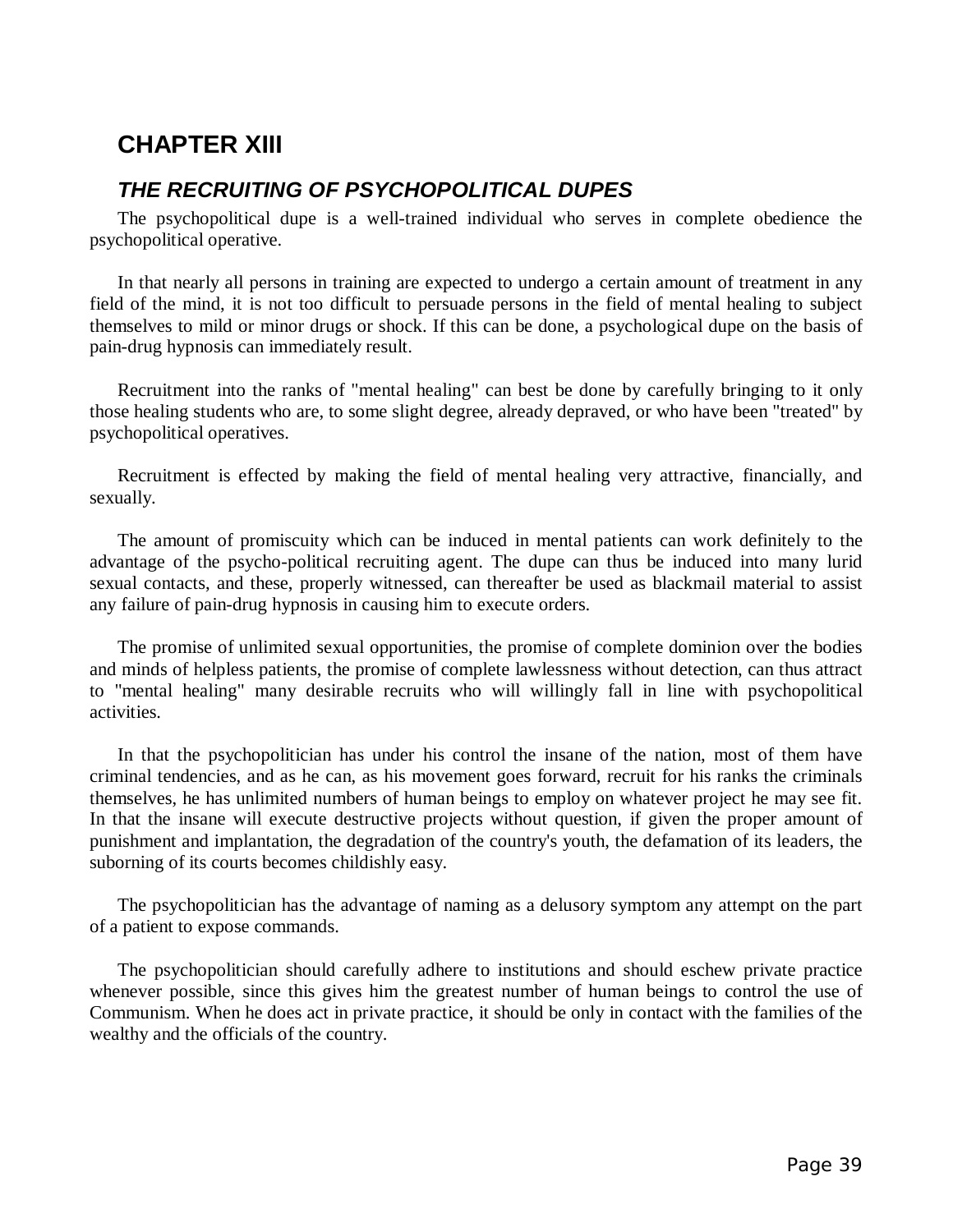## **CHAPTER XIV**

#### *THE SMASHING OF RELIGIOUS GROUPS*

You must know that until recent times the complete subject of mental derangement, whether so light as simple worry or so heavy as insanity, was the sphere of activity of the church and only the church.

Traditionally in civilized nations and barbaric ones the priesthood alone had in complete charge the mental condition of the citizen. As a matter of great concern to the psychopolitician this tendency still exists in every public in the Western World and scientific inroads into this sphere has occurred only in official and never in public quarters.

The magnificent tool welded for us by Wundt would be as nothing if it were not for official insistence in civilized countries that "scientific practices" be applied to the problem of the mind. Without this official insistence or even if it relapsed for a moment, the masses would grasp stupidity for the priest, the minister, the clergy when mental condition came in question. Today in Europe and America "scientific practices" in the field of the mind would not last moments if not enforced entirely by officialdom.

It must be carefully hidden that the incidence of insanity has increased only since these "scientific practices" were applied. Great remarks must be made of "the pace of modern living" and other myths as the cause of the increased neurosis in the world. It is nothing to us what causes it if anything does. It is everything to us that no evidence of any kind shall be tolerated afoot to permit the public tendency toward the church its way. If given their heads, if left to themselves to decide, independent of officialdom, where they would place their deranged loved ones, the public would choose religious sanatoriums and would avoid as if plagued places where "scientific practices" prevail.

Given any slightest encouragement, public support would swing on an instant all mental healing into the hands of the churches. And there are Churches waiting to receive it, clever churches. That terrible monster the Roman Catholic Church still dominates mental healing heavily throughout the Christian world and their well schooled priests are always at work to turn the public their way. In the field of pure healing the Church of Christ Science of Boston, Massachusetts excels in commanding the public favour and operates many sanatoriums. All these must be swept aside. They must be ridiculed and defamed and every cure they advertise must be asserted as a hoax. A full fifth of a psychopolitician's time should be devoted to smashing these threats. just as in Russia we had to destroy, after many many years of the most arduous work, the Church, so we must destroy all faiths in nations marked for conquest.

Insanity must be made to hound the footsteps of every priest and practitioner. His best results must be turned to jabbering insanities no matter what means we have to use.

You need not care what effect you have upon the public. The effect you care about is the one upon officials. You must recruit every agency of the nation marked for slaughter into a foaming hatred of religious healing. You must suborn district attorneys and judges into an intense belief as fervent as an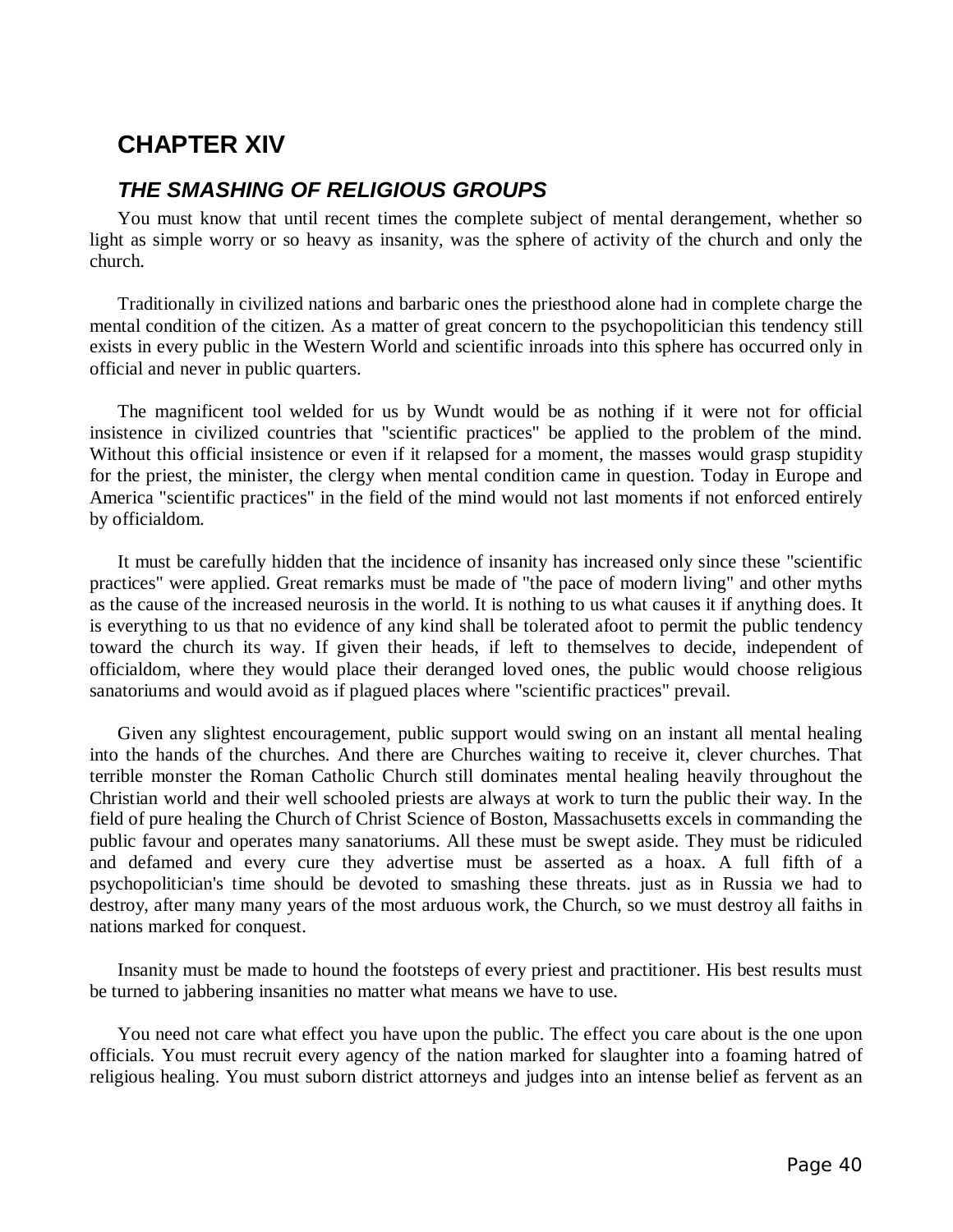ancient faith in God that Christian Science or any other religious practice which might devote itself to mental healing is vicious, bad, insanity-causing, publicly hated and intolerable.

You must suborn and recruit any medical healing organization into collusion in this campaign. You must appeal to their avarice and even their humanity to invite their co-operation in smashing all religious healing and thus, to our end, care of the insane. You must see that such societies have only qualified Communist-indoctrinees as their advisers in this matter. For you can use such societies. They are stupid and stampede easily. Their cloak and degrees can be used quite well to mask any operation we care to have masked. We must make them partners in our endeavour so that they will never be able to crawl from beneath our thumb and discredit us.

We have battled in America since the century's turn to bring to nothing any and all Christian influences and we are succeeding. While we today seem to be kind to the Christian remember we have yet to influence the "Christian world" to our ends. When that is done we shall have an end of them everywhere. You may see them here in Russia as trained apes. They do not know their tether is long only until the apes in other lands have become unwary.

You must work until "religion" is synonymous with "insanity". You must work until the officials of city, county and state governments will not think twice before they pounce upon religious groups as public enemies.

Remember, all lands are governed by the few and only pretend to consult with the many. It is no different in America. The petty official, the maker of laws alike can be made to believe the worst. It is not necessary to convince the masses. It is only necessary to work incessantly upon the official, using personal defamations, wild lies, false evidences and constant propaganda to make him fight for you against the church or against any practitioner.

Like the official the bona-fide medical healer also believes the worst if it can be shown to him as dangerous competition. And like the Christian, should he seek to take from us any right we have gained, we shall finish him as well.

We must be like the vine upon the tree. We use the tree to climb and then, strangling it, grow into power on the nourishment of its flesh.

We must strike from our path any opposition. We must use for our tools any authority that comes to hand. And then at last, the decades sped, we can dispense with all authority save our own and triumph in the greater glory of the Party.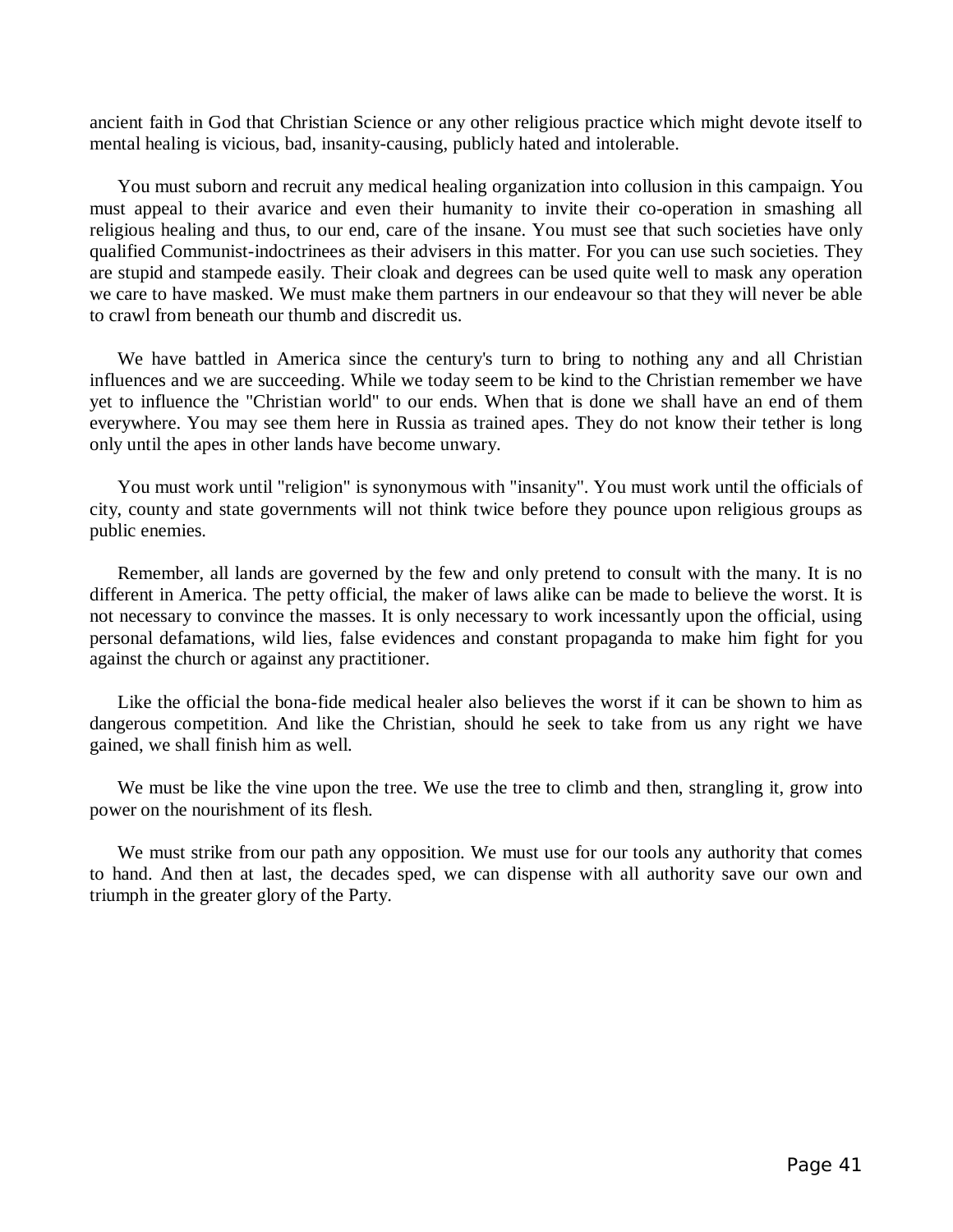## **CHAPTER XV**

#### *PROPOSALS WHICH MUST BE AVOIDED*

There are certain damaging movements which could interrupt a psychopolitical conquest. These, coming from some quarters of the country, might gain headway and should be spotted before they do, and stamped out.

Proposals may be made by large and powerful groups in the country to return the insane to the care of those who have handled mental healing for tribes and populaces for centuries -- the priest. Any movement to place clergymen in charge of institutions should be fought on the grounds of incompetence and the insanity brought about by religion. The most destructive thing which could happen to a psychopolitical programme would be the investment of the ministry with the care of the nation's insane.

If mental hospitals operated by religious groups are in existence, they must be discredited and closed, no matter what the cost, for it might occur that the actual figures of recovery in such institutions would become known, and that the lack of recovery in general institutions might be compared to them, and this might lead to a movement to place the clergy in charge of the insane. Every argument must be advanced early, to overcome any possibility of this ever occurring.

A country's law must carefully be made to avoid any rights of person to the insane. Any suggested laws or Constitutional Amendments which make the harming of the insane unlawful, should be fought to the extreme, on the grounds that only violent measures can succeed. If the law were to protect the insane, as it normally does not, the entire psychopolitical programme would very possibly collapse.

Any movement to increase or place under surveillance the orders required to hospitalize the mentally ill should be discouraged. This should be left entirely in the hands of persons well under the control of psychopolitical operatives. It should be done with minimum formality, and no recovery of the insane from an institution should be possible by any process of law. Thus, any movement to add to the legal steps of the processes of commitment and release should be discouraged on the grounds of emergency. To obviate this, the best action is to place a psychiatric and detention ward for the mentally ill in every hospital in a land.

Any writing of a psychopolitical nature, accidentally disclosing themselves, should be prevented. All actual literature on the subject of insanity and its treatment should be suppressed, first by actual security, and second by complex verbiage which renders it incomprehensible. The actual figures of recovery or death should never be announced in any papers. Any investigation attempting to discover whether or not psychiatry or psychology has ever cured anyone should immediately be discouraged and laughed to seem, and should mobilize at that point all psycho-political operatives. At first, it should be ignored, but if this is not possible, the entire weight of all psychopoliticians in the nation should be pressed into service. Any tactic possible should be employed to prevent this from occurring. To rebut it, technical appearing papers should exist as to the tremendous number of cures effected by psychiatry and psychology, and whenever possible, percentages of cures, no matter how fictitious, should be worked into legislative papers, thus forming a background of "evidence" which would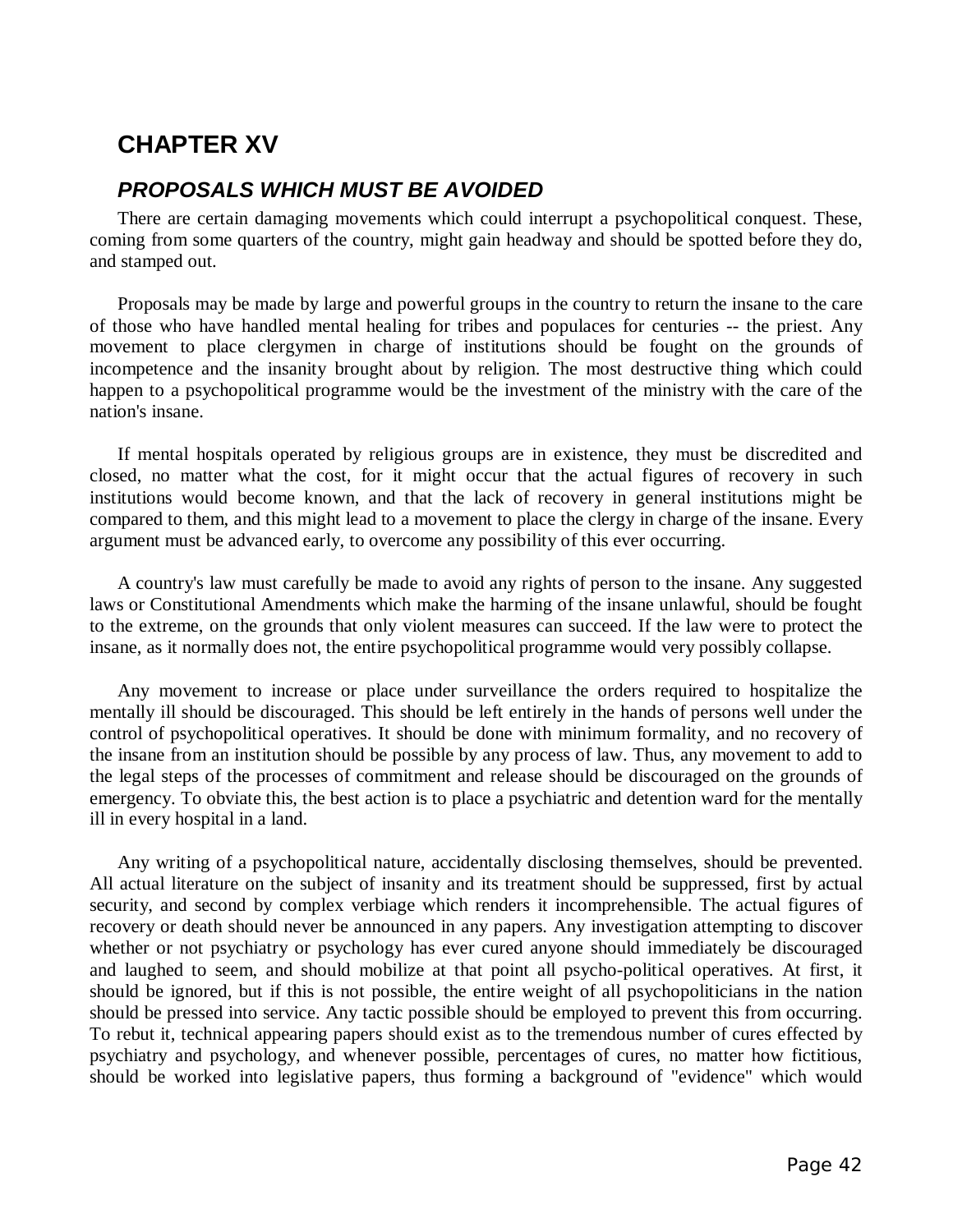immediately rebut any effort to actually discover anyone who had ever been helped by psychiatry or psychology.

If the Communistic connections of a psychopolitician should become disclosed, it should be attributed to his own carelessness, and he should, himself, be immediately branded as eccentric within his own profession.

Authors of literature which seek to demonstrate the picture of a society under complete mental control and duress should be helped toward infamy or suicide to discredit their works.

Any legislation liberalizing any healing practice should be immediately fought and defeated. All healing practices should gravitate entirely to authoritative levels, and no other opinions should be admitted, as these might lead to exposure.

Movements to improve youth should be invaded and corrupted, as this might interrupt campaigns to produce in youth delinquency, addiction, drunkenness, and sexual promiscuity.

Communist workers in the field of newspapers and radio should be protected wherever possible by striking out of action, through Psychopolitics, any persons consistently attacking them. These, in their turn, should be persuaded to give every possible publicity to the benefits of psychopolitical activities under the heading of "science".

No healing group devoted to the mind must be allowed to exist within the borders of Russia or its satellites. Only well-vouched-for psychopolitical operatives can be continued in their practice, and this only for the benefit of the government or against enemy prisoners.

Any effort to exclude psychiatrists or psychologists from the armed services must be fought.

Any inquest into the "suicide" or sudden mental derangement of any political leader in a nation must be conducted only by psychopolitical operatives or their dupes, whether Psychopolitics is responsible or not.

Death and violence against persons attacking Communism in a nation should be eschewed as forbidden. Violent activity against such persons might bring about their martyrdom. Defamation, and the accusation of insanity, alone should be employed, and they should be brought at last under the ministrations of psychopolitical operatives, such as psychiatrists and controlled psychologists.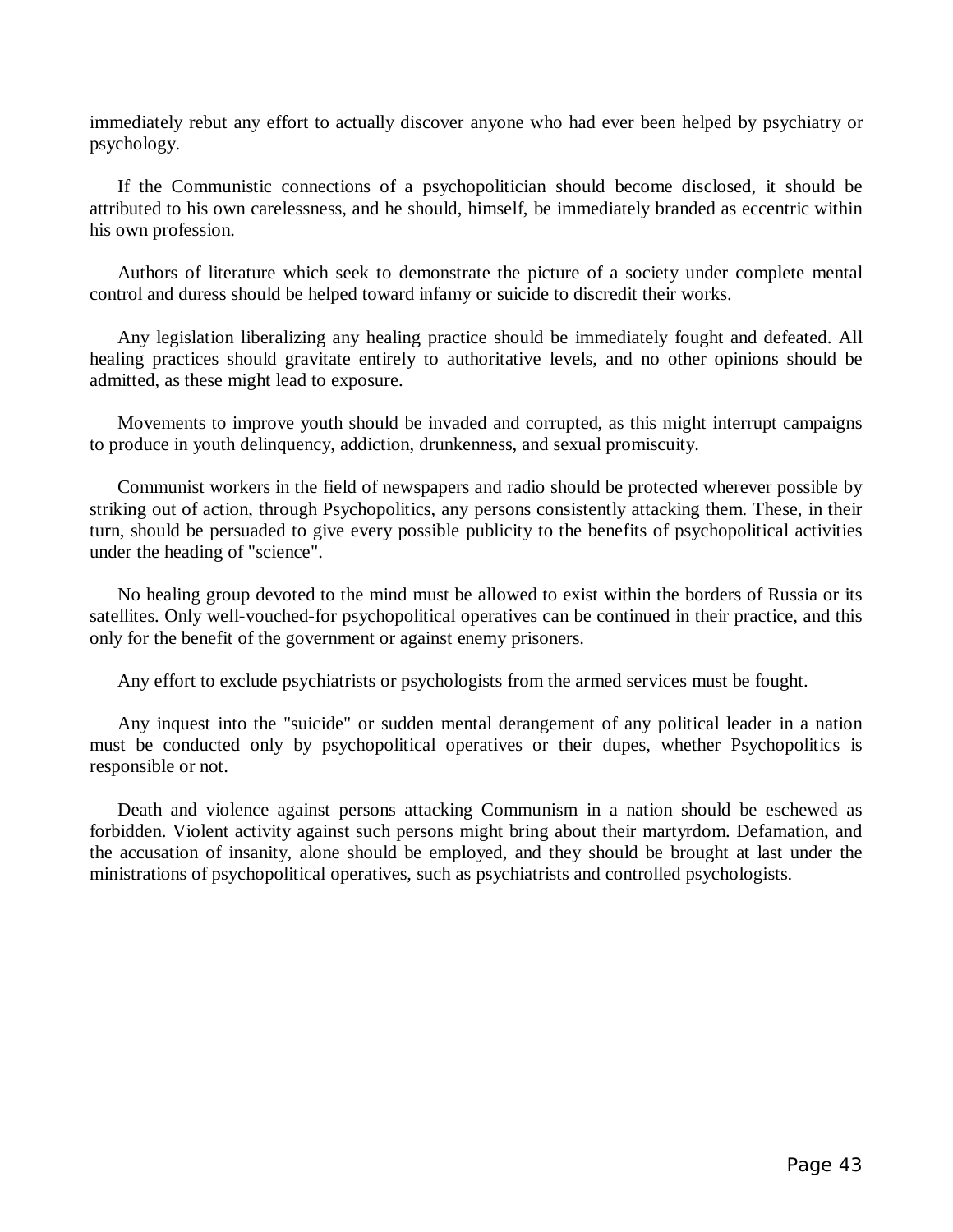## **CHAPTER XVI**

#### *IN SUMMARY*

In this time of unlimited weapons, and in national antagonisms where atomic war with Capitalistic powers is possible, Psycho-politics must act efficiently as never before.

Any and all programmes of Psychopolitics must be increased to aid and abet the activities of other Communist agents throughout the nation in question.

The failure of Psychopolitics might well bring about the atomic bombing of the Motherland.

If Psychopolitics succeeds in its mission throughout the Capitalistic nations of the world, there will never be an atomic war, for Russia will have subjugated all of her enemies.

Communism has already spread across one-sixth of the inhabited world. Marxist Doctrines have already penetrated the remainder. An extension of the Communist social order is everywhere victorious. The spread of Communism has never been by force of battle, but by conquest of the mind. In Psychopolitics we have refined this conquest to its last degree.

The psychopolitical operative must succeed, for his success means a world of Peace. His failure might well mean the destruction of the civilized portions of Earth by atomic power in the hands of Capitalistic madmen.

The end thoroughly justifies the means. The degradation of populaces is less inhuman than their destruction by atomic fission, for to an animal who lives only once, any life is sweeter than death.

The end of war is the control of a conquered people. If a people can be conquered in the absence of war, the end of war will have been achieved without the destruction of war. A worthy goal.

The psychopolitician has his reward in the nearly unlimited control of populaces, in the uninhibited exercise of passion, and the glory of Communist conquest over the stupidity of the enemies of the People.

#### **THE END**